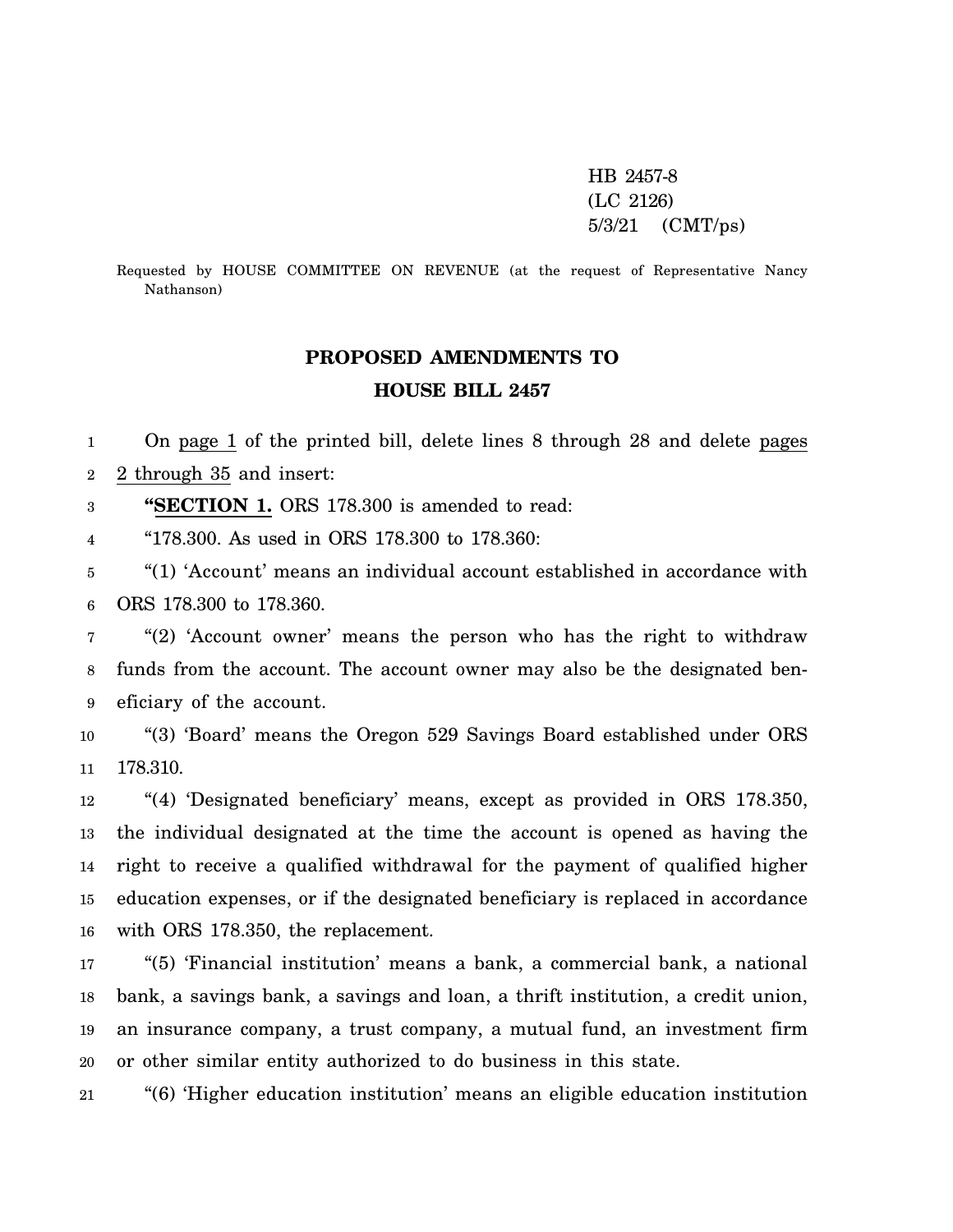1 as defined in section 529(e)(5) of the Internal Revenue Code.

2 3 "(7) 'Internal Revenue Code' means the federal Internal Revenue Code as amended and in effect on [*December 31, 2018*] **April 1, 2021**.

4 5 "(8) 'Member of the family' shall have the same meaning as contained in section 529(e) of the Internal Revenue Code.

6 7 "(9) 'Network' means the Oregon 529 Savings Network established under ORS 178.305.

8 9 "(10) 'Nonqualified withdrawal' means a withdrawal from an account that is not a qualified withdrawal.

10 11 12 13 14 15 16 17 "(11) 'Qualified higher education expenses' means tuition and other permitted expenses as set forth in section 529(e) of the Internal Revenue Code for the enrollment or attendance of a designated beneficiary at a higher education institution**, expenses associated with registered apprenticeship programs described in section 529(c)(8) of the Internal Revenue Code and amounts paid as principal or interest on a qualified education loan to the extent allowed under section 529(c)(9) of the Internal Revenue Code**.

18 19 "(12) 'Qualified withdrawal' means a withdrawal made as prescribed under ORS 178.355 and made:

20 21 "(a) From an account to pay the qualified higher education expenses of the designated beneficiary;

22 23 24 25 26 "(b) As the result of the death or disability of the designated beneficiary; "(c) As the result of a scholarship, allowance or payment described in section  $135(d)(1)(A)$ , (B) or (C) of the Internal Revenue Code that is received by the designated beneficiary, but only to the extent of the amount of the scholarship, allowance or payment; or

27 28 "(d) As a rollover or change in the designated beneficiary described in ORS 178.350.

29 **"SECTION 2.** ORS 238.395 is amended to read:

30 "238.395. (1)(a) In addition to any other benefits under this chapter, a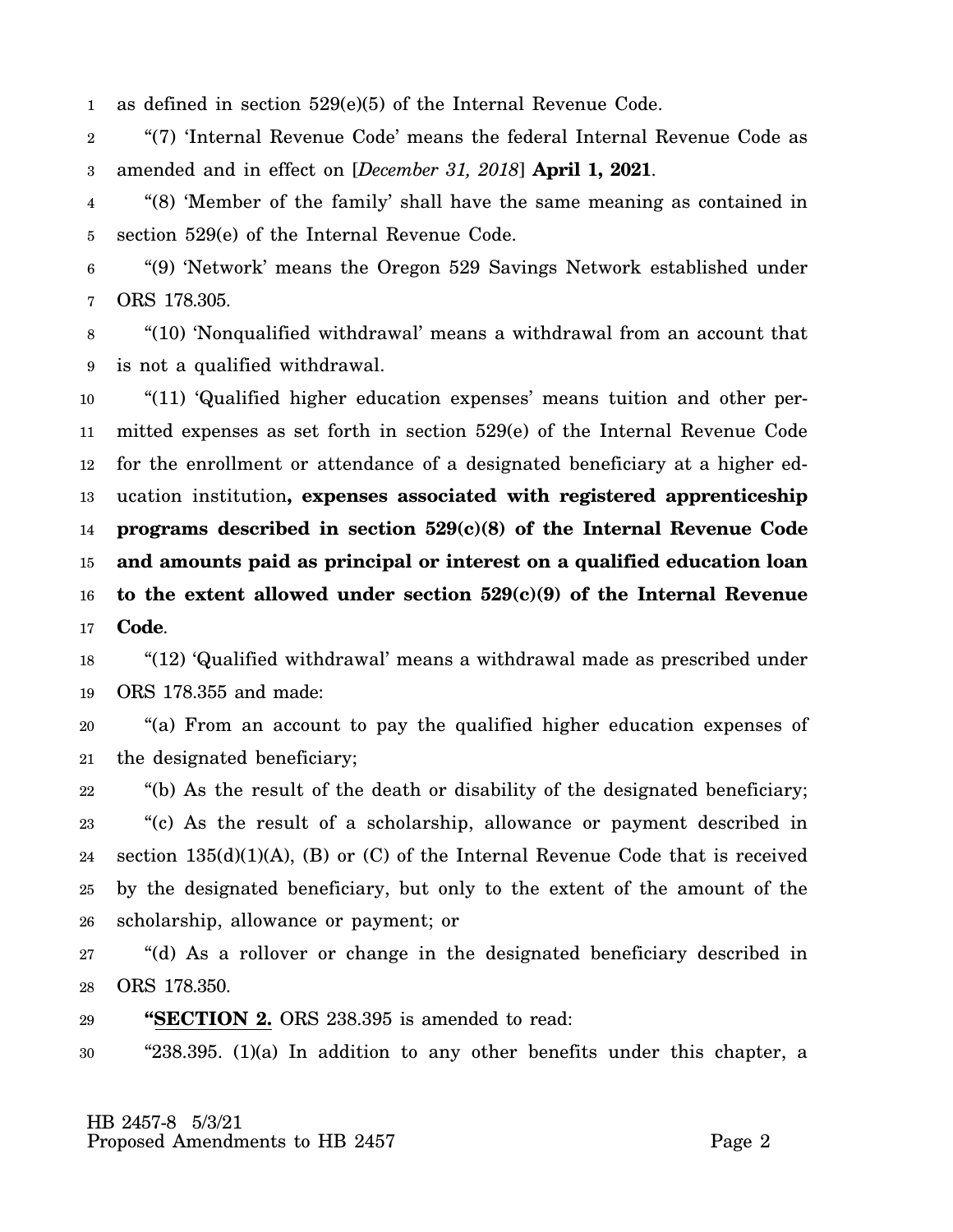1 2 3 4 5 6 7 8 9 10 11 death benefit, provided by contributions of the public employer under ORS 238.225 and, for benefits that accrue on or after July 1, 2020, amounts in the employee pension stability account established for the member under ORS 238A.353, shall be paid to the beneficiaries designated under ORS 238.390 (1) of a person who is an active or inactive member of the Public Employees Retirement System and who dies as a result of injuries received while employed in the service of the public employer or within 120 days after termination from service with a participating public employer. A member who is on a leave of absence without pay from employment with a participating public employer has not terminated service with that participating public employer for the purposes of this section.

12 13 14 15 16 17 "(b) The death benefit under this subsection is an amount equal to the amount in the member account of the deceased member at the time of death. "(c) In the event that a beneficiary has not been named as provided in paragraph (a) of this subsection and ORS 238.390 (1), the death benefit under this subsection shall be paid in the manner provided for payment of money credited to the member account of the member in ORS 238.390 (2).

18 19 20 21 22 "(d) The beneficiary designated under paragraph (a) of this subsection and ORS 238.390 (1) may elect to receive the amount payable in actuarially determined monthly payments for the life of such beneficiary as long as such monthly payments, plus the monthly amount if elected under ORS 238.390 (3), are at least \$200.

23 24 25 26 27 "(e) Interest upon the death benefit provided by this subsection accrues until the date that the benefit is distributed. The Public Employees Retirement Board shall establish procedures for computing interest to be credited on the benefit for the period between the date of death and date of distribution.

28 29 30 "(2)(a) If a member of the system dies while employed in the service of a participating public employer or within 120 days after termination from service with a participating public employer and the member's spouse is the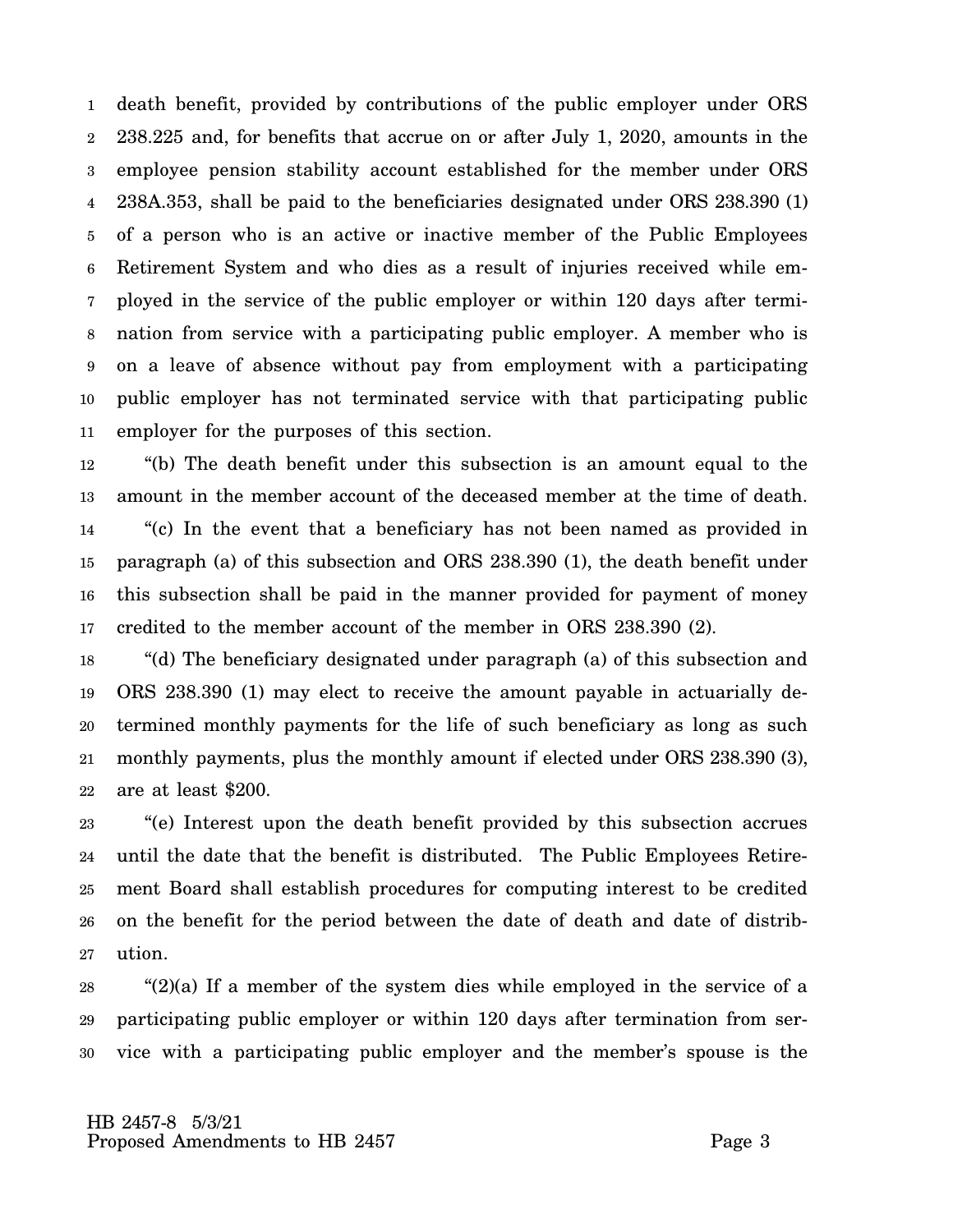1 2 3 member's beneficiary under ORS 238.390, the member's spouse may elect to receive the benefit provided under this subsection in lieu of the death benefits provided under ORS 238.390 and subsection (1) of this section.

4 5 6 "(b) The member's spouse must notify the board in writing of an election under this section no later than 60 days after the date of death of the member.

7 8 9 10 "(c) The death benefit to be paid under this subsection is for the life of the member's spouse and is the actuarial equivalent of 50 percent of the service retirement allowance that would otherwise have been paid to the deceased member, which shall be calculated:

11 12 "(A) As of the date of death, if the member dies after the earliest retirement date for the member under ORS 238.280; or

13 14 15 16 17 18 19 20 "(B) As if the member became an inactive member on the date of death and retired at the earliest retirement date for the member under ORS 238.280. "(d) The death benefit provided under this subsection is first effective on the first day of the month following the election of the member's spouse to receive the death benefit under this subsection. The member's spouse may elect to delay payment of the death benefit, but payment must commence no later than December 31 of the calendar year in which the deceased member would have reached [*70-1/2*] **72** years of age.

21 22 23 24 "(3) Payment by the board of additional death benefits in the manner provided by this section completely discharges the board and system on account of the death, and shall hold the board and system harmless from any claim for wrongful payment.

#### 25 **"SECTION 3.** ORS 238A.005 is amended to read:

26 "238A.005. For the purposes of this chapter:

27 28 29 "(1) 'Active member' means a member of the pension program or the individual account program of the Oregon Public Service Retirement Plan who is actively employed in a qualifying position.

30 "(2) 'Actuarial equivalent' means a payment or series of payments having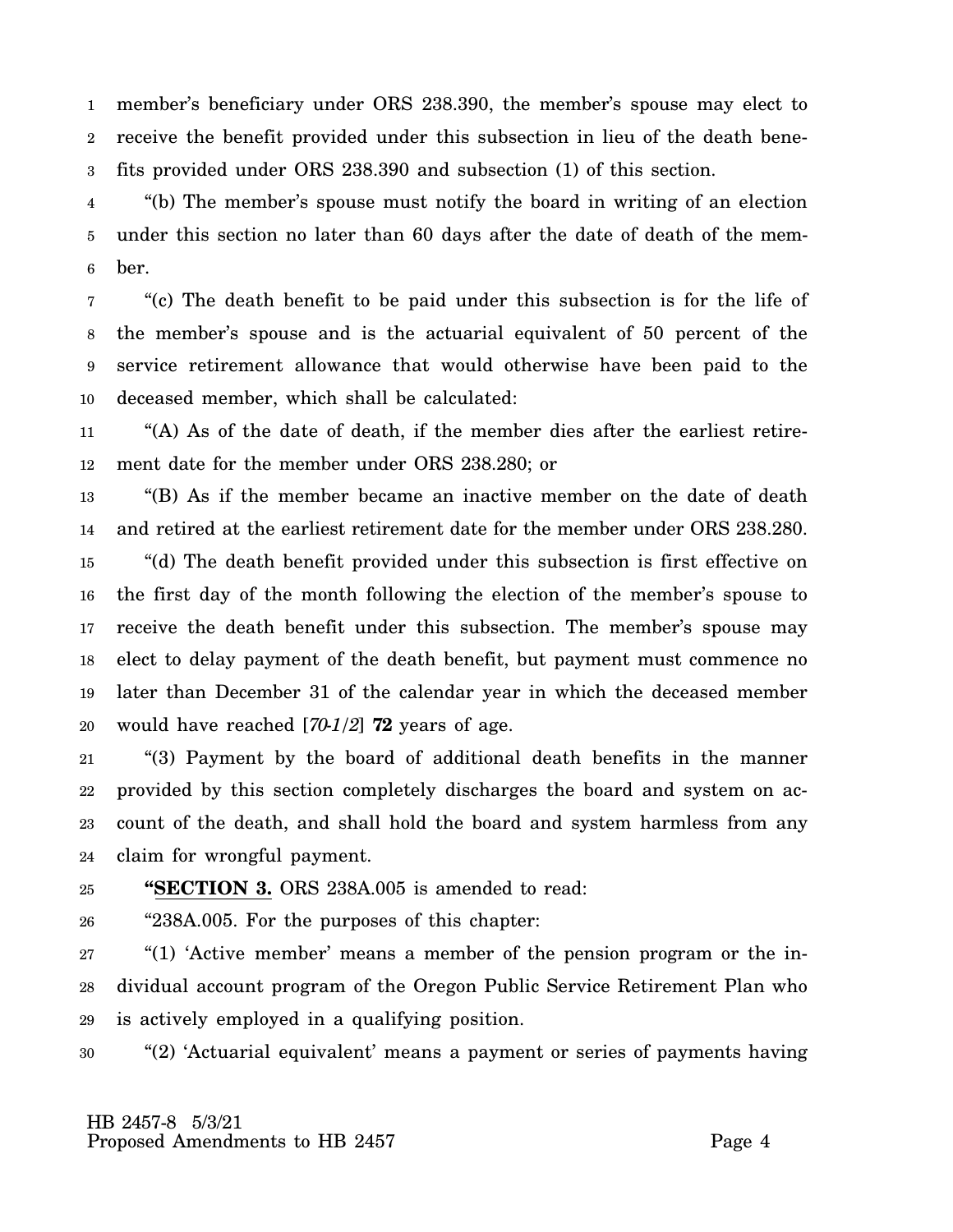1 2 the same value as the payment or series of payments replaced, computed on the basis of interest rate and mortality assumptions adopted by the board.

3 "(3) 'Board' means the Public Employees Retirement Board.

4 5 6 "(4) 'Eligible employee' means a person who performs services for a participating public employer, including elected officials other than judges. 'Eligible employee' does not include:

7 "(a) Persons engaged as independent contractors;

8 "(b) Aliens working under a training or educational visa;

9 10 "(c) Persons provided sheltered employment or make-work by a public employer;

11 12 "(d) Persons categorized by a participating public employer as student employees;

13 "(e) Any person who is in custody in a state institution;

14 15 16 "(f) Employees of foreign trade offices of the Oregon Business Development Department who live and perform services in foreign countries under the provisions of ORS 285A.075  $(1)(g)$ ;

17 18 19 "(g) An employee actively participating in an alternative retirement program established under ORS 353.250 or an optional retirement plan established under ORS 341.551;

20 21 22 23 24 "(h) Employees of a public university listed in ORS 352.002 who are actively participating in an optional retirement plan offered under ORS 243.815; "(i) Persons employed in positions classified as post-doctoral scholar positions by a public university listed in ORS 352.002, or by the Oregon Health and Science University, under ORS 350.370;

25 26 27 "(j) Any employee who belongs to a class of employees that was not eligible on August 28, 2003, for membership in the system under the provisions of ORS chapter 238 or other law;

28 29 30 "(k) Any person who belongs to a class of employees who are not eligible to become members of the Oregon Public Service Retirement Plan under the provisions of ORS 238A.070 (2);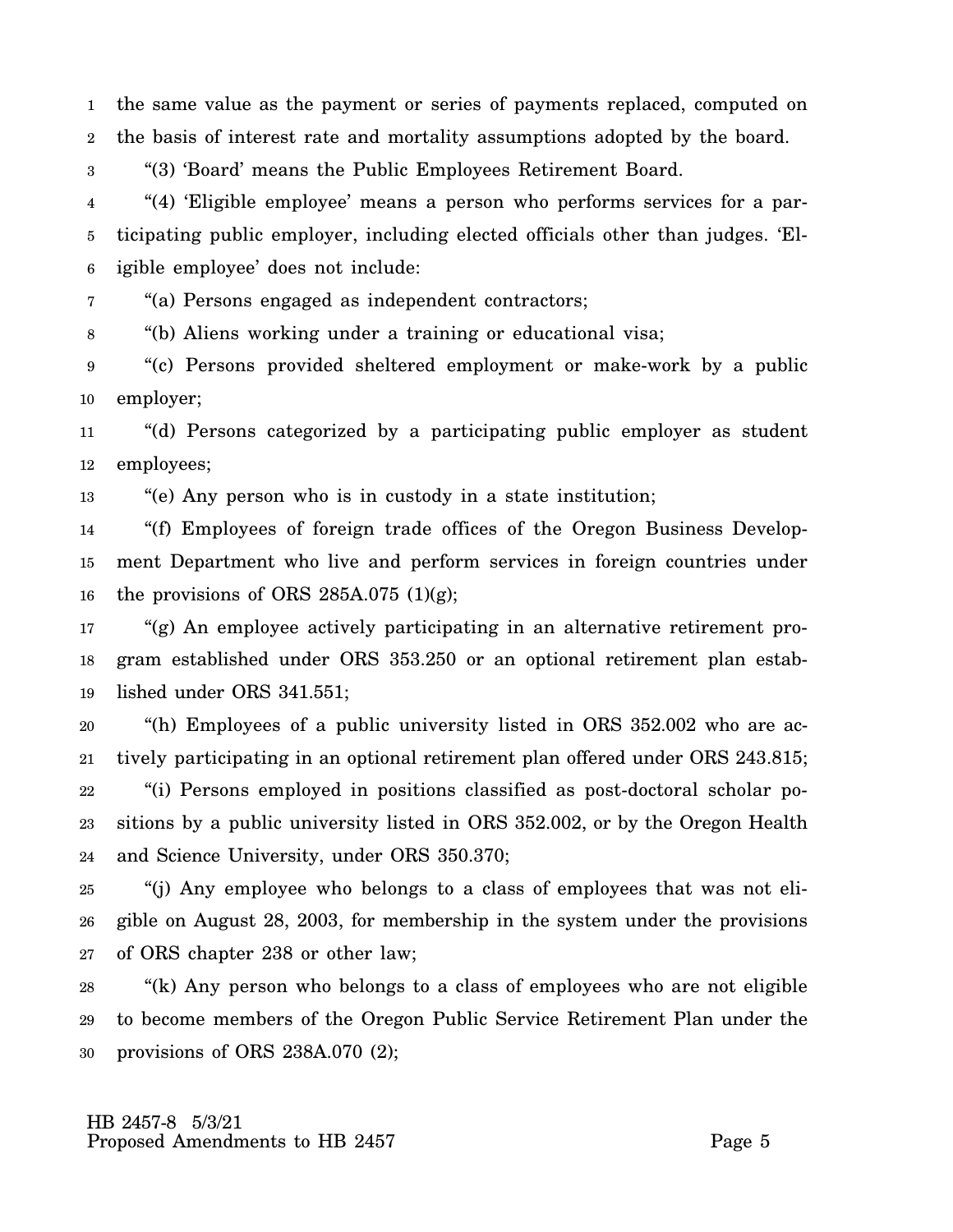1 2 3 "(L) Any person who is retired under ORS 238A.100 to 238A.250 or ORS chapter 238 and who continues to receive retirement benefits while employed; and

4 "(m) Judges.

5 "(5) 'Firefighter' means:

6 7 "(a) A person employed by a local government, as defined in ORS 174.116, whose primary job duties include the fighting of fires;

8 9 "(b) The State Fire Marshal, the chief deputy state fire marshal and deputy state fire marshals;

10 11 12 13 "(c) An employee of the State Forestry Department who is certified by the State Forester as a professional wildland firefighter and whose primary duties include the abatement of uncontrolled fires as described in ORS 477.064; and

14 15 "(d) An employee of the Oregon Military Department whose primary duties include fighting structural, aircraft, wildland or other fires.

16 "(6) 'Fund' means the Public Employees Retirement Fund.

17 "(7)(a) 'Hour of service' means:

18 19 20 "(A) An hour for which an eligible employee is directly or indirectly paid or entitled to payment by a participating public employer for performance of duties in a qualifying position; and

21 22 23 24 25 26 27 "(B) An hour of vacation, holiday, illness, incapacity, jury duty, military duty or authorized leave during which an employee does not perform duties but for which the employee is directly or indirectly paid or entitled to payment by a participating public employer for services in a qualifying position, as long as the hour is within the number of hours regularly scheduled for the performance of duties during the period of vacation, holiday, illness, incapacity, jury duty, military duty or authorized leave.

28 29 30 "(b) 'Hour of service' does not include any hour for which payment is made or due under a plan maintained solely for the purpose of complying with applicable unemployment compensation laws.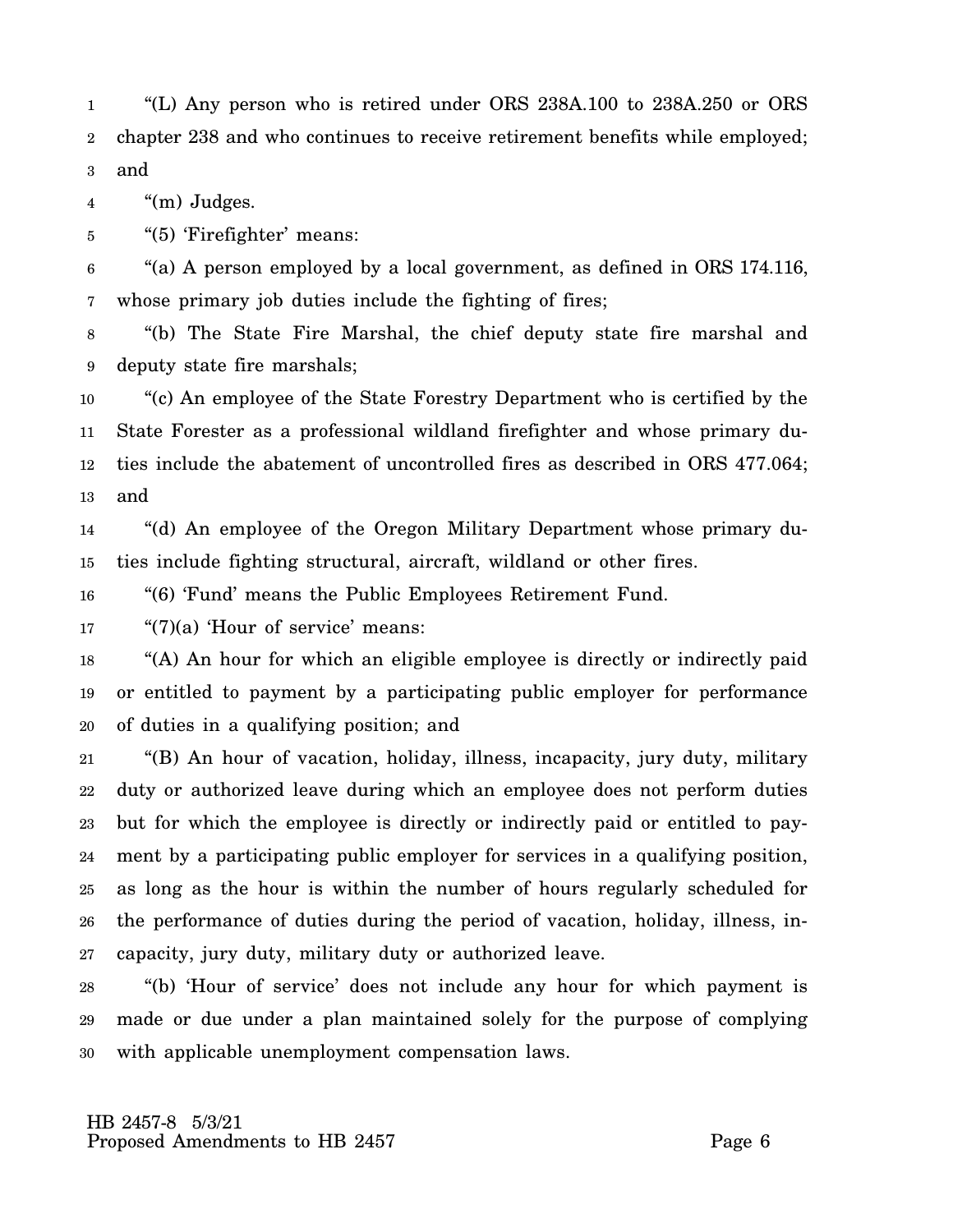1 2 3 4 "(8) 'Inactive member' means a member of the pension program or the individual account program of the Oregon Public Service Retirement Plan whose membership has not been terminated, who is not a retired member and who is not employed in a qualifying position.

5 6 7 "(9) 'Individual account program' means the defined contribution individual account program of the Oregon Public Service Retirement Plan established under ORS 238A.025.

8 9 10 "(10) 'Institution of higher education' means a public university listed in ORS 352.002, the Oregon Health and Science University or a community college, as defined in ORS 341.005.

11 12 13 14 "(11) 'Member' means an eligible employee who has established membership in the pension program or the individual account program of the Oregon Public Service Retirement Plan and whose membership has not been terminated under ORS 238A.110 or 238A.310.

15 16 17 "(12) 'Participating public employer' means a public employer as defined in ORS 238.005 that provides retirement benefits for employees of the public employer under the system.

18 19 "(13) 'Pension program' means the defined benefit pension program of the Oregon Public Service Retirement Plan established under ORS 238A.025.

20 "(14) 'Police officer' means a police officer as described in ORS 238.005.

21 22 23 24 25 "(15) 'Qualifying position' means one or more jobs with one or more participating public employers in which an eligible employee performs 600 or more hours of service in a calendar year, excluding any service in a job for which benefits are not provided under the Oregon Public Service Retirement Plan pursuant to ORS 238A.070 (2).

26 27 "(16) 'Retired member' means a pension program member who is receiving a pension as provided in ORS 238A.180 to 238A.195.

28 29 30 "(17)(a) 'Salary' means the remuneration paid to an active member in return for services to the participating public employer, including remuneration in the form of living quarters, board or other items of value,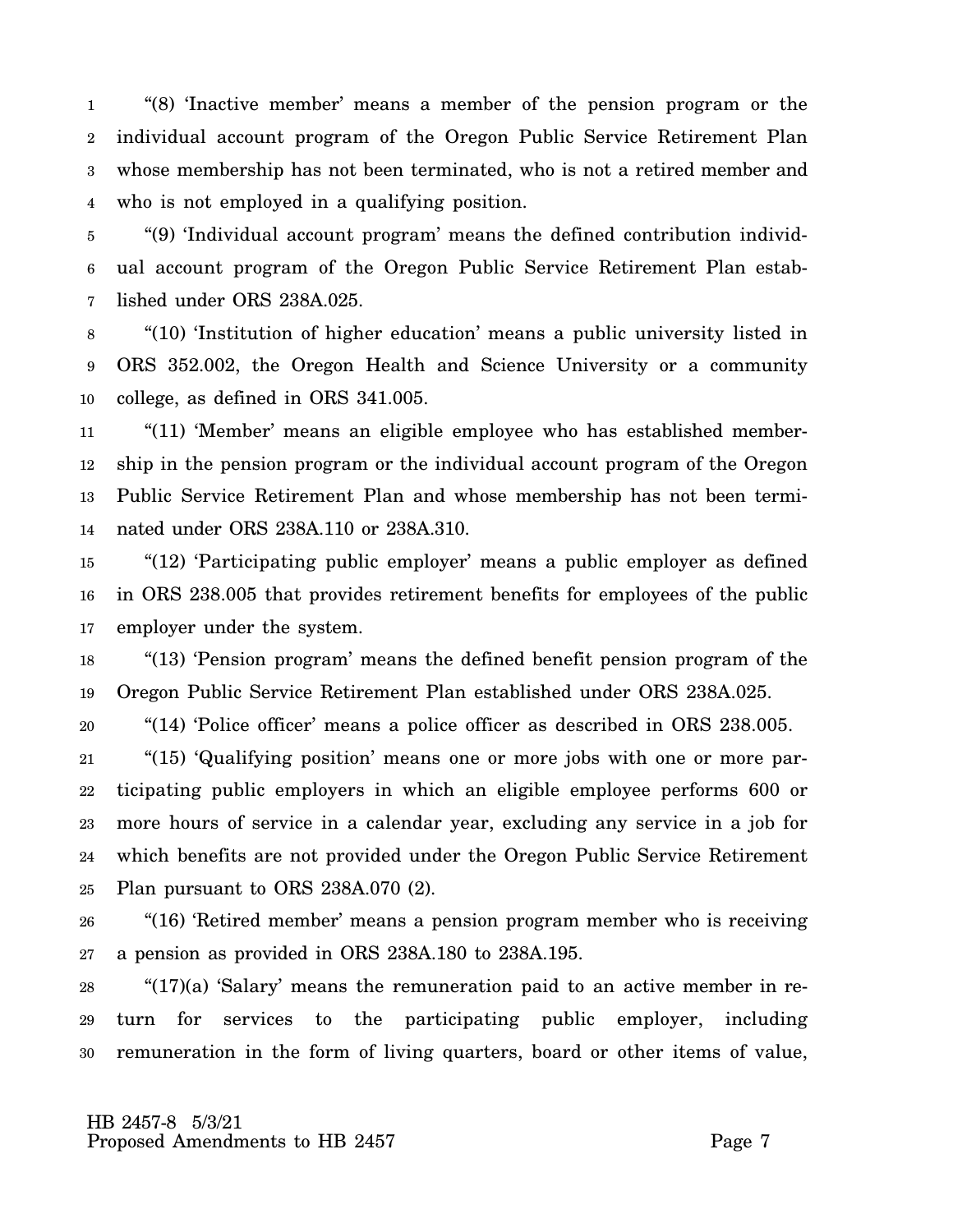1 2 3 4 5 to the extent the remuneration is includable in the employee's taxable income under Oregon law. 'Salary' includes the additional amounts specified in paragraph (b) of this subsection, but does not include the amounts specified in paragraph (c) of this subsection, regardless of whether those amounts are includable in taxable income.

6 "(b) 'Salary' includes the following amounts:

7 8 "(A) Payments of employee and employer money into a deferred compensation plan that are made at the election of the employee.

9 10 "(B) Contributions to a tax-sheltered or deferred annuity that are made at the election of the employee.

11 12 13 14 15 "(C) Any amount that is contributed to a cafeteria plan or qualified transportation fringe benefit plan by the employer at the election of the employee and that is not includable in the taxable income of the employee by reason of 26 U.S.C. 125 or 132(f)(4), as in effect on [*December 31, 2018*] **April 1, 2021**.

16 17 18 19 "(D) Any amount that is contributed to a cash or deferred arrangement by the employer at the election of the employee and that is not included in the taxable income of the employee by reason of 26 U.S.C. 402(e)(3), as in effect on [*December 31, 2018*] **April 1, 2021**.

20 "(E) Retroactive payments described in ORS 238.008.

21 22 23 "(F) The amount of an employee contribution to the individual account program that is paid by the employer and deducted from the compensation of the employee, as provided under ORS 238A.335 (1) and (2)(a).

24 25 "(G) The amount of an employee contribution to the individual account program that is not paid by the employer under ORS 238A.335.

26 27 "(H) Wages of a deceased member paid to a surviving spouse or dependent children under ORS 652.190.

28 "(c) 'Salary' does not include the following amounts:

29 30 "(A) Travel or any other expenses incidental to employer's business which is reimbursed by the employer.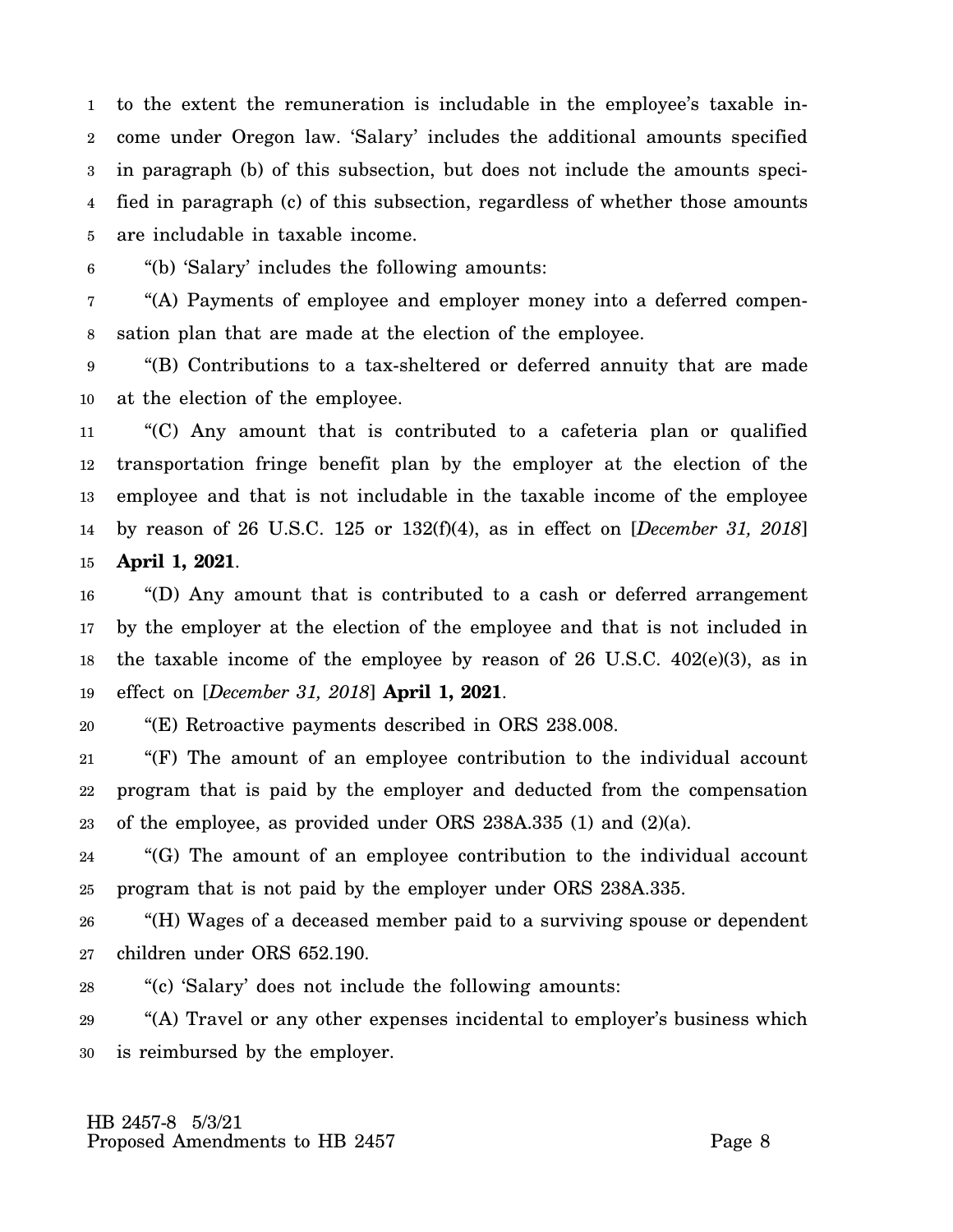1 "(B) Payments made on account of an employee's death.

2 3 "(C) Any lump sum payment for accumulated unused sick leave, vacation leave or other paid leave.

4 5 "(D) Any severance payment, accelerated payment of an employment contract for a future period or advance against future wages.

6 7 "(E) Any retirement incentive, retirement bonus or retirement gratuitous payment.

8 9 10 "(F) Payment for a leave of absence after the date the employer and employee have agreed that no future services in a qualifying position will be performed.

11 12 13 14 15 "(G) Payments for instructional services rendered to public universities listed in ORS 352.002 or the Oregon Health and Science University when those services are in excess of full-time employment subject to this chapter. A person employed under a contract for less than 12 months is subject to this subparagraph only for the months covered by the contract.

16 17 18 "(H) The amount of an employee contribution to the individual account program that is paid by the employer and is not deducted from the compensation of the employee, as provided under ORS 238A.335 (1) and (2)(b).

19 20 "(I) Compensation described and authorized under ORS 341.556 that is not paid by the community college employing the faculty member.

21 22 "(J) Compensation described and authorized under ORS 352.232 that is not paid by the public university employing the officer or employee.

23 24 "(K) Compensation described and authorized under ORS 353.270 that is not paid by Oregon Health and Science University.

25 26 27 28 29 30 "(L) For years before 2020, any amount in excess of \$200,000 for a calendar year. If any period over which salary is determined is less than 12 months, the \$200,000 limitation for that period shall be multiplied by a fraction, the numerator of which is the number of months in the determination period and the denominator of which is 12. The board shall adopt rules adjusting this dollar limit to incorporate cost-of-living adjustments authorized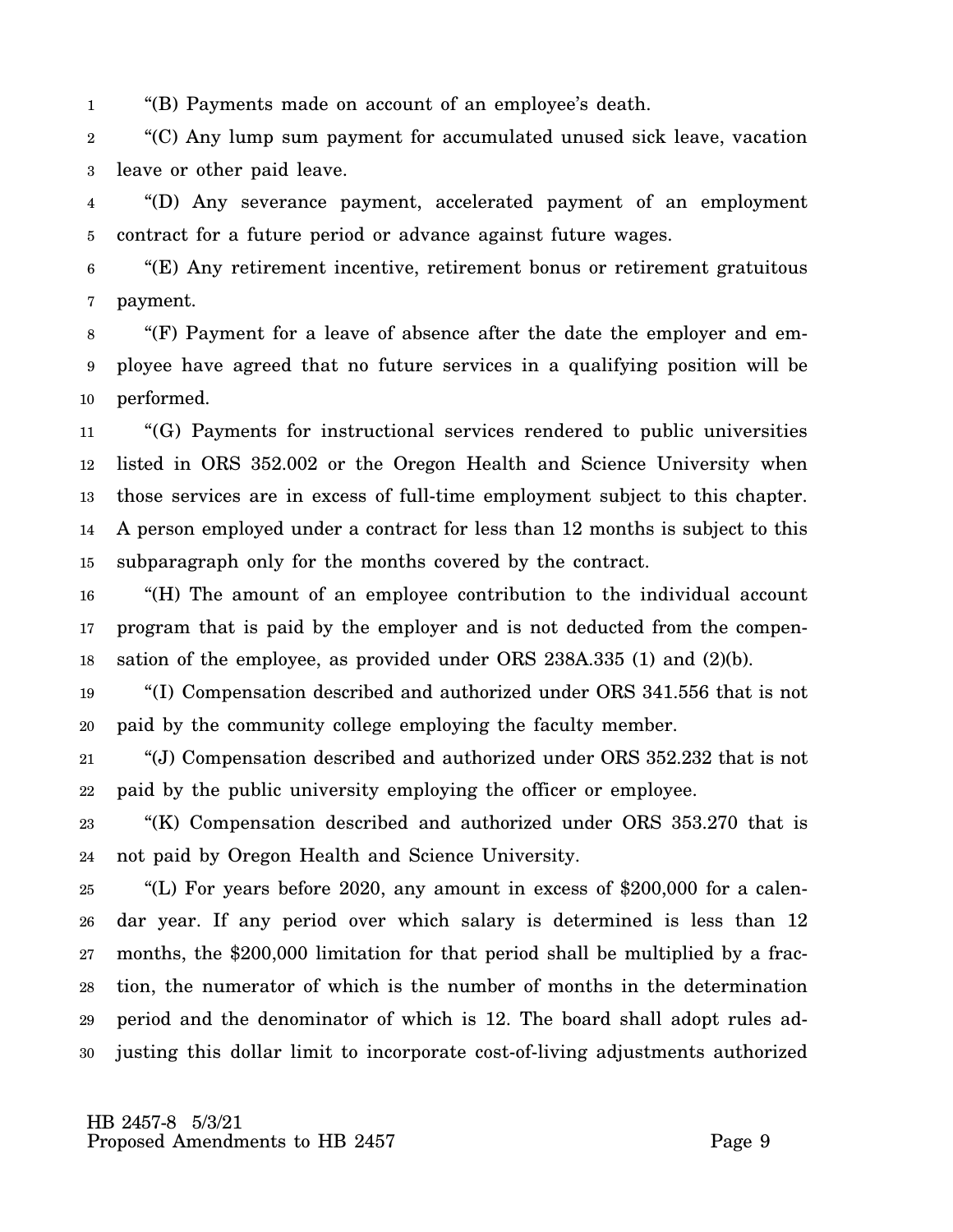1 by the Internal Revenue Service.

2 3 4 5 6 7 8 9 10 "(M) For years beginning on or after January 1, 2020, any amount in excess of \$195,000 for a calendar year. If any period over which salary is determined is less than 12 months, the \$195,000 limitation for that period shall be multiplied by a fraction, the numerator of which is the number of months in the determination period and the denominator of which is 12. On January 1 of each year, the board shall adjust the dollar limit provided by this subparagraph to reflect any percentage changes in the Consumer Price Index for All Urban Consumers, West Region (All Items), as published by the Bureau of Labor Statistics of the United States Department of Labor.

11 "(18) 'System' means the Public Employees Retirement System.

12 "(19) 'Workers' compensation benefits' means:

13 "(a) Payments made under ORS chapter 656; or

14 15 "(b) Payments provided in lieu of workers' compensation benefits under ORS 656.027 (6).

16 **"SECTION 4.** ORS 238A.125 is amended to read:

17 18 19 "238A.125. (1) Upon retiring at normal retirement age, a vested pension program member shall be paid an annual pension for the life of the member as follows:

20 21 22 "(a) For service as a police officer or firefighter, 1.8 percent of final average salary multiplied by the number of years of retirement credit attributable to service as a police officer or firefighter.

23 24 25 "(b) For service as other than a police officer or firefighter, 1.5 percent of final average salary multiplied by the number of years of retirement credit attributable to service as other than a police officer or firefighter.

26 27 28 29 30 "(2) Notwithstanding any provision of ORS 238A.100 to 238A.250, the annual benefit payable to a member under the pension program and under any other tax-qualified defined benefit plan maintained by the participating public employer may not exceed the applicable limitations set forth in 26 U.S.C. 415(b), as in effect on [*December 31, 2018*] **April 1, 2021**. The Public Em-

 HB 2457-8 5/3/21 Proposed Amendments to HB 2457 Proposed Amendments to HB 2457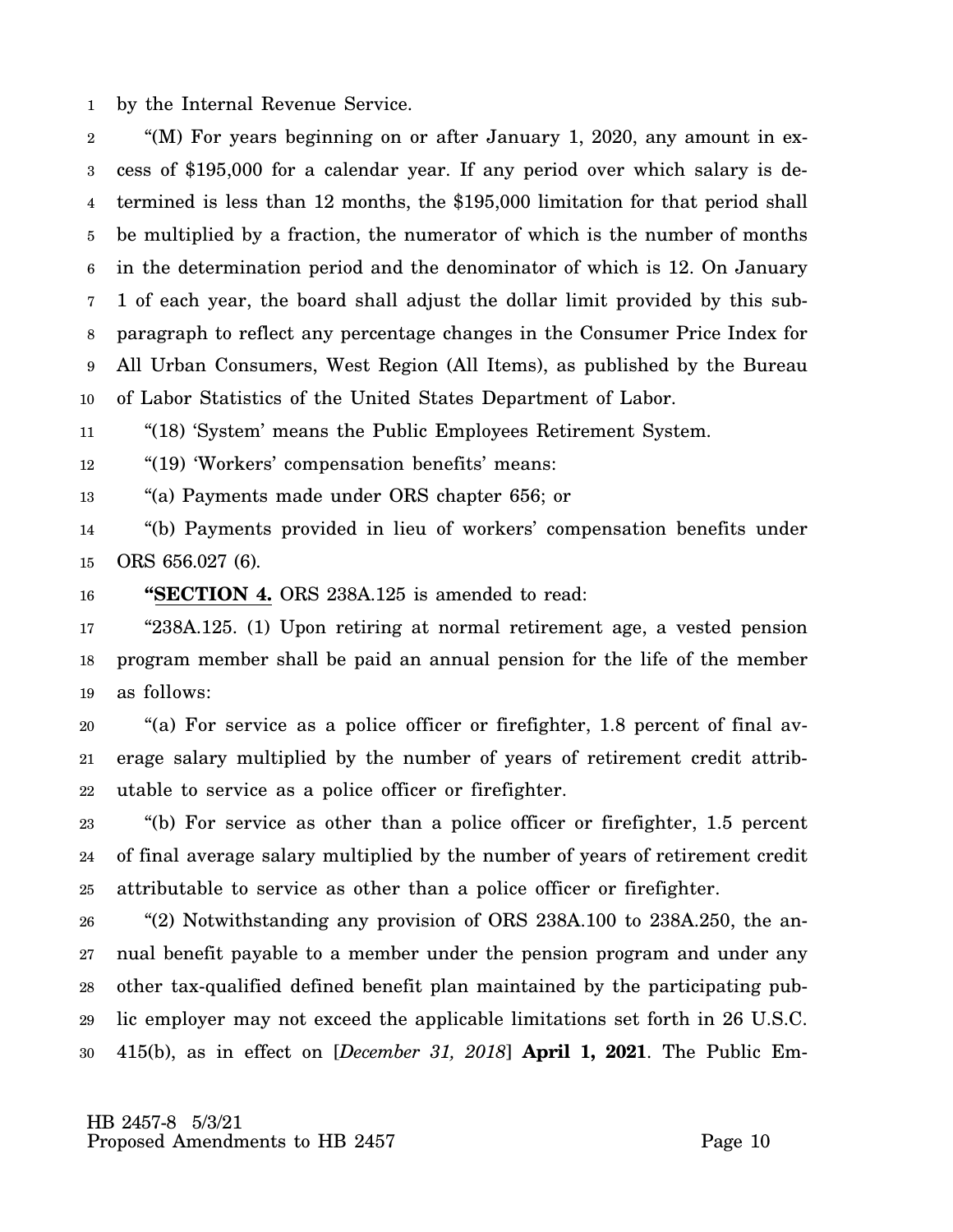1 2 3 ployees Retirement Board shall adopt rules for the administration of this limitation, including adjustments in the annual dollar limitation to reflect cost-of-living adjustments authorized by the Internal Revenue Service.

4 5 6 "(3) The board shall make no actuarial adjustment in a member's pension calculated under this section by reason of the member's retirement after normal retirement age.

#### 7 **"SECTION 5.** ORS 238A.150 is amended to read:

8 9 10 11 12 13 14 15 "238A.150. (1) Notwithstanding any other provision of ORS 238A.100 to 238A.250, an eligible employee who leaves a qualifying position for the purpose of performing service in the uniformed services, and who subsequently returns to employment with a participating public employer with reemployment rights under federal law, is entitled to accrue retirement credit, credit toward the probationary period required by ORS 238A.100 and credit toward the vesting requirements of ORS 238A.115 under rules adopted by the Public Employees Retirement Board pursuant to subsection (2) of this section.

16 17 18 19 20 21 22 23 24 "(2) The board shall adopt rules establishing benefits and service credit for any period of service in the uniformed services by an employee described in subsection (1) of this section. For the purpose of adopting rules under this subsection, the board shall consider and take into account all federal law relating to benefits and service credit for any period of service in the uniformed services, including 26 U.S.C. 414(u), as in effect on [*December 31, 2018*] **April 1, 2021**. Benefits and service credit under rules adopted by the board pursuant to this subsection may not exceed benefits and service credit required under federal law for periods of service in the uniformed services.

25

**"SECTION 6.** ORS 238A.170 is amended to read:

26 27 28 29 30 "238A.170. (1) An active member of the pension program who is [*70-1/2*] **72** years of age or older must retire not later than April 1 of the calendar year following the calendar year in which the member terminates employment with all participating public employers. An inactive member of the pension program must retire not later than April 1 of the calendar year fol-

 HB 2457-8 5/3/21 Proposed Amendments to HB 2457 Proposed Amendments to HB 2457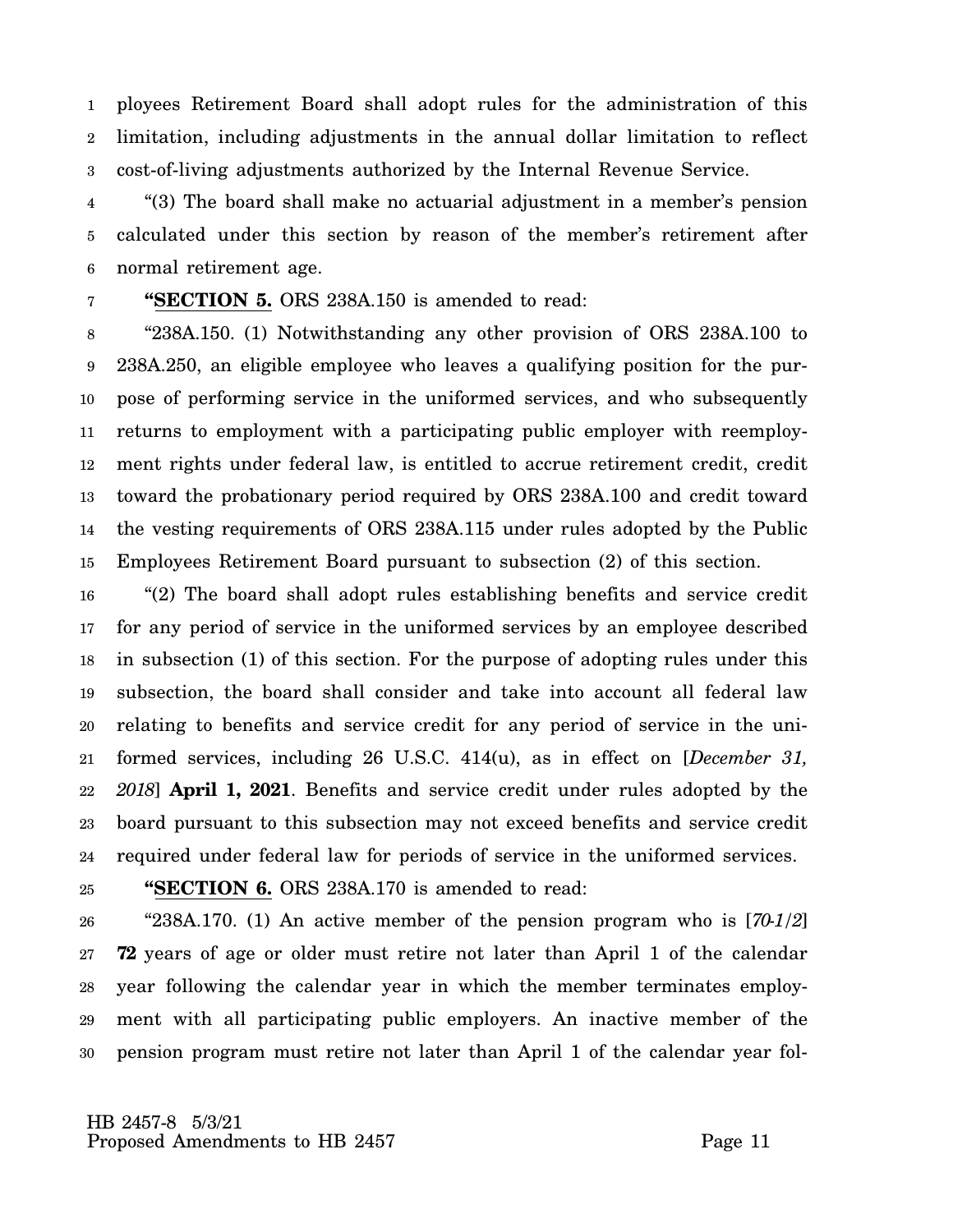1 2 lowing the calendar year in which the member attains [*70-1/2*] **72** years of age.

3 4 5 6 7 8 9 10 "(2) Notwithstanding any other provision of ORS 238A.100 to 238A.250, the entire interest of a member of the pension program must be distributed over a time period commencing no later than the required beginning date set forth in subsection (1) of this section, and must be distributed in a manner that satisfies all other minimum distribution requirements of 26 U.S.C. 401(a)(9) and regulations implementing that section, as in effect on [*December 31, 2018*] **April 1, 2021**. The Public Employees Retirement Board shall adopt rules implementing those minimum distribution requirements.

11 **"SECTION 7.** ORS 238A.230 is amended to read:

12 13 14 "238A.230. (1) If a member of the pension program who is vested dies before the member's effective date of retirement, the Public Employees Retirement Board shall pay the death benefit provided for in this section to:

15 16 "(a) The spouse of the member to the extent not provided to a former spouse in accordance with a judgment or order under ORS 238.465;

17 18 "(b) The former spouse of the member as provided in a judgment or order under ORS 238.465; or

19 20 "(c) Any other person who is constitutionally required to be treated in the same manner as a spouse for the purpose of retirement benefits.

21 22 23 24 25 " $(2)(a)$  The death benefit to be paid under this section shall be for the life of the spouse, former spouse or other person who is constitutionally required to be treated in the same manner as a spouse, and shall be the actuarial equivalent of 50 percent of the pension that would otherwise have been paid to the deceased member.

26 27 28 "(b) For the purpose of paragraph (a) of this subsection, the amount of the pension that would otherwise have been paid to the deceased member shall be calculated:

29 30 "(A) As of the date of death if the member dies after the earliest retirement date for the member under ORS 238A.165; or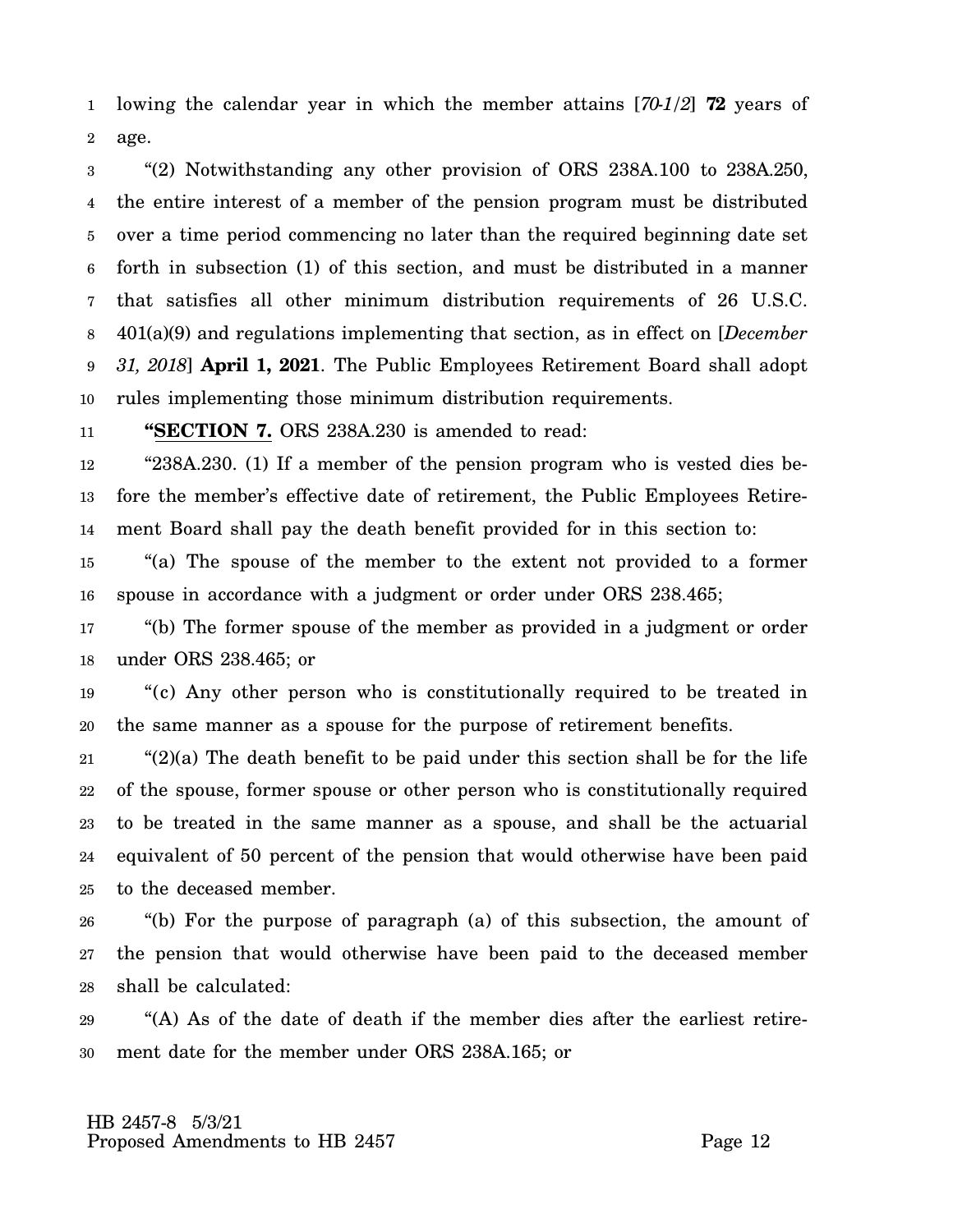1 2 3 "(B) As if the member became an inactive member on the date of death and thereafter retired at the earliest retirement date if the member dies before the earliest retirement date for the member under ORS 238A.165.

4 5 6 7 8 9 "(3) The death benefit provided under this section is first effective on the first day of the month following the date of death of the member. The surviving spouse, former spouse or other person entitled to the death benefit may elect to delay payment of the death benefit, but payment must commence no later than December 31 of the calendar year in which the member would have reached [*70-1/2*] **72** years of age.

10 11 12 13 14 15 "(4) Notwithstanding any other provision of ORS 238A.100 to 238A.250, distributions of death benefits under the pension program must comply with the minimum distribution requirements of  $26 \text{ U.S.C. } 401(a)(9)$  and the regulations implementing that section, as in effect on [*December 31, 2018*] **April 1, 2021**. The board shall adopt rules implementing those minimum distribution requirements.

16

## **"SECTION 8.** ORS 238A.370 is amended to read:

17 18 19 20 21 22 23 24 25 26 27 28 29 30 "238A.370. Notwithstanding any other provision of ORS 238A.300 to 238A.415, the annual addition to the employee and employer accounts of a member of the individual account program for a calendar year, together with the annual additions to the accounts of the member under any other defined contribution plan maintained by the participating public employer for a calendar year, may not exceed the lesser of \$40,000, or 100 percent of the member's compensation for that calendar year. For purposes of this section, 'annual addition' has the meaning given that term in 26 U.S.C. 415(c)(2), as in effect on [*December 31, 2018*] **April 1, 2021**, and 'compensation' has the meaning given the term 'participant's compensation' in 26 U.S.C. 415(c)(3), as in effect on [*December 31, 2018*] **April 1, 2021**. The Public Employees Retirement Board shall adopt rules for the administration of this limitation, including adjustments in the annual dollar limitation to reflect cost-of-living adjustments authorized by the Internal Revenue Service.

 HB 2457-8 5/3/21 Proposed Amendments to HB 2457 Proposed Amendments to HB 2457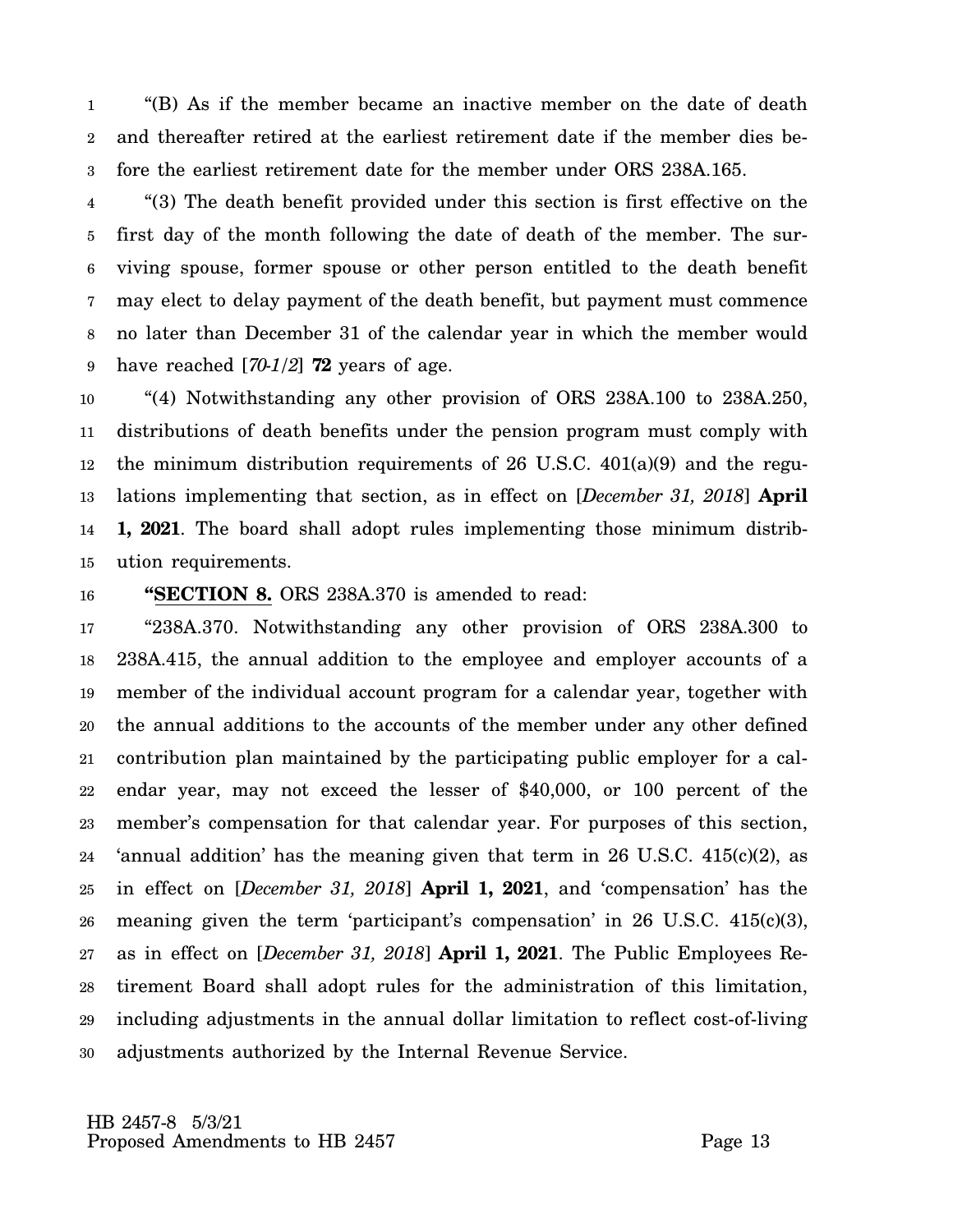#### 1 **"SECTION 9.** ORS 238A.400 is amended to read:

2 3 4 5 6 "238A.400. (1) Upon retirement on or after the earliest retirement date, as described in ORS 238A.165, a member of the individual account program shall receive in a lump sum the amounts in the member's employee account, rollover account and employer account to the extent the member is vested in those accounts under ORS 238A.320.

7 8 9 10 11 12 13 14 15 16 17 18 19 20 21 22 23 24 25 "(2) In lieu of a lump sum payment under subsection (1) of this section, a member of the individual account program may elect to receive the amounts in the member's employee account and employer account, to the extent the member is vested in those accounts under ORS 238A.320, in substantially equal installments paid over a period of 5, 10, 15 or 20 years, or over a period that is equal to the anticipated life span of the member as actuarially determined by the Public Employees Retirement Board. Installments may be made on a monthly, quarterly or annual basis. In no event may the period selected by the member exceed the time allowed by the minimum distribution requirements described in subsection (5) of this section. The board shall by rule establish the manner in which installments will be adjusted to reflect investment gains and losses on the unpaid balance during the payout period elected by the member under this subsection. The board by rule may establish minimum monthly amounts payable under this subsection. The board may require that a lump sum payment, or an installment schedule different than the schedules provided for in this subsection, be used to pay the vested amounts in the member's accounts if those amounts are not adequate to generate the minimum monthly amounts specified by the rule.

26 27 28 29 30 "(3) A member of the individual account program electing to receive installments under subsection (2) of this section must designate a beneficiary or beneficiaries. In the event the member dies before all amounts in the employee and vested employer accounts are paid, all remaining installment payments shall be made to the beneficiary or beneficiaries designated by the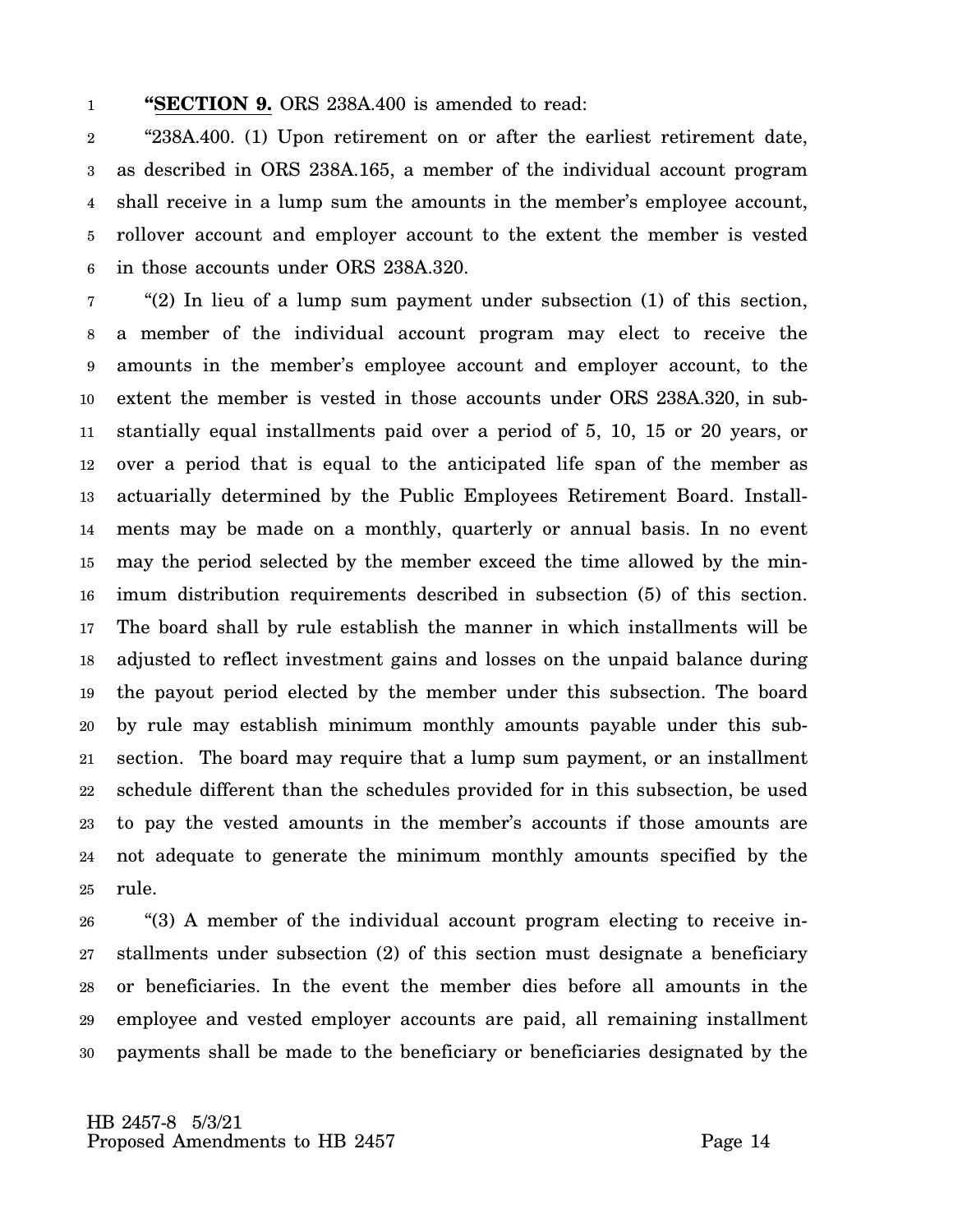1 2 member. A beneficiary may elect to receive a lump sum distribution of the remaining amounts.

3 4 5 6 7 "(4) A member who is entitled to receive retirement benefits under ORS chapter 238 may receive vested amounts in the member's employee account, rollover account and employer account in the manner provided by this section when the member retires for service under the provisions of ORS chapter 238.

8 9 10 11 12 13 14 15 "(5) Notwithstanding any other provision of ORS 238A.300 to 238A.415, the entire interest of a member of the individual account program must be distributed over a time period commencing no later than the latest retirement date set forth in ORS 238A.170, and must be distributed in a manner that satisfies all other minimum distribution requirements of 26 U.S.C. 401(a)(9) and regulations implementing that section, as in effect on [*December 31, 2018*] **April 1, 2021**. The board shall adopt rules implementing those minimum distribution requirements.

16

## **"SECTION 10.** ORS 238A.410 is amended to read:

17 18 19 20 21 " $238A.410.$  (1)(a) If a member of the individual account program dies before retirement, the amounts in the member's employee account, rollover account and employer account, to the extent the member is vested in those accounts under ORS 238A.320, shall be paid in a lump sum to the beneficiary or beneficiaries designated by the member for the purposes of this section.

22 23 24 25 26 27 28 29 30 "(b) If a member of the individual account program dies before retirement, the amounts in the employee pension stability account established for the member under ORS 238A.353 shall be applied by the Public Employees Retirement Board to pay the costs of any benefit payable under ORS 238.395 or 238A.230 that accrues on or after July 1, 2020. If the amounts in the employee pension stability account exceed the costs of the benefit payable under ORS 238.395 or 238A.230 that accrues on or after July 1, 2020, the excess amounts shall be paid in a lump sum to the beneficiary or beneficiaries designated by the member for the purposes of this section.

 HB 2457-8 5/3/21 Proposed Amendments to HB 2457 Proposed Amendments to HB 2457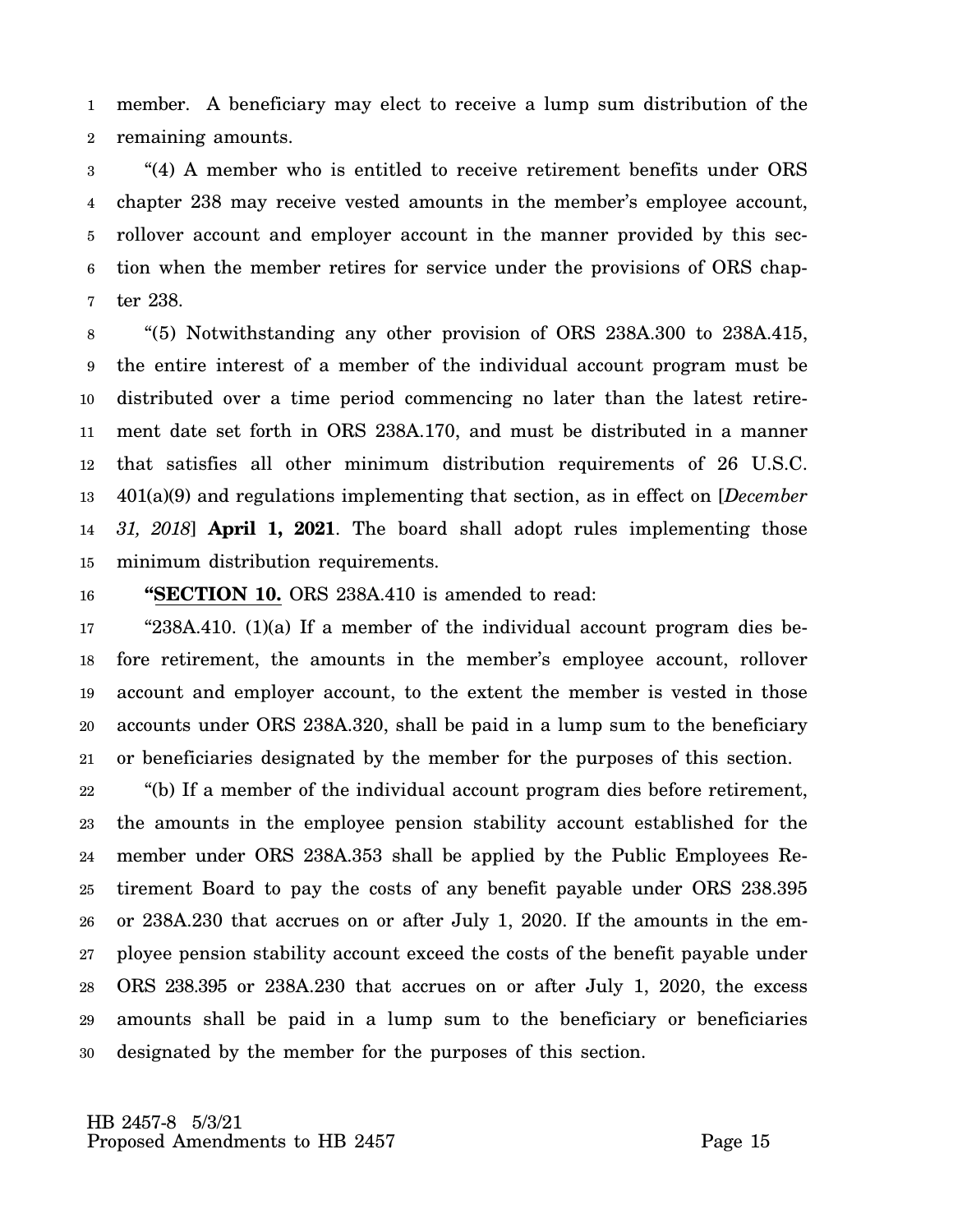1 2 3 4 5 6 7 8 9 10 11 12 13 14 15 16 17 "(2) If a member of the individual account program is married at the time of death, or there exists at the time of death any other person who is constitutionally required to be treated in the same manner as a spouse for the purpose of retirement benefits, the spouse or other person shall be the beneficiary for purposes of the death benefit payable under this section unless the spouse or other person consents to the designation of a different beneficiary or beneficiaries before the designation has been made and the consent has not been revoked by the spouse or other person as of the time of the member's death. Consent and revocation of consent must be in writing, acknowledged by a notary public, and submitted to the Public Employees Retirement Board in accordance with rules adopted by the board. If the member's spouse is designated as the member's beneficiary and the marriage of the member and spouse is subsequently dissolved, the former spouse shall be treated as predeceasing the member for purposes of this section, unless the member expressly designates the former spouse as beneficiary after the effective date of the dissolution or the former spouse is required to be designated as a beneficiary under the provisions of ORS 238.465.

18 19 20 21 "(3) For purposes of this section and ORS 238A.400 (3), if a member fails to designate a beneficiary, or if the person or persons designated do not survive the member, the death benefit provided for in this section shall be paid to the following person or persons, in the following order of priority:

22 23 "(a) The member's surviving spouse or other person who is constitutionally required to be treated in the same manner as a spouse;

24 "(b) The member's surviving children, in equal shares; or

25 "(c) The member's estate.

26 27 28 29 30 "(4) The entire amount of a deceased member's vested accounts must be distributed by December 31 of the fifth calendar year after the year in which the member died. Notwithstanding any other provision of this chapter, distributions of death benefits under the individual account program must comply with the minimum distribution requirements of 26 U.S.C. 401(a)(9)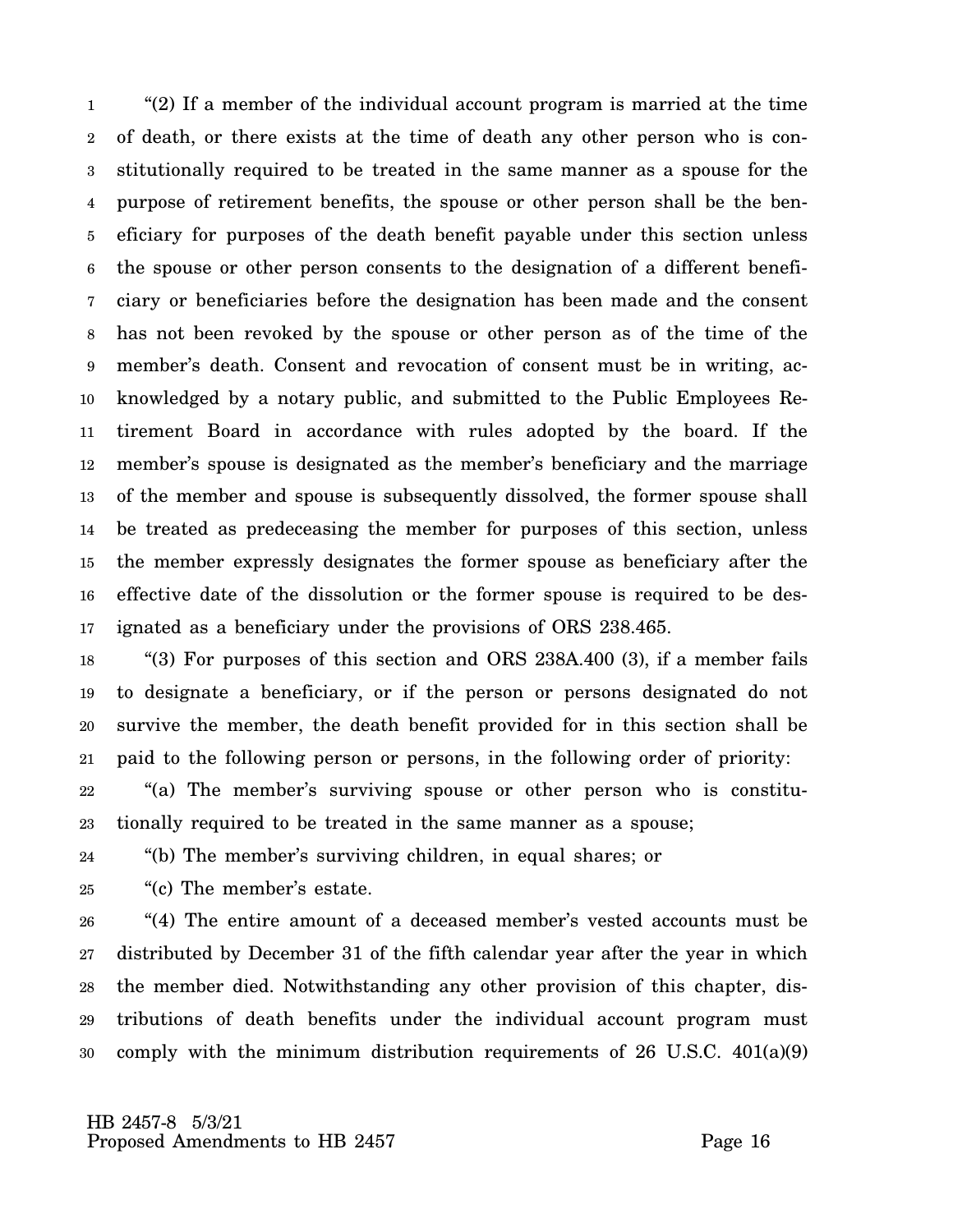1 2 3 and the regulations implementing that section, as in effect on [*December 31, 2018*] **April 1, 2021**. The Public Employees Retirement Board shall adopt rules implementing those minimum distribution requirements.

### 4

**"SECTION 11.** ORS 238A.415 is amended to read:

5 6 7 8 9 10 11 12 "238A.415. (1) Notwithstanding any other provision of ORS 238A.300 to 238A.415, an eligible employee who leaves a qualifying position for the purpose of performing service in the uniformed services, and who subsequently returns to employment with a participating public employer with reemployment rights under federal law, is entitled to credit toward the probationary period required by ORS 238A.300, credit toward the vesting requirements of ORS 238A.320 and contributions under rules adopted by the Public Employees Retirement Board pursuant to subsection (2) of this section.

13 14 15 16 17 18 19 20 21 22 "(2) The board shall adopt rules establishing contributions and service credit for any period of service in the uniformed services by an employee described in subsection (1) of this section. For the purpose of adopting rules under this subsection, the board shall consider and take into account all federal law relating to benefits and service credit for any period of service in the uniformed services, including 26 U.S.C. 414(u), as in effect on [*December 31, 2018*] **April 1, 2021**. Contributions and service credit under rules adopted by the board pursuant to this subsection may not exceed contributions and service credit required under federal law for periods of service in the uniformed services.

#### 23 **"SECTION 12.** ORS 238A.430 is amended to read:

24 25 26 27 28 29 "238A.430. (1) To the extent required by law, and except as otherwise provided by rules adopted by the Public Employees Retirement Board under subsection (4) of this section, any portion of a distribution of benefits described in subsection (2) of this section shall, at the election of and in lieu of distribution to the distributee, be paid directly to an eligible retirement plan specified by the distributee.

30 "(2) The provisions of subsection (1) of this section apply to a distribution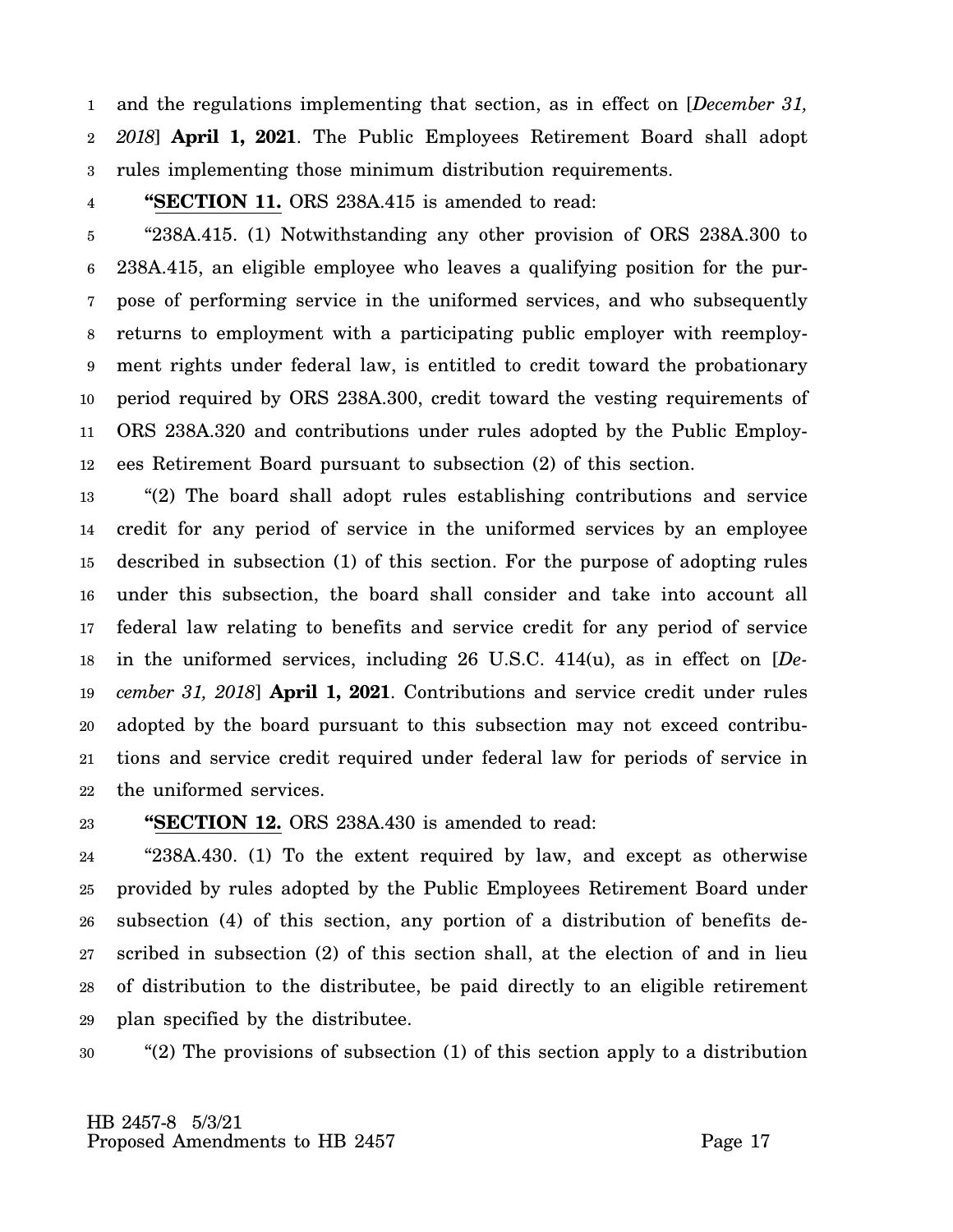1 2 of any benefit under the pension program or the individual account program except:

3 4 5 6 "(a) A distribution that is one of a series of substantially equal periodic payments made at least annually for the life or life expectancy of the distributee, or for the joint lives or life expectancies of the distributee and a designated beneficiary;

7 8 9 "(b) A distribution that is one of a series of substantially equal periodic payments made at least annually for a specified period of 10 years or more; and

10 11 "(c) A distribution to the extent that the distribution is required under 26 U.S.C. 401(a)(9).

12 13 14 15 16 17 18 19 20 21 22 23 24 25 "(3) The provisions of subsection (1) of this section apply to any portion of a distribution of benefits under the pension program or the individual account program even though the portion consists of after-tax employee contributions that are not includable in gross income. Any portion of a distribution that consists of after-tax employee contributions that are not includable in gross income may be transferred only to an individual retirement account or annuity described in 26 U.S.C. 408(a) or (b), or to a qualified defined contribution or defined benefit plan described in 26 U.S.C. 401(a) or 403(b) that agrees to account separately for amounts transferred, including accounting separately for the portion of the distribution that is includable in gross income and the portion of the distribution that is not includable in gross income. The amount transferred shall be treated as consisting first of the portion of the distribution that is includable in gross income, determined without regard to 26 U.S.C.  $402(c)(1)$ .

26 27 28 29 30 "(4) The board shall adopt rules implementing the direct rollover requirements of 26 U.S.C. 401(a)(31) and the regulations implementing that section, and may adopt administrative exceptions to the direct rollover requirements to the extent permitted by  $26$  U.S.C.  $401(a)(31)$  and the regulations implementing that section.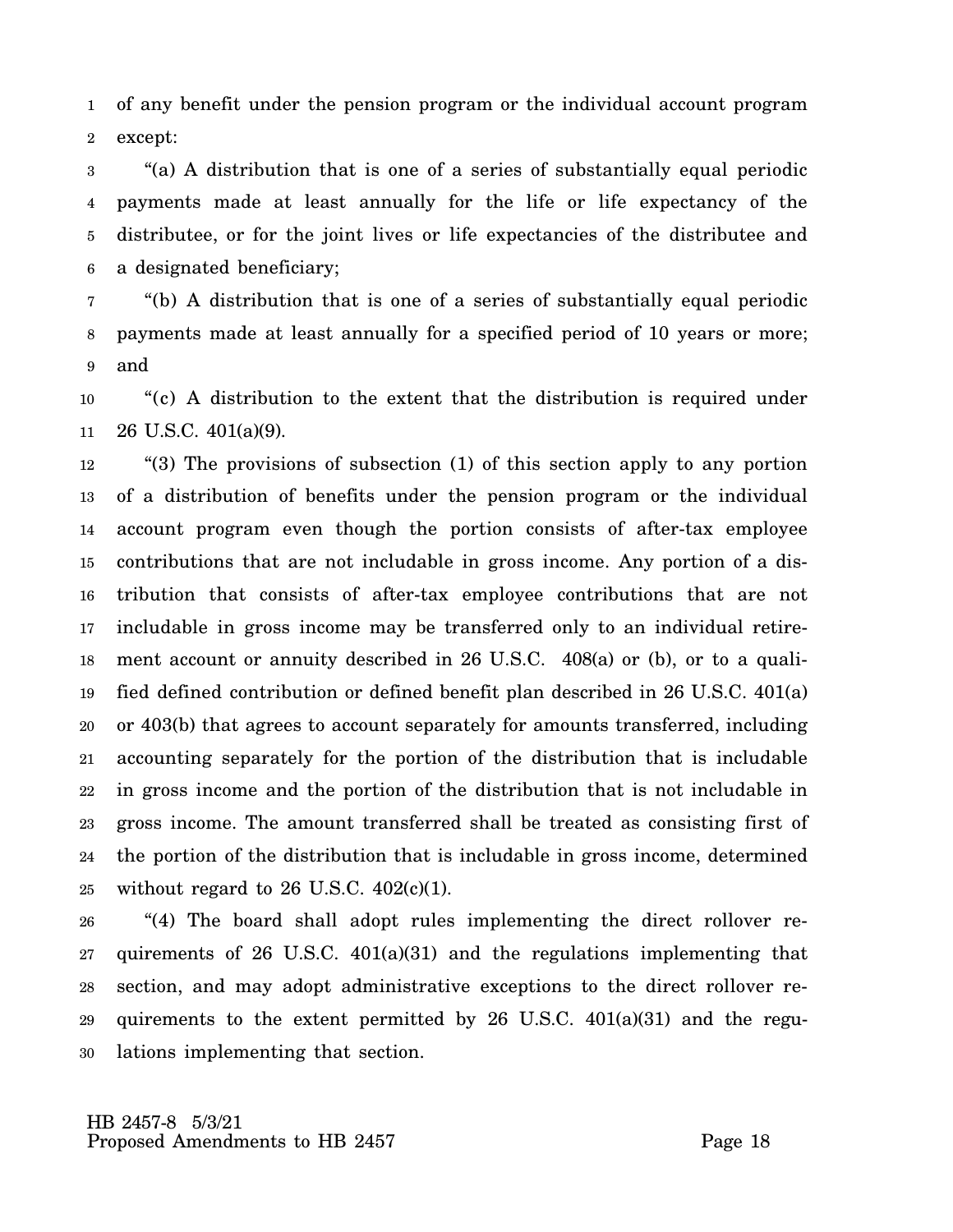1 2 "(5) All references in this section to federal laws and regulations are to the laws and regulations in effect on [*December 31, 2018*] **April 1, 2021**.

3 "(6) For purposes of this section:

4 5 "(a) 'Distributee' means a member, a member's surviving spouse or a member's alternate payee under ORS 238.465.

6 "(b) 'Eligible retirement plan' means:

7 "(A) An individual retirement account described in 26 U.S.C. 408(a);

8 9 "(B) An individual retirement annuity described in 26 U.S.C. 408(b), other than an endowment contract;

10 11 12 "(C) A qualified trust under 26 U.S.C.  $401(a)$ , that is a defined contribution or defined benefit plan and permits the acceptance of rollover contributions;

13 "(D) An annuity plan described in 26 U.S.C. 403(a);

14 15 16 17 "(E) An eligible deferred compensation plan described in 26 U.S.C. 457(b) that is maintained by an eligible governmental employer described in 26 U.S.C. 457(e)(1)(A) and that agrees to account separately for amounts transferred into such plan from the distributing plan; or

18 "(F) An annuity contract described in 26 U.S.C. 403(b).

19 **"SECTION 13.** ORS 238A.435 is amended to read:

20 21 22 23 24 25 26 27 "238A.435. (1) If a benefit is payable under this chapter to a beneficiary by reason of the death of a member of the system, the beneficiary may elect to have all or part of the distribution of the death benefit paid in an eligible rollover distribution to an individual retirement plan described in 26 U.S.C. 408(a), or an individual retirement annuity, other than an endowment contract, described in 26 U.S.C. 408(b), if the plan or annuity is established for the purpose of receiving the eligible rollover distribution on behalf of the designated beneficiary.

28 29 30 "(2) Subsection (1) of this section applies to an eligible rollover distribution of death benefits to a beneficiary who is not treated as the spouse of the decedent for federal tax purposes and who is the decedent's designated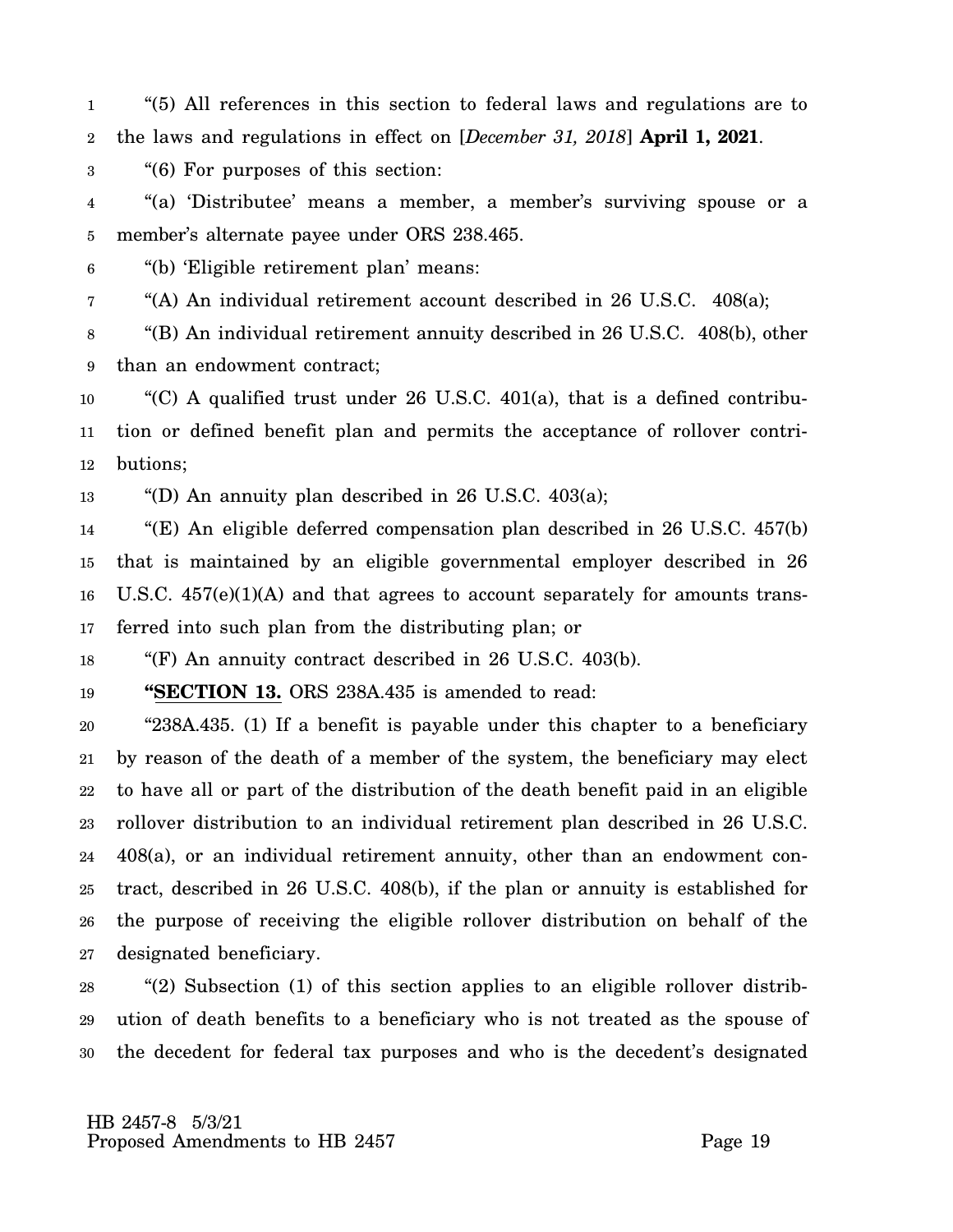1 2 3 4 5 6 beneficiary for the purposes of the minimum required distribution requirements of 26 U.S.C. 401(a)(9). To the extent provided by rules of the Public Employees Retirement Board, a trust maintained for the benefit of one or more beneficiaries must be treated by the board in the same manner as a trust that is designated as a beneficiary for the purposes of the minimum required distribution requirements of 26 U.S.C. 401(a)(9).

7 8 9 "(3) As used in this section, 'eligible rollover distribution' has the meaning given that term in 26 U.S.C. 402(c)(4), as in effect on [*December 31, 2018*] **April 1, 2021**.

10 **"SECTION 14.** ORS 305.230 is amended to read:

11 "305.230. (1) Notwithstanding ORS 9.320:

12 13 14 15 16 17 18 19 "(a) Any person who is qualified to practice law or public accountancy in this state, any person who has been granted active enrollment to practice before the Internal Revenue Service and who is qualified to prepare tax returns in this state or any person who is the authorized employee of a taxpayer and is regularly employed by the taxpayer in tax matters may represent the taxpayer before a tax court magistrate or the Department of Revenue in any conference or proceeding with respect to the administration of any tax.

20 21 22 23 24 "(b) Any person who is licensed by the State Board of Tax Practitioners or who is exempt from such licensing requirement as provided for and limited by ORS 673.610 may represent a taxpayer before a tax court magistrate or the department in any conference or proceeding with respect to the administration of any tax on or measured by net income.

25 26 27 28 29 30 "(c) Any shareholder of an S corporation, as defined in section 1361 of the Internal Revenue Code, as amended and in effect on [*December 31, 2018*] **April 1, 2021**, may represent the corporation in any proceeding before a tax court magistrate or the department in the same manner as if the shareholder were a partner and the S corporation were a partnership. The S corporation must designate in writing a tax matters shareholder authorized to represent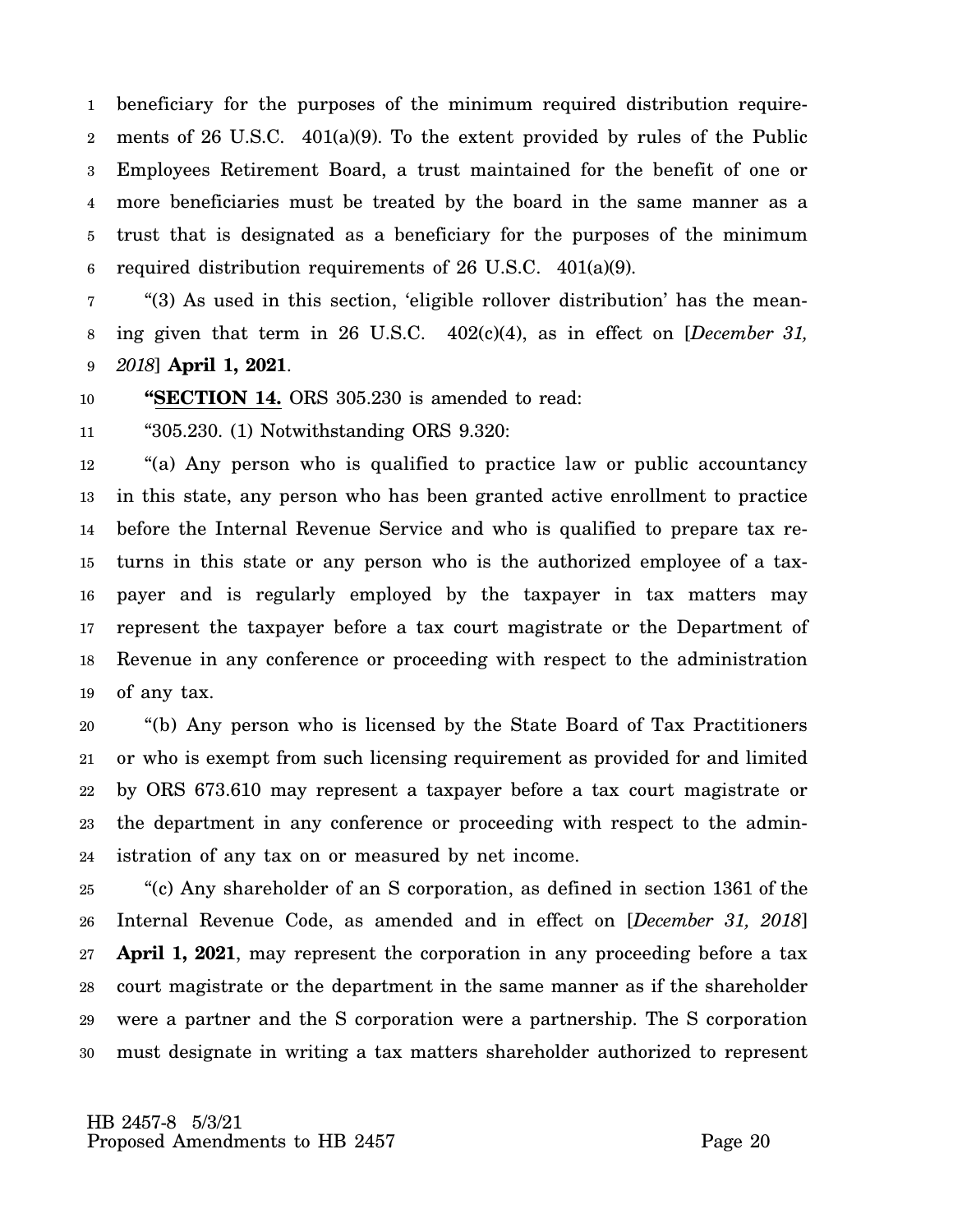1 the S corporation.

2 3 4 5 6 7 "(d) An individual who is licensed as a real estate broker or principal real estate broker under ORS 696.022 or is a state certified appraiser or state licensed appraiser under ORS 674.310 or is a registered appraiser under ORS 308.010 may represent a taxpayer before a tax court magistrate or the department in any conference or proceeding with respect to the administration of any ad valorem property tax.

8 9 10 11 "(e) A general partner who has been designated by members of a partnership as their tax matters partner under ORS 305.242 may represent those partners in any conference or proceeding with respect to the administration of any tax on or measured by net income.

12 13 14 15 16 17 "(f) Any person authorized under rules adopted by the department may represent a taxpayer before the department in any conference or proceeding with respect to any tax. Rules adopted under this paragraph, to the extent feasible, shall be consistent with federal law that governs representation before the Internal Revenue Service, as federal law is amended and in effect on [*December 31, 2018*] **April 1, 2021**.

18 19 "(g) Any person authorized under rules adopted by the tax court may represent a taxpayer in a proceeding before a tax court magistrate.

20 21 22 23 24 25 26 "(2) A person may not be recognized as representing a taxpayer pursuant to this section unless there is first filed with the magistrate or department a written authorization, or unless it appears to the satisfaction of the magistrate or department that the representative does in fact have authority to represent the taxpayer. A person recognized as an authorized representative under rules or procedures adopted by the tax court shall be considered an authorized representative by the department.

27 28 29 30 "(3) A taxpayer represented by someone other than an attorney is bound by all things done by the authorized representative, and may not thereafter claim any proceeding was legally defective because the taxpayer was not represented by an attorney.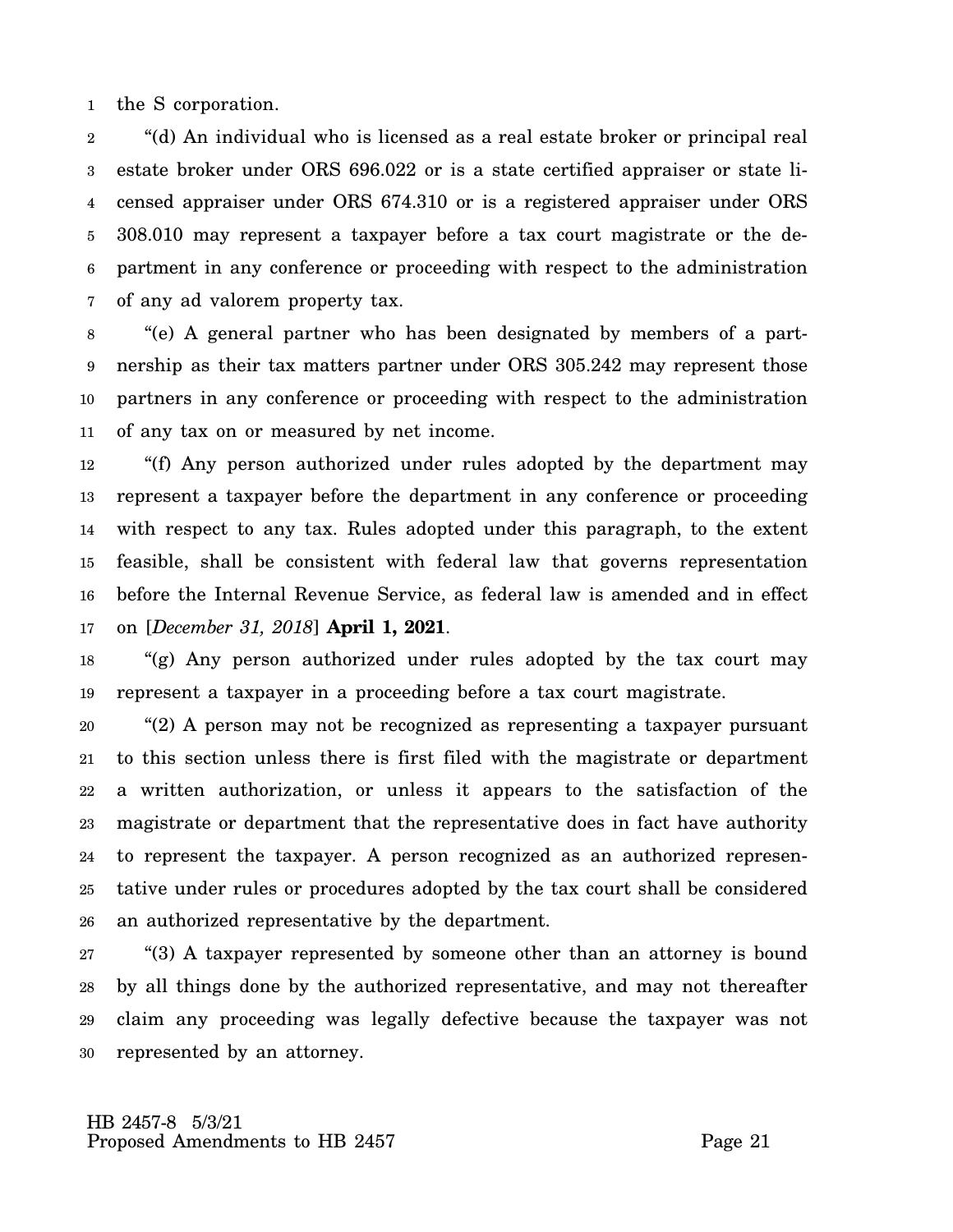1 2 3 4 "(4) Prior to the holding of a conference or proceeding before the tax court magistrate or department, written notice shall be given by the magistrate or department to the taxpayer of the provisions of subsection (3) of this section.

5

**"SECTION 15.** ORS 305.494 is amended to read:

6 7 8 9 10 "305.494. Notwithstanding ORS 9.320, any shareholder of an S corporation as defined in section 1361 of the Internal Revenue Code, as amended and in effect on [*December 31, 2018*] **April 1, 2021**, may represent the corporation in any proceeding before the Oregon Tax Court in the same manner as if the shareholder were a partner and the S corporation were a partnership.

11 **"SECTION 16.** ORS 305.690 is amended to read:

12 13 "305.690. As used in ORS 305.690 to 305.753, unless the context otherwise requires:

14 15 16 "(1) 'Biennial years' means the two income tax years of individual taxpayers that begin in the two calendar years immediately following the calendar year in which a list is certified under ORS 305.715.

17 "(2) 'Commission' means the Oregon Charitable Checkoff Commission.

18 "(3) 'Department' means the Department of Revenue.

19 20 21 22 23 "(4) 'Eligibility roster' means a list, prepared under ORS 305.715 and maintained by the commission in chronological order based on the date of form listing or date of eligibility determination, whichever is later, of charitable and governmental entities seeking inclusion on the Oregon individual income tax return forms.

24 25 "(5) 'Form listed' or 'form listing' means being listed on the Oregon individual income tax return form.

26 27 "(6) 'Instruction listing' means being listed on the Department of Revenue instructions for tax return checkoff contribution.

28 29 "(7) 'Internal Revenue Code' means the federal Internal Revenue Code as amended and in effect on [*December 31, 2018*] **April 1, 2021**.

30 **"SECTION 17.** ORS 305.842 is amended to read: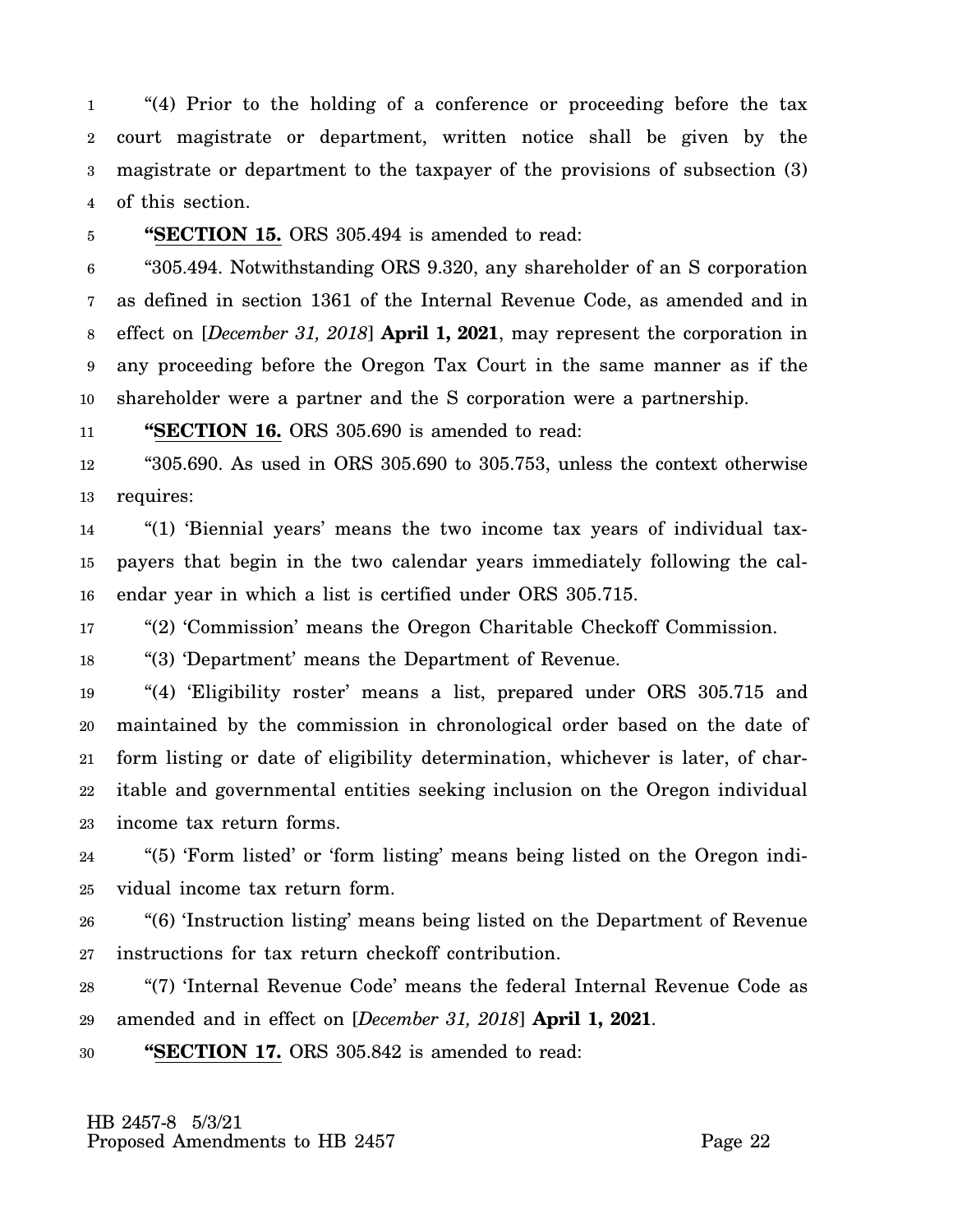1 2 3 "305.842. (1) As used in ORS 307.130, 307.147, 308A.450, 310.140 and 310.800, 'Internal Revenue Code' means the federal Internal Revenue Code as amended and in effect on [*December 31, 2018*] **April 1, 2021**.

4 5 6 "(2) As used in ORS 311.666, 'Internal Revenue Code' means the federal Internal Revenue Code as amended and in effect on [*December 31, 2018*] **April 1, 2021**, including amendments that take effect after that date.

7

**"SECTION 18.** ORS 314.011 is amended to read:

8 9 "314.011. (1) As used in this chapter, unless the context requires otherwise, 'department' means the Department of Revenue.

10 "(2) As used in this chapter:

11 12 13 14 "(a) Any term has the same meaning as when used in a comparable context in the laws of the United States relating to federal income taxes, unless a different meaning is clearly required or the term is specifically defined in this chapter.

15 16 17 18 "(b) Except where the Legislative Assembly has provided otherwise, a reference to the laws of the United States or to the Internal Revenue Code refers to the laws of the United States or to the Internal Revenue Code as they are amended and in effect:

19 "(A) On [*December 31, 2018*] **April 1, 2021**; or

20 21 "(B) If related to the definition of taxable income, as applicable to the tax year of the taxpayer.

22 23 24 25 26 27 28 29 30 "(c) With respect to ORS 314.105, 314.256 (relating to proxy tax on lobbying expenditures), 314.260 (1)(b), 314.302, 314.306, 314.330, 314.360, 314.362, 314.385, 314.402, 314.410, 314.412, 314.525, 314.767 (7), 314.771 and 314.772 and other provisions of this chapter, except those described in paragraph (b) of this subsection, any reference to the laws of the United States or to the Internal Revenue Code means the laws of the United States relating to income taxes or the Internal Revenue Code as they are amended on or before [*December 31, 2018*] **April 1, 2021**, even when the amendments take effect or become operative after that date, except where the Legislative Assembly has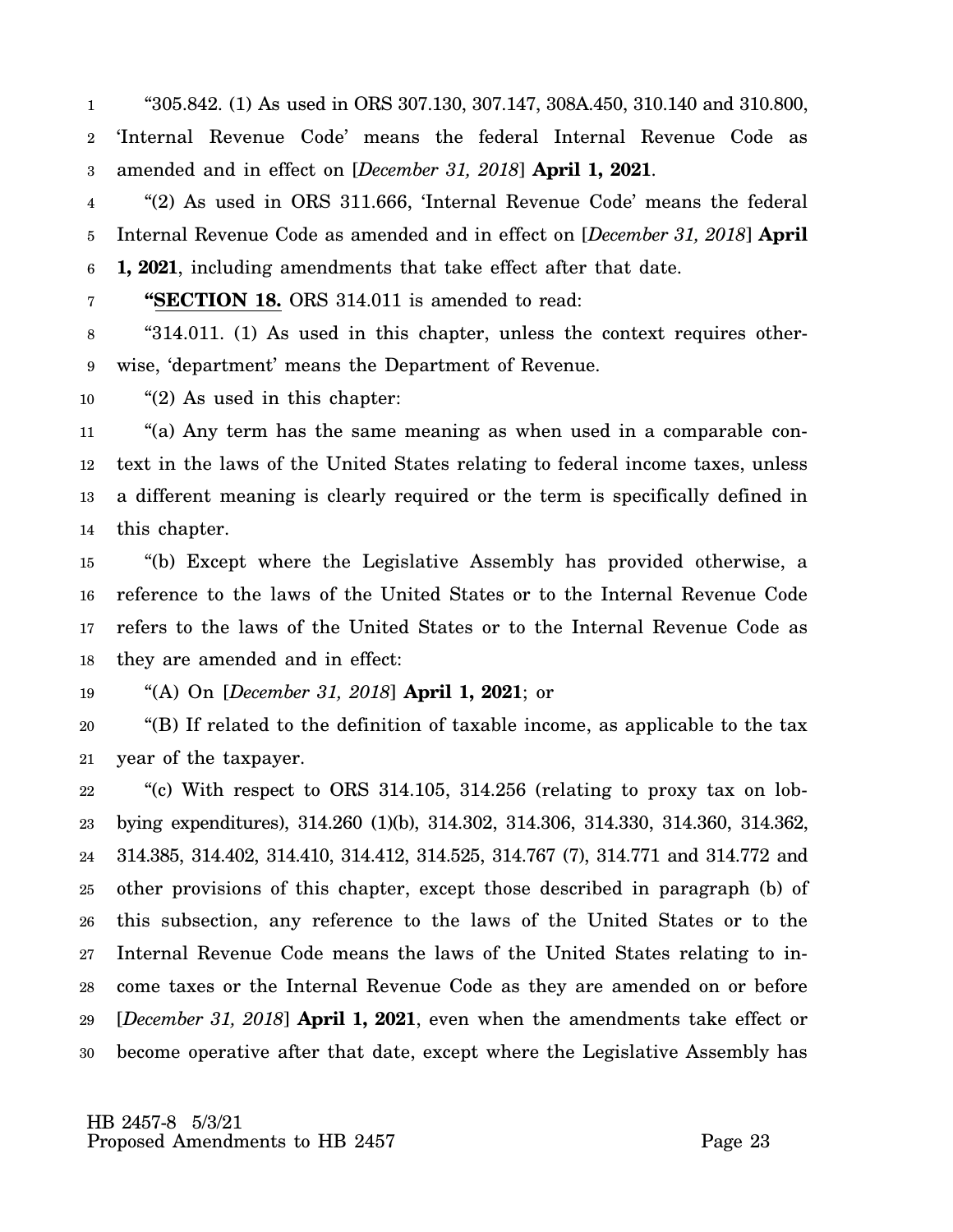1 specifically provided otherwise.

2 3 4 5 6 7 8 9 10 "(3) Insofar as is practicable in the administration of this chapter, the department shall apply and follow the administrative and judicial interpretations of the federal income tax law. When a provision of the federal income tax law is the subject of conflicting opinions by two or more federal courts, the department shall follow the rule observed by the United States Commissioner of Internal Revenue until the conflict is resolved. Nothing contained in this section limits the right or duty of the department to audit the return of any taxpayer or to determine any fact relating to the tax liability of any taxpayer.

11 12 13 14 15 16 "(4) When portions of the Internal Revenue Code incorporated by reference as provided in subsection (2) of this section refer to rules or regulations prescribed by the Secretary of the Treasury, then such rules or regulations shall be regarded as rules adopted by the department under and in accordance with the provisions of this chapter, whenever they are prescribed or amended.

17 18 19 20 21 22 23 24 25 26 27 28 29 30 "(5)(a) When portions of the Internal Revenue Code incorporated by reference as provided in subsection (2) of this section are later corrected by an Act or a Title within an Act of the United States Congress designated as an Act or Title making technical corrections, then notwithstanding the date that the Act or Title becomes law, those portions of the Internal Revenue Code, as so corrected, shall be the portions of the Internal Revenue Code incorporated by reference as provided in subsection (2) of this section and shall take effect, unless otherwise indicated by the Act or Title (in which case the provisions shall take effect as indicated in the Act or Title), as if originally included in the provisions of the Act being technically corrected. If, on account of this subsection, any adjustment is required to an Oregon return that would otherwise be prevented by operation of law or rule, the adjustment shall be made, notwithstanding any law or rule to the contrary, in the manner provided under ORS 314.135.

 HB 2457-8 5/3/21 Proposed Amendments to HB 2457 Proposed Amendments to HB 2457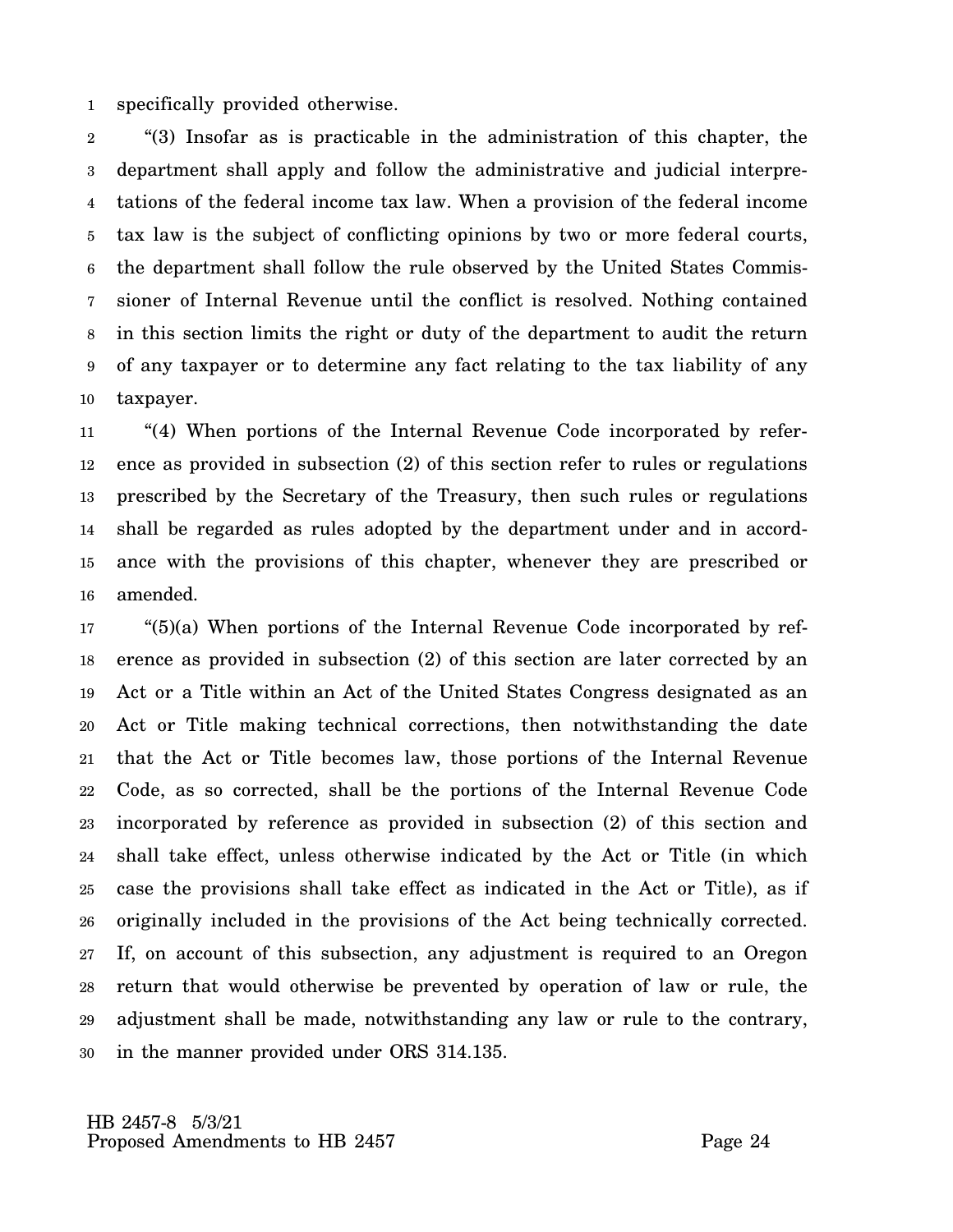1 2 "(b) As used in this subsection, 'Act or Title' includes any subtitle, division or other part of an Act or Title.

3 **"SECTION 19.** ORS 314.306 is amended to read:

4 5 6 7 8 9 10 "314.306. (1) If a taxpayer excludes an amount from federal gross income by reason of the discharge of indebtedness of the taxpayer under section  $108(a)(1)(A)$  of the Internal Revenue Code (relating to discharge of indebtedness in a bankruptcy declared under U.S.C. Title 11), then, with respect to that portion of the excluded amount that is apportioned to Oregon, the taxpayer shall apply the rules in 11 U.S.C. 346(j), as amended and in effect on [*December 31, 2018*] **April 1, 2021**.

11 12 13 14 15 16 "(2) If a taxpayer excludes an amount from federal gross income by reason of the discharge of indebtedness of the taxpayer under section 108(a)(1)(B) or (C) of the Internal Revenue Code (relating to discharge of indebtedness in insolvency or discharge of qualified farm indebtedness), then, with respect to that portion of the excluded amount that is apportioned to Oregon, the following paragraphs shall apply, in the following order:

17 18 19 20 21 "(a) If the taxpayer has made the election under section  $108(b)(5)$  of the Internal Revenue Code to first reduce the basis of the depreciable property of the taxpayer, the election shall also be effective for Oregon tax purposes. A corresponding reduction in the basis of the depreciable property of the taxpayer shall be made for Oregon tax purposes.

22 23 24 "(b) The amount, if any, by which the following attributes are reduced under section 108(b)(1) of the Internal Revenue Code for federal tax purposes shall be added back for Oregon tax purposes:

- 25 "(A) Federal net operating loss.
- 26 "(B) Capital loss carryover.

27 28 "(C) Basis of the property of the taxpayer, excluding amounts subject to the election under section 108(b)(5) of the Internal Revenue Code.

29 "(D) Passive activity loss carryover.

30 "(c) Excluding amounts subject to the election in section 108(b)(5) of the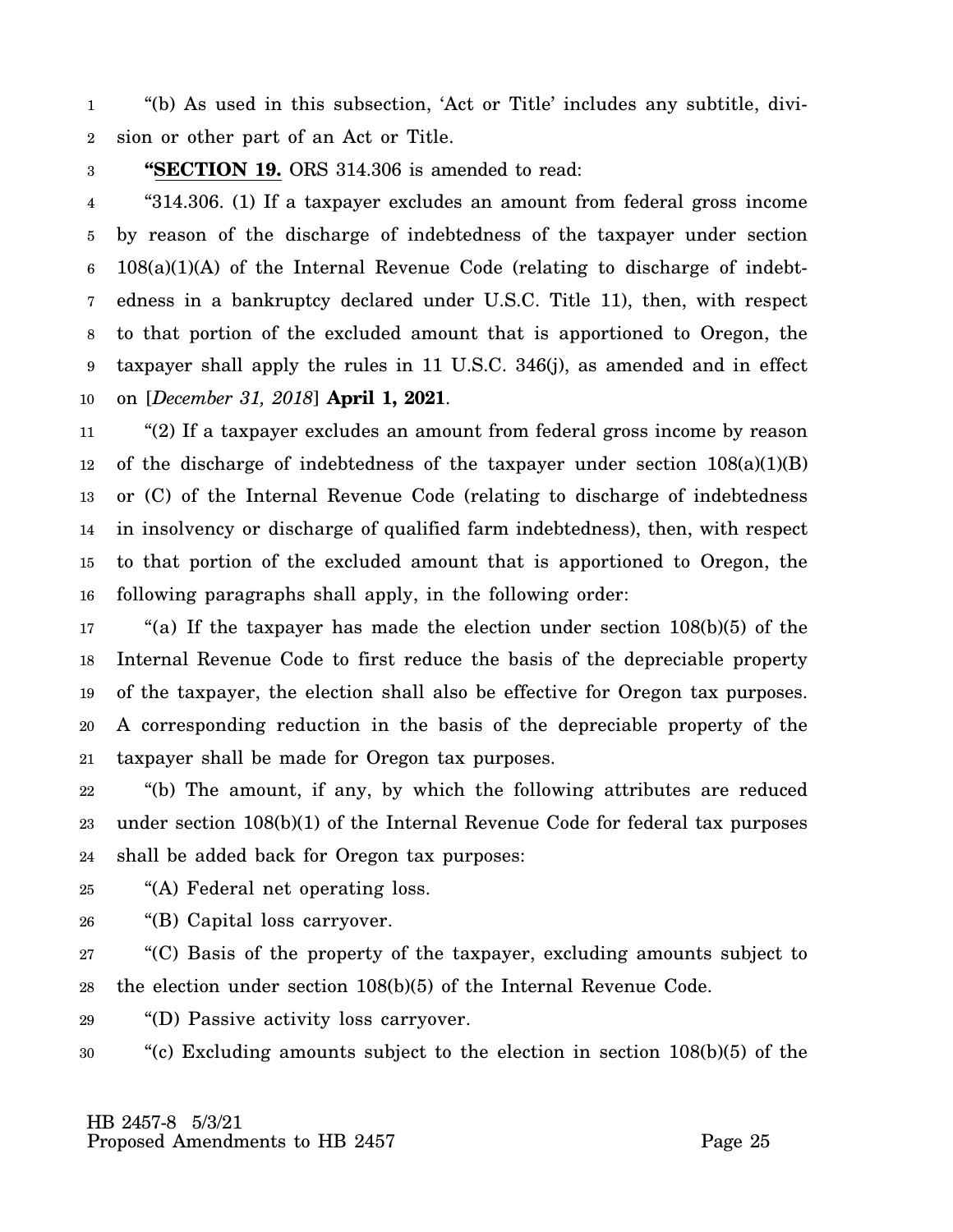1 Internal Revenue Code:

2 3 4 "(A) Any Oregon net operating loss of an individual or corporate taxpayer, including a net operating loss carryover to the taxpayer, shall be reduced by the amount of discharged indebtedness.

5 6 7 8 "(B) Any net capital loss for the taxable year of the discharge, and any capital loss carryover to the taxable year, shall be reduced by the amount of discharged indebtedness minus the total amount taken into account under subparagraph (A) of this paragraph.

9 10 11 "(C) The basis of the property of the taxpayer shall be reduced by the amount of discharged indebtedness minus the total amount taken into account under subparagraphs (A) and (B) of this paragraph.

12 13 14 15 "(D) The passive activity loss carryover under section 469(b) of the Internal Revenue Code from the taxable year of the discharge shall be reduced by the amount of discharged indebtedness minus the total amount taken into account under subparagraphs (A), (B) and (C) of this paragraph.

16 **"SECTION 20.** ORS 315.004 is amended to read:

17 18 19 20 "315.004. (1) Except when the context requires otherwise, the definitions contained in ORS chapters 314, 316, 317 and 318 are applicable in the construction, interpretation and application of the personal and corporate income and excise tax credits contained in this chapter.

21 22 23 24 25 " $(2)(a)$  For purposes of the tax credits contained in this chapter, any term has the same meaning as when used in a comparable context in the laws of the United States relating to federal income taxes, unless a different meaning is clearly required or the term is specifically defined for purposes of construing, interpreting and applying the credit.

26 27 28 29 30 "(b) With respect to the tax credits contained in this chapter, any reference to the laws of the United States or to the Internal Revenue Code means the laws of the United States relating to income taxes or the Internal Revenue Code as they are amended on or before [*December 31, 2018*] **April 1, 2021**, even when the amendments take effect or become operative after that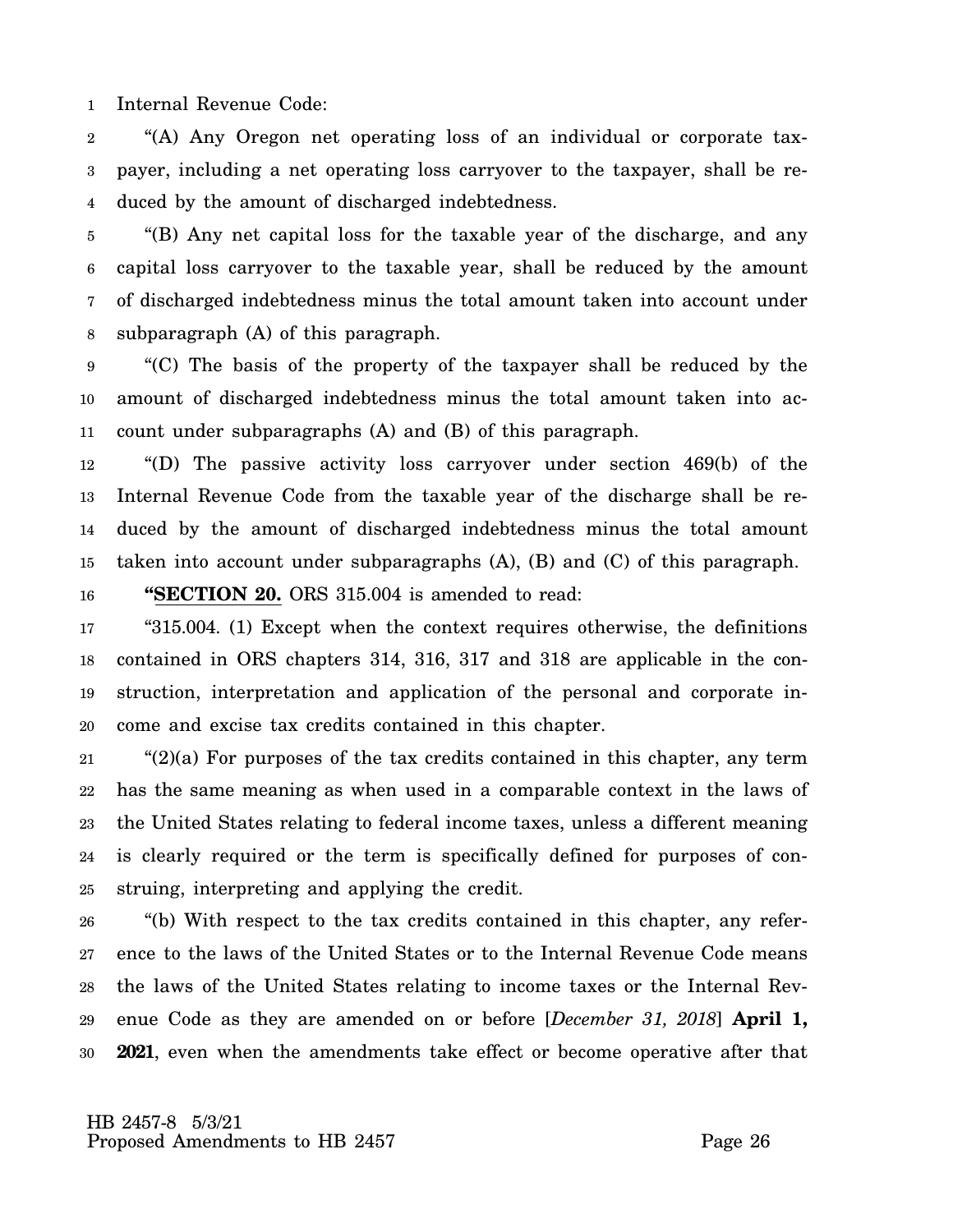1 date.

2 3 4 5 6 7 8 9 10 "(3) Insofar as is practicable in the administration of this chapter, the Department of Revenue shall apply and follow the administrative and judicial interpretations of the federal income tax law. When a provision of the federal income tax law is the subject of conflicting opinions by two or more federal courts, the department shall follow the rule observed by the United States Commissioner of Internal Revenue until the conflict is resolved. Nothing contained in this section limits the right or duty of the department to audit the return of any taxpayer or to determine any fact relating to the tax liability of any taxpayer.

11 12 13 14 15 16 "(4) When portions of the Internal Revenue Code incorporated by reference as provided in subsection (2) of this section refer to rules or regulations prescribed by the Secretary of the Treasury, then such rules or regulations shall be regarded as rules adopted by the department under and in accordance with the provisions of this chapter, whenever they are prescribed or amended.

17 18 19 20 21 22 23 24 25 26 27 28 29 30 "(5)(a) When portions of the Internal Revenue Code incorporated by reference as provided in subsection (2) of this section are later corrected by an Act or a Title within an Act of the United States Congress designated as an Act or Title making technical corrections, then notwithstanding the date that the Act or Title becomes law, those portions of the Internal Revenue Code, as so corrected, shall be the portions of the Internal Revenue Code incorporated by reference as provided in subsection (2) of this section and shall take effect, unless otherwise indicated by the Act or Title (in which case the provisions shall take effect as indicated in the Act or Title), as if originally included in the provisions of the Act being technically corrected. If, on account of this subsection, any adjustment is required to an Oregon return that would otherwise be prevented by operation of law or rule, the adjustment shall be made, notwithstanding any law or rule to the contrary, in the manner provided under ORS 314.135.

 HB 2457-8 5/3/21 Proposed Amendments to HB 2457 Proposed Amendments to HB 2457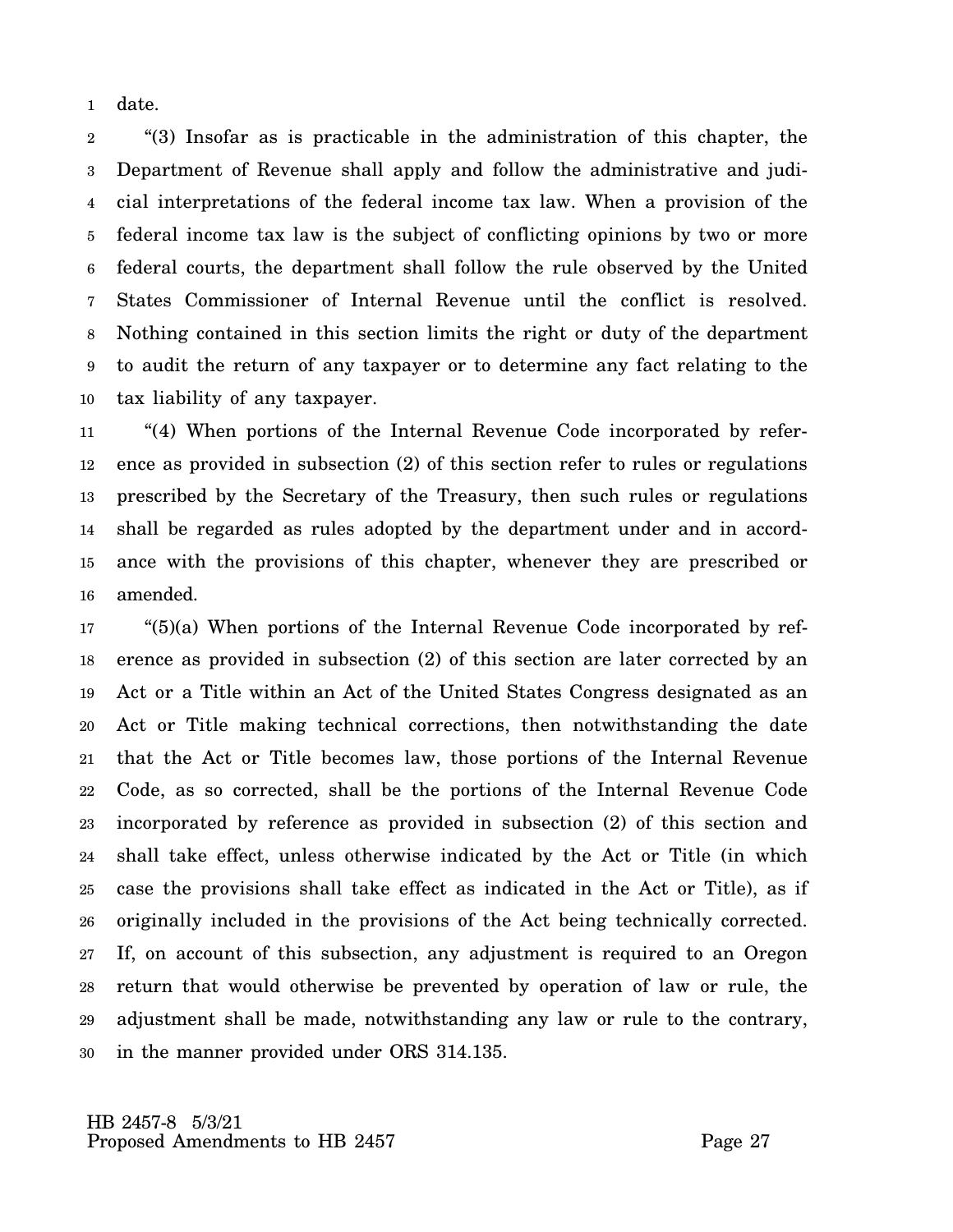1 2 "(b) As used in this subsection, 'Act or Title' includes any subtitle, division or other part of an Act or Title.

#### 3 **"SECTION 21.** ORS 316.012 is amended to read:

4 5 6 7 8 9 10 11 "316.012. Any term used in this chapter has the same meaning as when used in a comparable context in the laws of the United States relating to federal income taxes, unless a different meaning is clearly required or the term is specifically defined in this chapter. Except where the Legislative Assembly has provided otherwise, any reference in this chapter to the laws of the United States or to the Internal Revenue Code refers to the laws of the United States or to the Internal Revenue Code as they are amended and in effect:

12 "(1) On [*December 31, 2018*] **April 1, 2021**; or

13 14 "(2) If related to the definition of taxable income, as applicable to the tax year of the taxpayer.

15 **"SECTION 22.** ORS 316.147 is amended to read:

16 17 "316.147. As used in ORS 316.147 to 316.149, unless the context requires otherwise:

18 19 "(1) 'Eligible taxpayer' includes any individual who must pay taxes otherwise imposed by this chapter and:

20 21 22 "(a) Who pays or incurs expenses for the care of a qualified individual, through a payment method determined by rule of the Department of Revenue; and

23 24 25 "(b) Who has a household income, for the taxable year, not to exceed the maximum amount of household income allowed in ORS 310.640 (1989 Edition) for a homeowner or renter refund.

26 27 28 29 30 "(2) 'Household income' means the aggregate income of the eligible taxpayer and the spouse of the taxpayer who reside in the household, that was received during a calendar year. 'Household income' includes payments received by the eligible taxpayer or the spouse of the taxpayer under the federal Social Security Act for the benefit of a minor child or minor children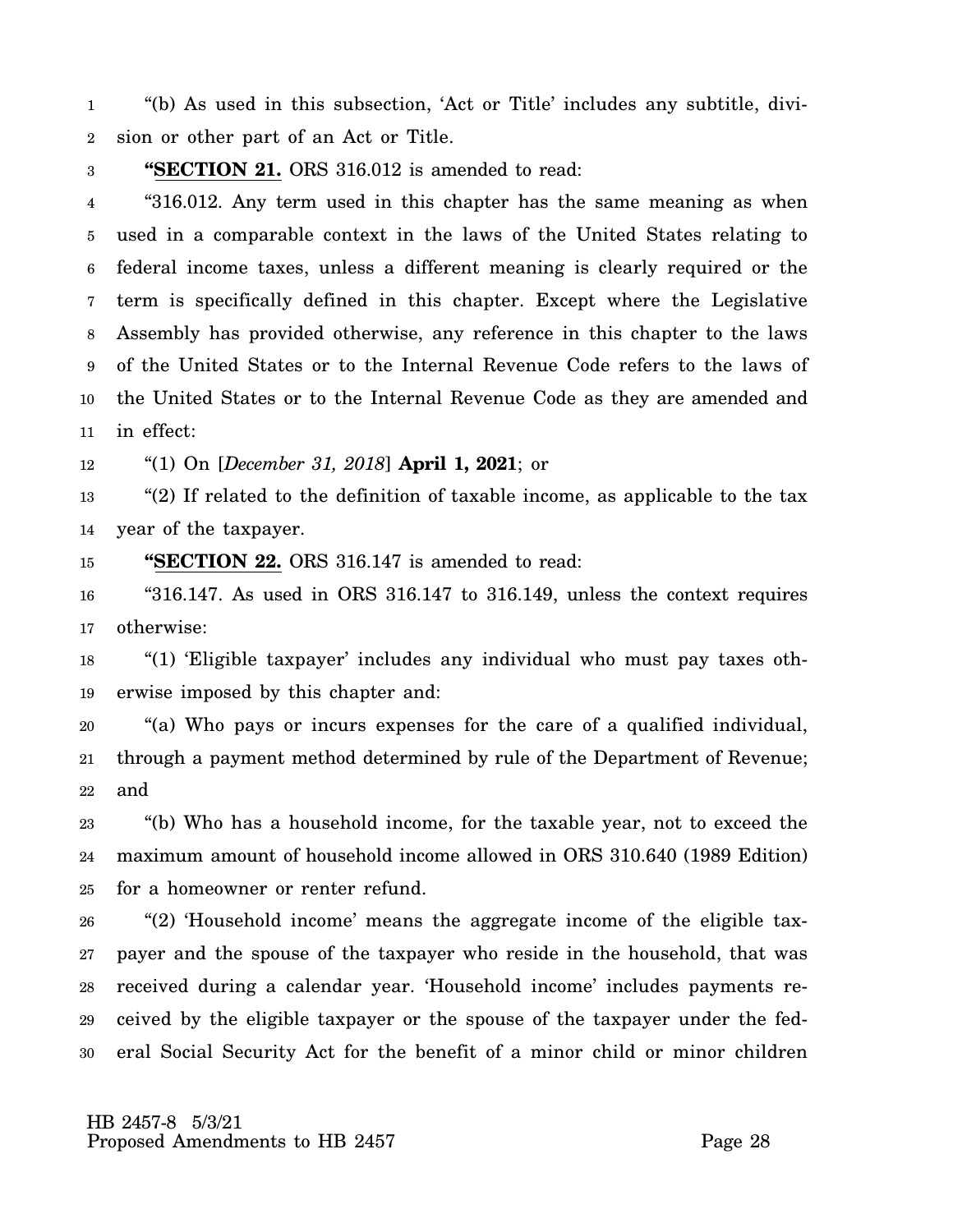1 who reside in the household.

2 3 4 5 6 "(3) 'Income' means 'adjusted gross income' as defined in the federal Internal Revenue Code, as amended and in effect on [*December 31, 2018*] **April 1, 2021**, even when the amendments take effect or become operative after that date, relating to the measurement of taxable income of individuals, estates and trusts, with the following modifications:

7 8 "(a) There shall be added to adjusted gross income the following items of otherwise exempt income:

9 10 "(A) The gross amount of any otherwise exempt pension less return of investment, if any.

11 "(B) Child support received by the taxpayer.

12 "(C) Inheritances.

13 "(D) Gifts and grants, the sum of which are in excess of \$500 per year.

14 15 "(E) Amounts received by a taxpayer or spouse of a taxpayer for support from a parent who is not a member of the taxpayer's household.

16 "(F) Life insurance proceeds.

17 18 "(G) Accident and health insurance proceeds, except reimbursement of incurred medical expenses.

19 "(H) Personal injury damages.

20 "(I) Sick pay that is not included in federal adjusted gross income.

21 "(J) Strike benefits excluded from federal gross income.

22 23 "(K) Worker's compensation, except for reimbursement of medical expense.

24 "(L) Military pay and benefits.

25 "(M) Veteran's benefits.

26 27 "(N) Payments received under the federal Social Security Act that are excluded from federal gross income.

28 "(O) Welfare payments, except as follows:

29 30 "(i) Payments for medical care, drugs and medical supplies, if the payments are not made directly to the welfare recipient;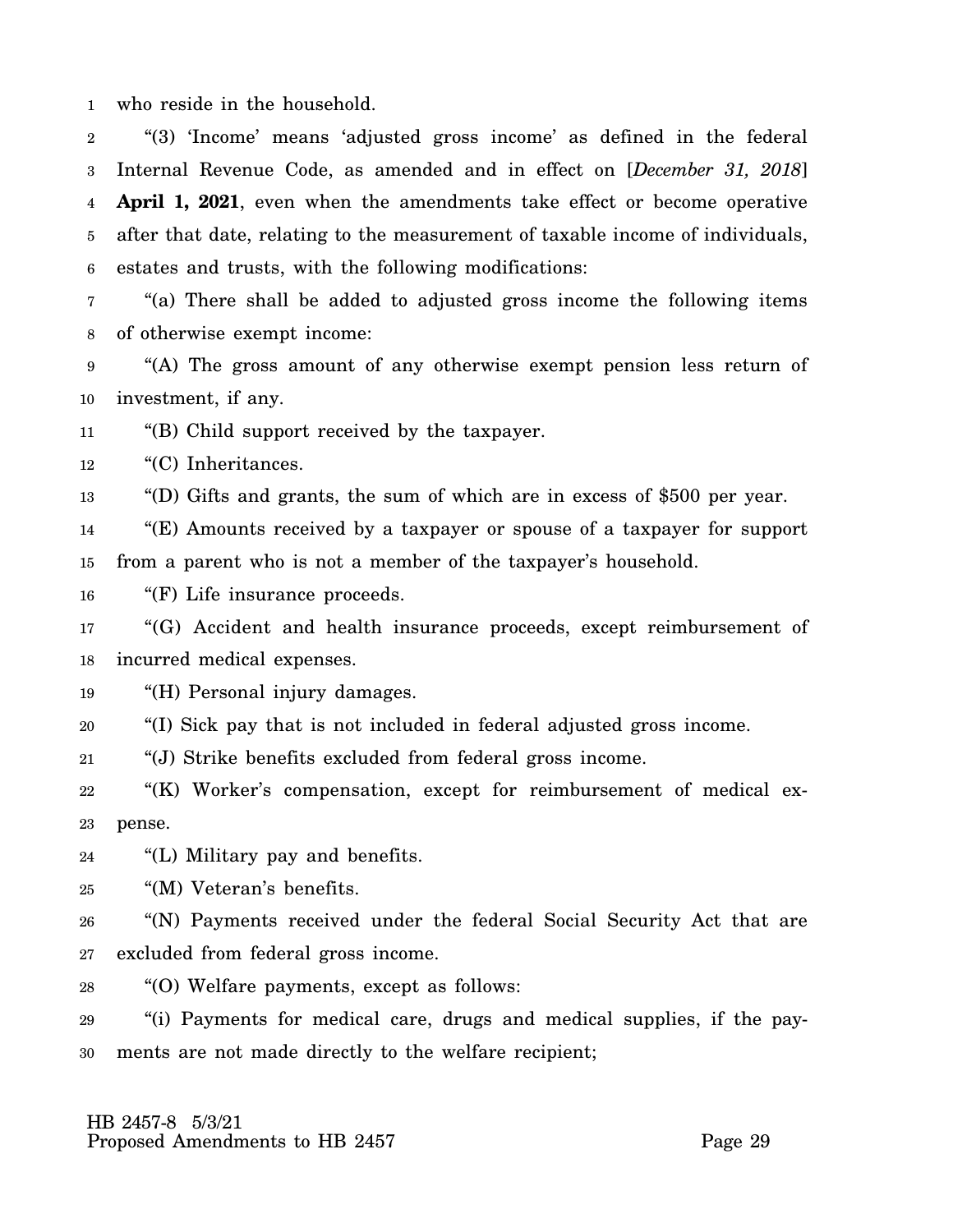1 2 "(ii) In-home services authorized and approved by the Department of Human Services; and

3 4 "(iii) Direct or indirect reimbursement of expenses paid or incurred for participation in work or training programs.

5 "(P) Nontaxable dividends.

6 "(Q) Nontaxable interest not included in federal adjusted gross income.

7 8 "(R) Rental allowance paid to a minister that is excluded from federal gross income.

9 10 "(S) Income from sources without the United States that is excluded from federal gross income.

11 12 "(b) Adjusted gross income shall be increased due to the disallowance of the following deductions:

13 14 "(A) The amount of the net loss, in excess of  $$1,000$ , from all dispositions of tangible or intangible properties.

15 16 "(B) The amount of the net loss, in excess of \$1,000, from the operation of a farm or farms.

17 18 19 "(C) The amount of the net loss, in excess of \$1,000, from all operations of a trade or business, profession or other activity entered into for the production or collection of income.

20 21 22 23 "(D) The amount of the net loss, in excess of \$1,000, from tangible or intangible property held for the production of rents, royalties or other income. "(E) The amount of any net operating loss carryovers or carrybacks included in federal adjusted gross income.

24 25 "(F) The amount, in excess of \$5,000, of the combined deductions or other allowances for depreciation, amortization or depletion.

26 27 28 "(G) The amount added or subtracted, as required within the context of this section, for adjustments made under ORS 316.680 (2)(d) and 316.707 to 316.737.

29 "(c) 'Income' does not include the following:

30 "(A) Any governmental grant that must be used by the taxpayer for re-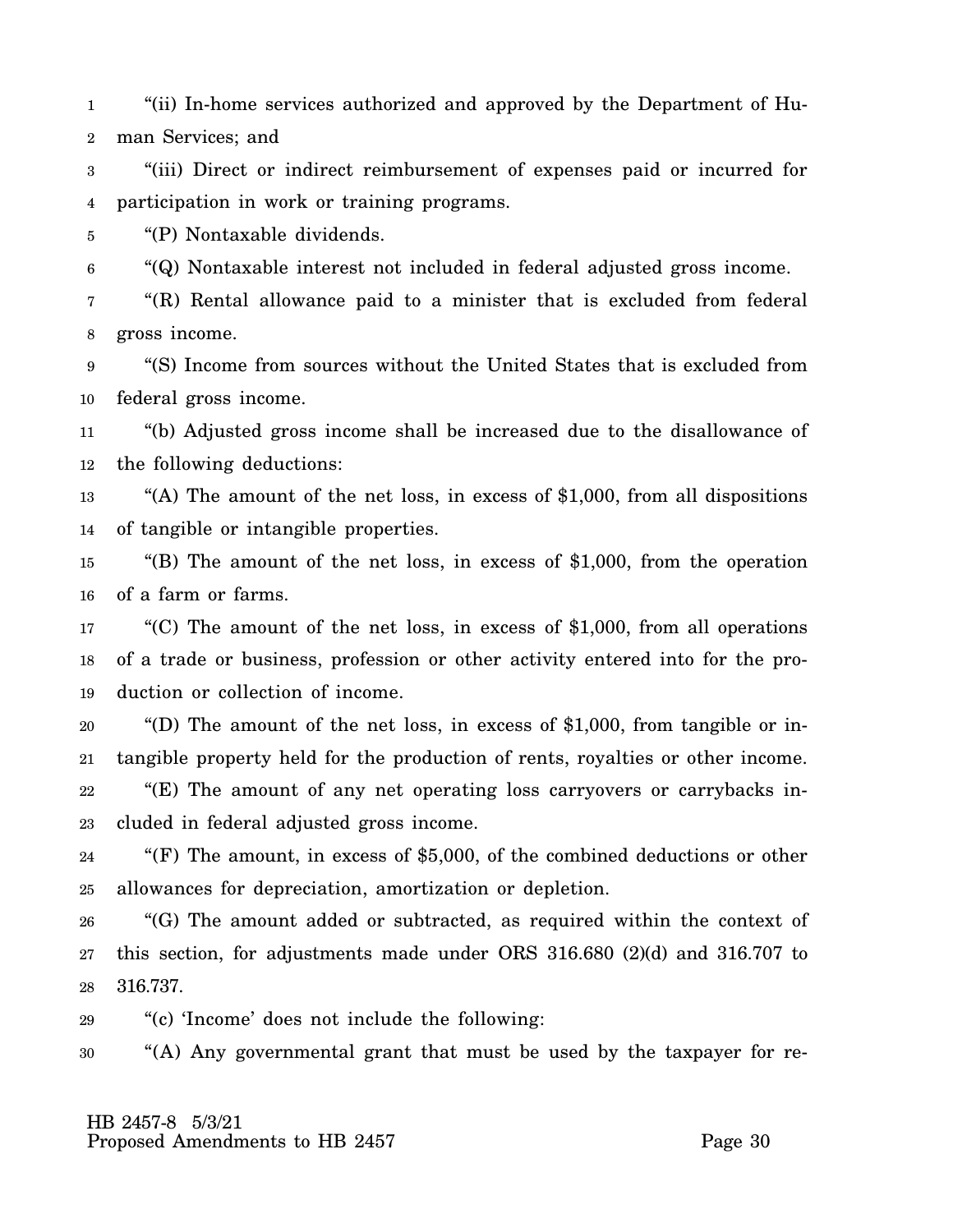1 habilitation of the homestead of the taxpayer.

2 3 "(B) Any refund of Oregon personal income taxes that were imposed under this chapter.

4 5 6 "(4) 'Qualified individual' includes an individual at least 60 years of age on the date that the expenses described in subsection  $(1)(a)$  of this section are paid or incurred by the eligible taxpayer:

7 8 "(a) Whose household income does not exceed \$7,500 for the calendar year in which the taxable year of the taxpayer begins;

9 10 "(b) Who is eligible for authorized services as defined in ORS 410.410 under Oregon Project Independence;

11 "(c) Who is certified by the Department of Human Services; and

12 13 "(d) Whose care or any portion thereof is not paid for under ORS chapter 414.

14 **"SECTION 23.** ORS 316.157 is amended to read:

15 16 17 18 "316.157. (1) In the case of an eligible individual, there shall be allowed as a credit against the taxes otherwise due under this chapter for the taxable year an amount equal to the lesser of the tax liability of the taxpayer or nine percent of net pension income.

19 "(2) For purposes of this section:

20 21 22 "(a) 'Eligible individual' means any individual who is receiving pension income and who has attained 62 years of age before the close of the taxable year.

23 24 25 26 27 "(b) 'Household income' means the aggregate income of the taxpayer and the spouse of the taxpayer who reside in the household, that was received during the taxable year for which a credit is claimed, except that 'household income' does not include Social Security benefits received by the taxpayer or the spouse of the taxpayer.

28 29 30 "(c) 'Income' means 'adjusted gross income' as defined in the federal Internal Revenue Code, as amended and in effect on [*December 31, 2018*] **April 1, 2021**, even when the amendments take effect or become operative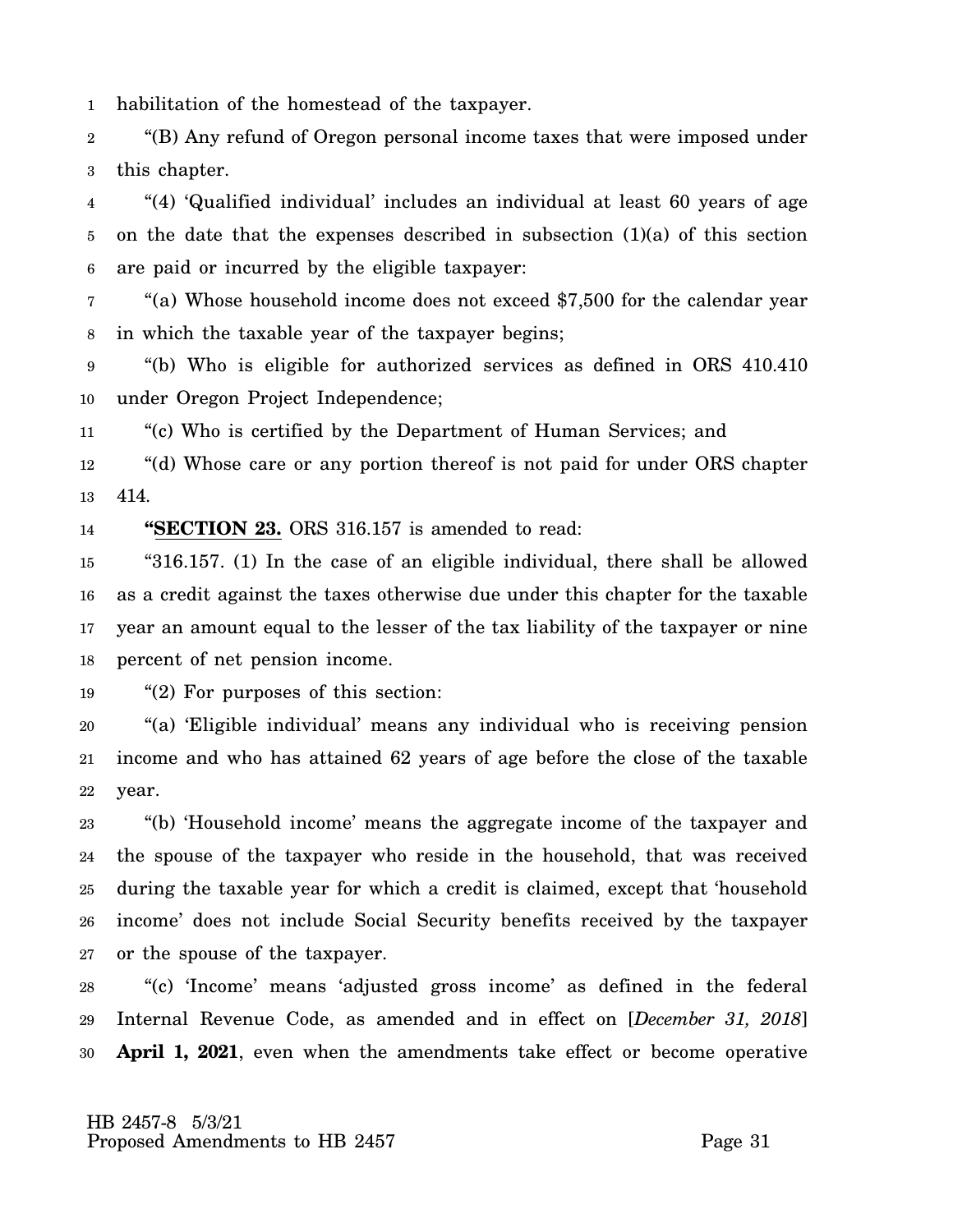1 2 after that date, relating to the measurement of taxable income of individuals, estates and trusts, with the following modifications:

3 4 "(A) There shall be added to adjusted gross income the following items of otherwise exempt income:

5 6 "(i) The gross amount of any otherwise exempt pension less return of investment, if any.

7 "(ii) Child support received by the taxpayer.

8 "(iii) Inheritances.

9 "(iv) Gifts and grants, the sum of which are in excess of \$500 per year.

10 11 "(v) Amounts received by a taxpayer or spouse of a taxpayer for support from a parent who is not a member of the taxpayer's household.

12 "(vi) Life insurance proceeds.

13 14 "(vii) Accident and health insurance proceeds, except reimbursement of incurred medical expenses.

15 "(viii) Personal injury damages.

16 "(ix) Sick pay that is not included in federal adjusted gross income.

17 "(x) Strike benefits excluded from federal gross income.

18 19 "(xi) Worker's compensation, except for reimbursement of medical expense.

20 "(xii) Military pay and benefits.

21 "(xiii) Veteran's benefits.

22 23 "(xiv) Payments received under the federal Social Security Act that are excluded from federal gross income.

24 "(xv) Welfare payments, except as follows:

25 26 "(I) Payments for medical care, drugs and medical supplies, if the payments are not made directly to the welfare recipient;

27 28 "(II) In-home services authorized and approved by the Department of Human Services; and

29 30 "(III) Direct or indirect reimbursement of expenses paid or incurred for participation in work or training programs.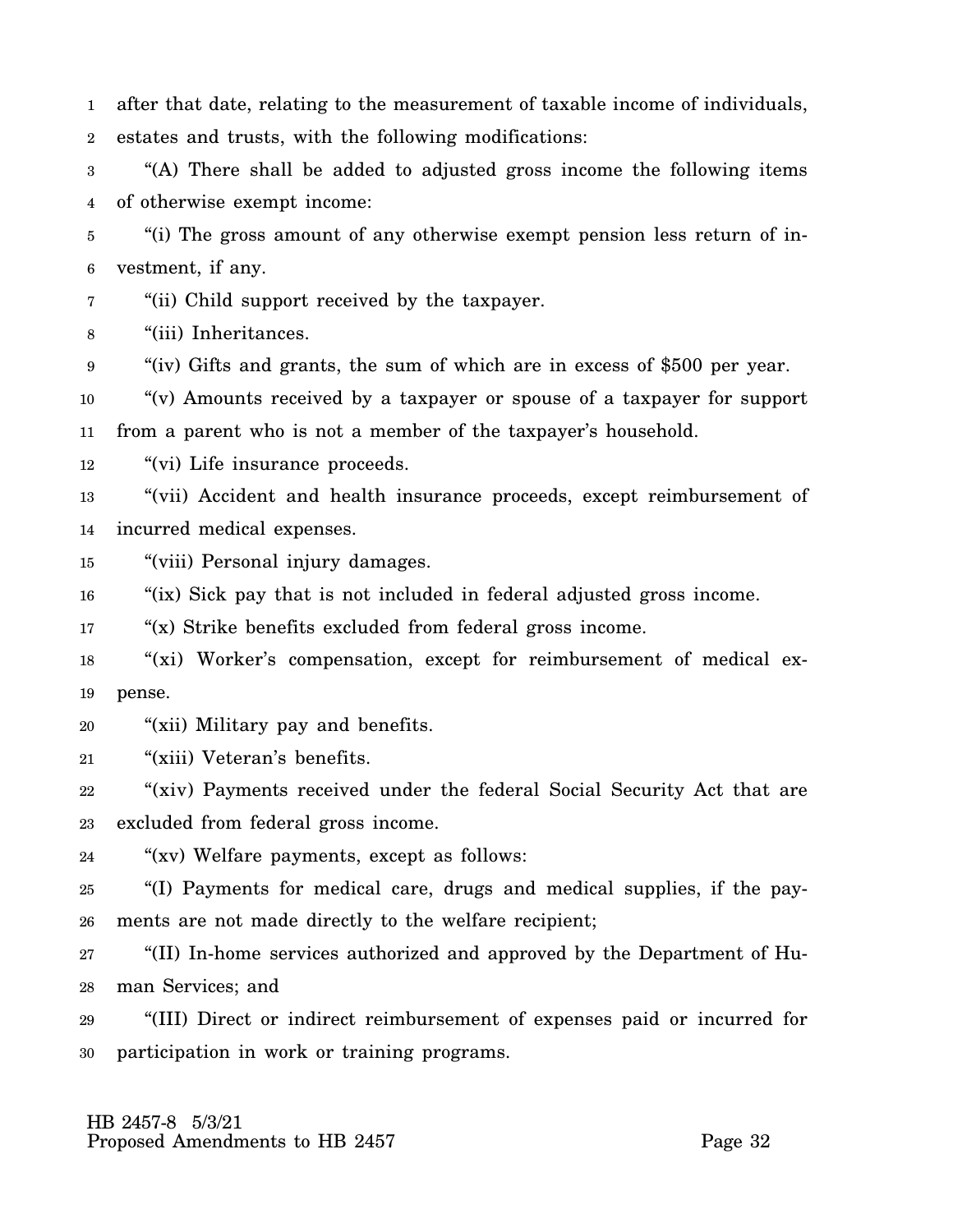1 "(xvi) Nontaxable dividends.

2 "(xvii) Nontaxable interest not included in federal adjusted gross income.

3 4 "(xviii) Rental allowance paid to a minister that is excluded from federal gross income.

5 6 "(xix) Income from sources without the United States that is excluded from federal gross income.

7 8 "(B) Adjusted gross income shall be increased due to the disallowance of the following deductions:

9 10 "(i) The amount of the net loss, in excess of \$1,000, from all dispositions of tangible or intangible properties.

11 12 "(ii) The amount of the net loss, in excess of \$1,000, from the operation of a farm or farms.

13 14 15 "(iii) The amount of the net loss, in excess of \$1,000, from all operations of a trade or business, profession or other activity entered into for the production or collection of income.

16 17 "(iv) The amount of the net loss, in excess of  $$1,000$ , from tangible or intangible property held for the production of rents, royalties or other income.

18 19 "(v) The amount of any net operating loss carryovers or carrybacks included in federal adjusted gross income.

20 21 "(vi) The amount, in excess of \$5,000, of the combined deductions or other allowances for depreciation, amortization or depletion.

22 23 24 "(vii) The amount added or subtracted, as required within the context of this section, for adjustments made under ORS 316.680 (2)(d) and 316.707 to 316.737.

25 "(C) 'Income' does not include the following:

26 27 "(i) Any governmental grant that must be used by the taxpayer for rehabilitation of the homestead of the taxpayer.

28 29 "(ii) Any refund of Oregon personal income taxes that were imposed under this chapter.

30 "(d) 'Net pension income' means: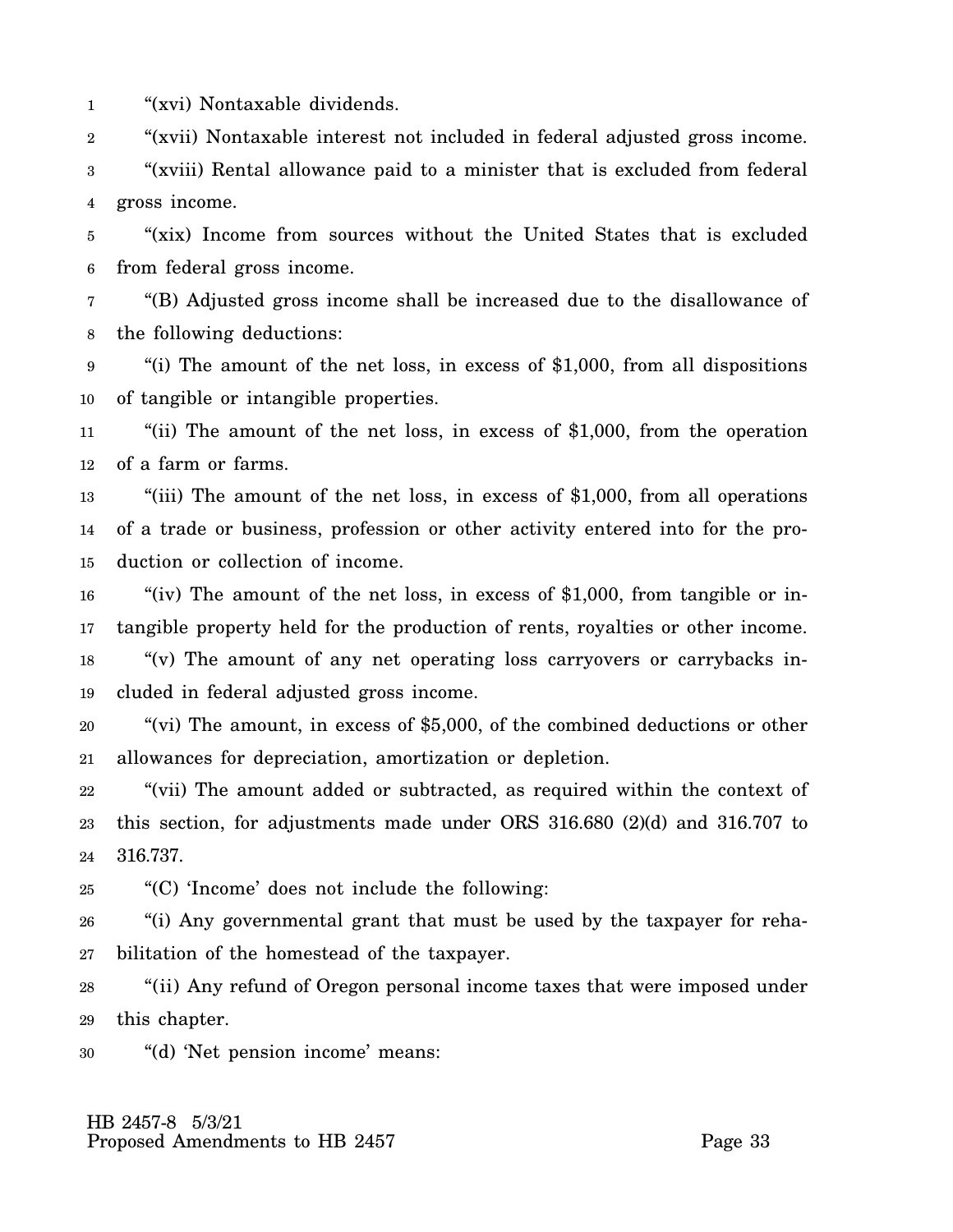1 2 3 "(A) For eligible individuals filing a joint return, the lesser of the pension income of the eligible individuals received during the taxable year or the excess, if any, of \$15,000 over the sum of the following amounts:

4 5 "(i) Any Social Security benefits received by the eligible individual, or by the spouse of the individual, during the taxable year; and

6 "(ii) The excess, if any, of household income over \$30,000.

7 8 9 10 "(B) For an eligible individual filing a return other than a joint return, the lesser of the pension income of the eligible individual received during the taxable year or the excess, if any, of \$7,500 over the sum of the following amounts:

11 12 "(i) Any Social Security benefits received by the eligible individual during the taxable year; and

13 "(ii) The excess, if any, of household income over \$15,000.

14 15 "(e) 'Pension income' means income included in Oregon taxable income from:

16 17 18 19 "(A) Distributions from or pursuant to an employee pension benefit plan, as defined in section 3(2) of the Employee Retirement Income Security Act of 1974, which satisfies the requirements of section 401 of the Internal Revenue Code;

20 21 22 23 "(B) Distributions from or pursuant to a public retirement system of this state or a political subdivision of this state, or a public retirement system created by an Act of this state or a political subdivision of this state, or the public retirement system of any other state or local government;

24 25 26 27 28 29 30 "(C) Distributions from or pursuant to a federal retirement system created by the federal government for any officer or employee of the United States, including any person retired from service in the United States Civil Service, the Armed Forces of the United States or any agency or subdivision thereof; "(D) Distributions or withdrawals from or pursuant to an eligible deferred compensation plan which satisfies the requirements of section 457 of the Internal Revenue Code;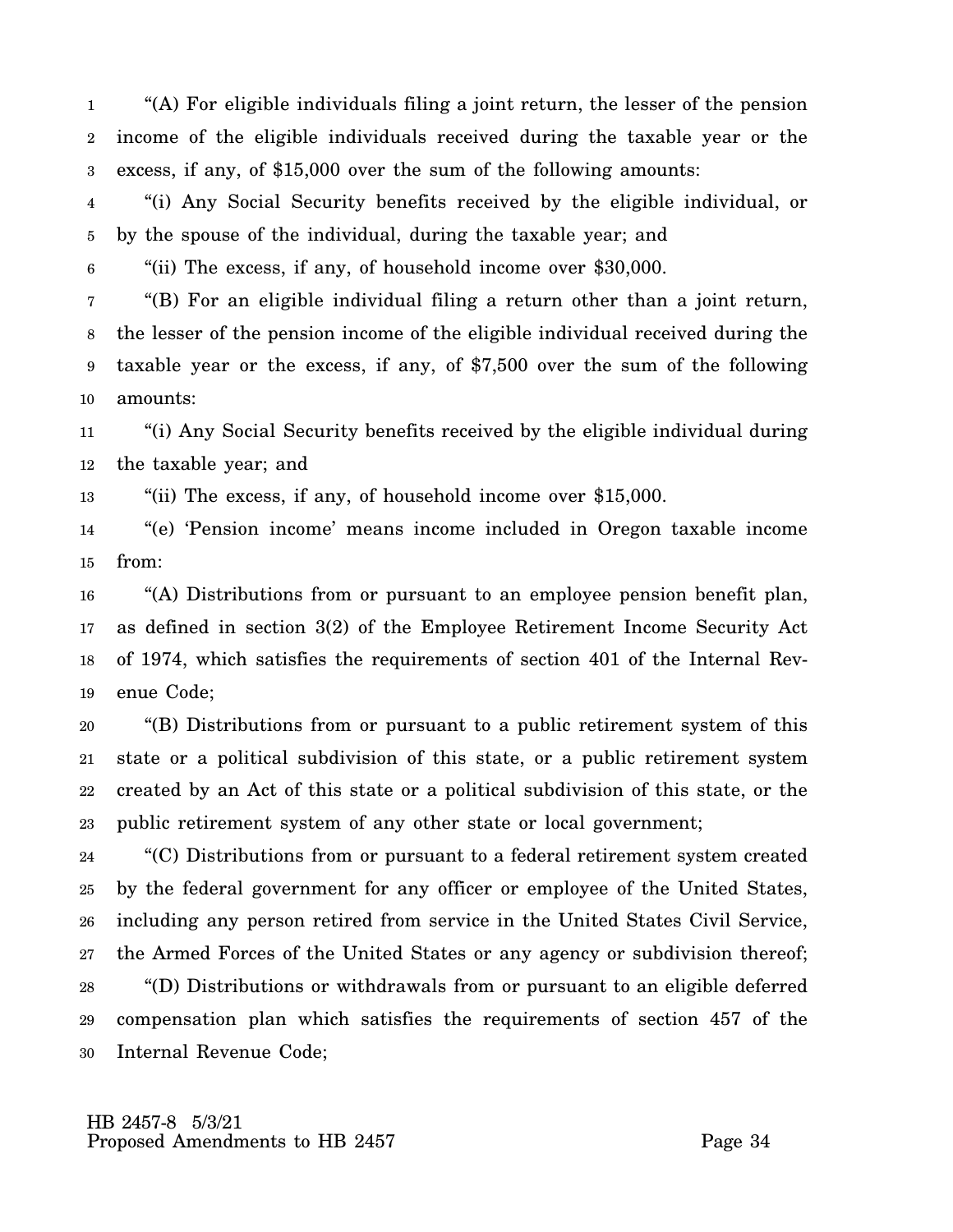1 2 3 4 5 6 "(E) Distributions or withdrawals from or pursuant to an individual retirement account, annuity or trust or simplified employee pension which satisfies the requirements of section 408 of the Internal Revenue Code; and "(F) Distributions or withdrawals from or pursuant to an employee annuity, including custodial accounts treated as annuities, subject to section 403 (a) or (b) of the Internal Revenue Code.

7 8 9 "(f) 'Social Security benefits' means Social Security benefits, as defined in section 86 of the Internal Revenue Code (Title II Social Security or tier 1 railroad retirement benefits).

10 11 12 13 14 "(3) If a change in the taxable year of the eligible individual occurs as described in ORS 314.085, or if the Department of Revenue terminates the tax year of the eligible individual under ORS 314.440, the credit allowed by this section shall be prorated or computed in a manner consistent with ORS 314.085.

15 16 17 18 "(4) If a change in the status of the eligible individual from resident to nonresident or from nonresident to resident occurs, the credit allowed by this section shall be determined in a manner consistent with subsection (1) of this section.

19 **"SECTION 24.** ORS 317.010 is amended to read:

20 "317.010. As used in this chapter, unless the context requires otherwise:

21 22 23 "(1) 'Centrally assessed corporation' means every corporation the property of which is assessed by the Department of Revenue under ORS 308.505 to 308.674.

24 "(2) 'Department' means the Department of Revenue.

25 26 27 "(3)(a) 'Consolidated federal return' means the return permitted or required to be filed by a group of affiliated corporations under section 1501 of the Internal Revenue Code.

28 29 "(b) 'Consolidated state return' means the return required to be filed under ORS 317.710 (5).

30 "(4) 'Doing business' means any transaction or transactions in the course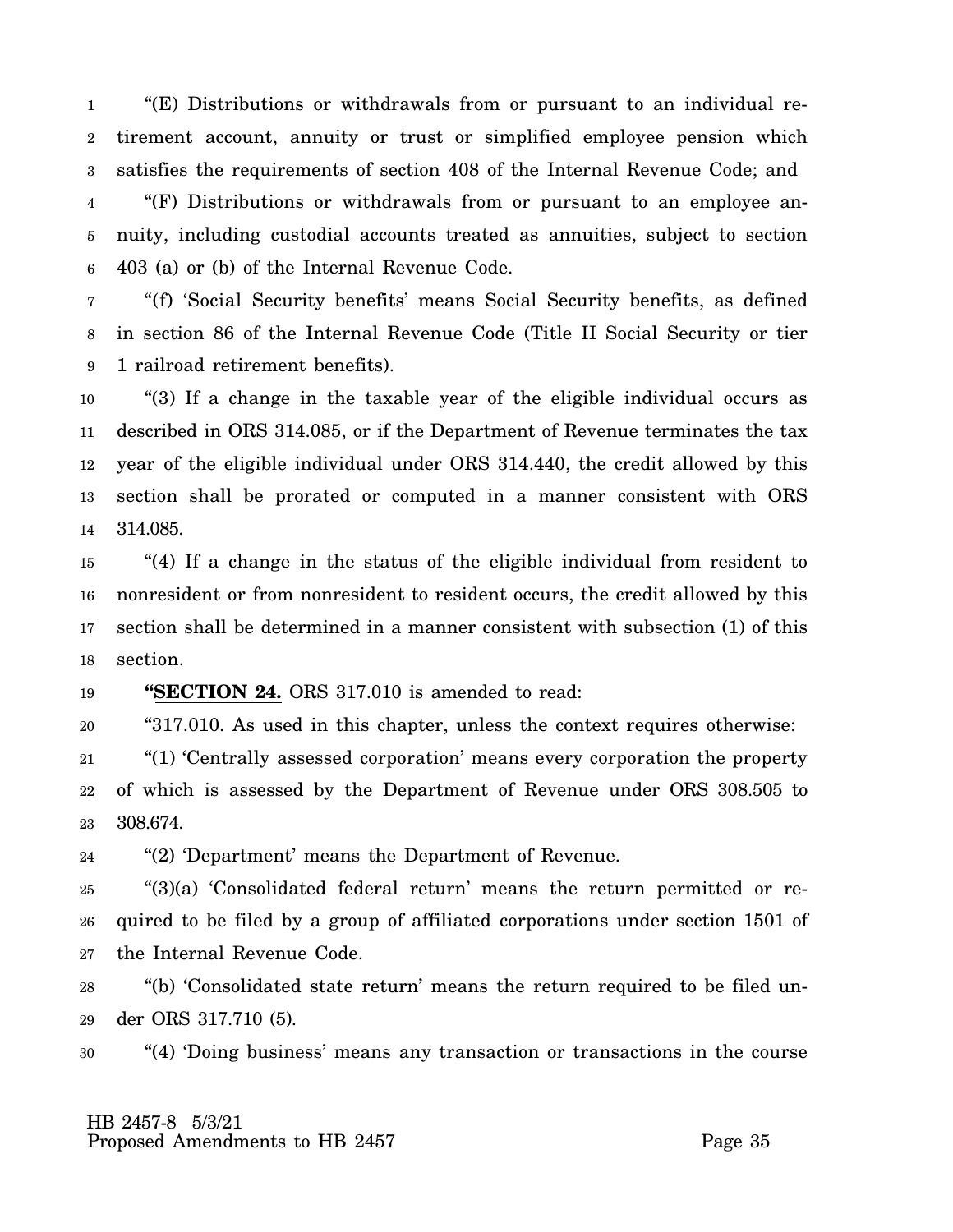1 2 3 4 5 6 7 8 of its activities conducted within the state by a national banking association, or any other corporation; provided, however, that a foreign corporation whose activities in this state are confined to purchases of personal property, and the storage thereof incident to shipment outside the state, shall not be deemed to be doing business unless such foreign corporation is an affiliate of another foreign or domestic corporation which is doing business in Oregon. Whether or not corporations are affiliated shall be determined as provided in section 1504 of the Internal Revenue Code.

9 10 11 12 "(5) 'Excise tax' means a tax measured by or according to net income imposed upon national banking associations, all other banks, and financial, centrally assessed, mercantile, manufacturing and business corporations for the privilege of carrying on or doing business in this state.

13 14 15 16 "(6) 'Financial institution' has the meaning given that term in ORS 314.610 except that it does not include a credit union as defined in ORS 723.006, an interstate credit union as defined in ORS 723.001 or a federal credit union.

17 18 19 "(7) 'Internal Revenue Code,' except where the Legislative Assembly has provided otherwise, refers to the laws of the United States or to the Internal Revenue Code as they are amended and in effect:

20 "(a) On [*December 31, 2018*] **April 1, 2021**; or

21 22 "(b) If related to the definition of taxable income, as applicable to the tax year of the taxpayer.

23 24 25 "(8) 'Oregon taxable income' means taxable income, less the deduction allowed under ORS 317.476, except as otherwise provided with respect to insurers in subsection (11) of this section and ORS 317.650 to 317.665.

26 27 28 "(9) 'Oregon net loss' means taxable loss, except as otherwise provided with respect to insurers in subsection  $(11)$  of this section and ORS 317.650 to 317.665.

29 30 "(10) 'Taxable income or loss' means the taxable income or loss determined, or in the case of a corporation for which no federal taxable income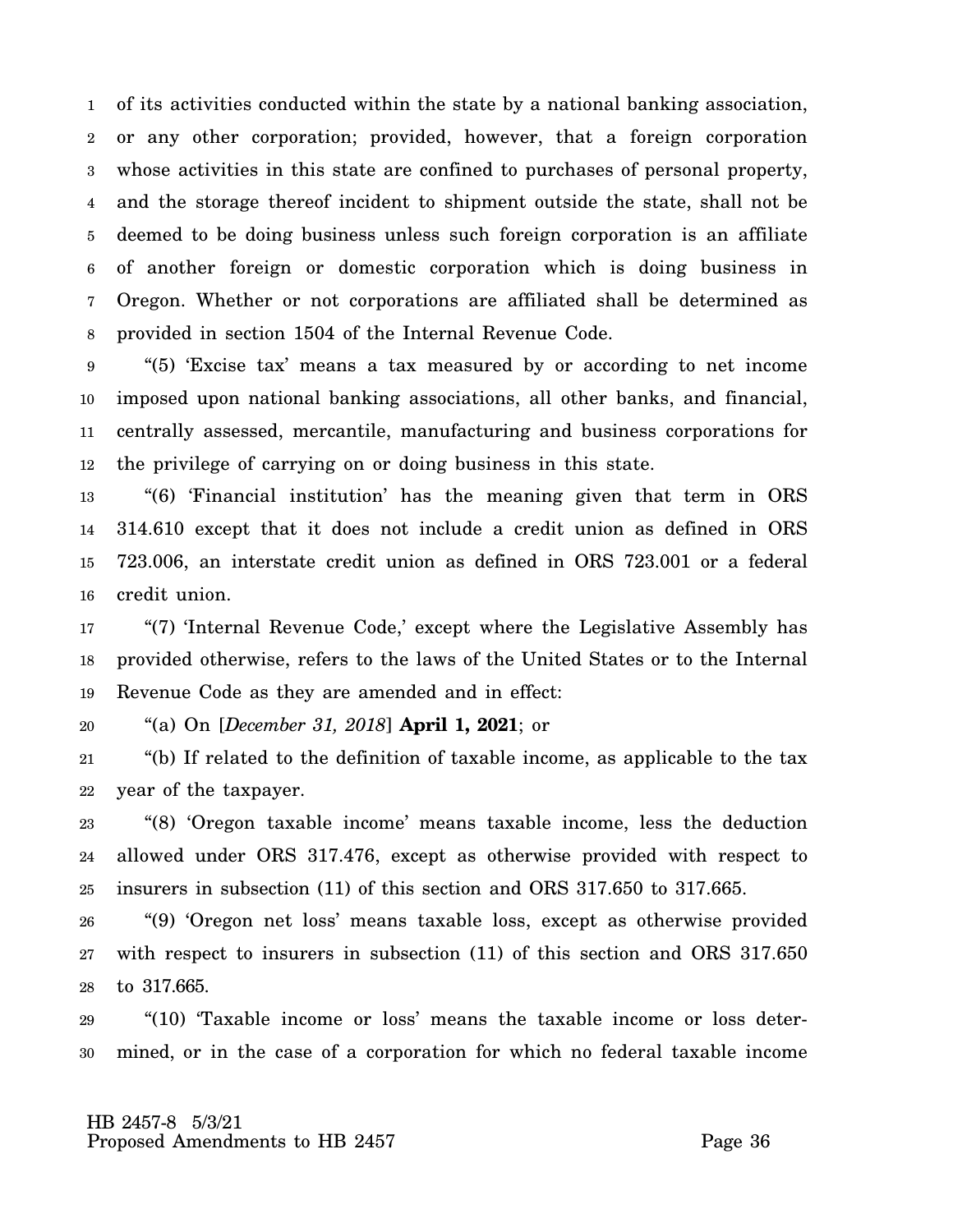1 2 3 4 5 6 7 8 9 10 11 or loss is determined, as would be determined, under chapter 1, Subtitle A of the Internal Revenue Code and any other laws of the United States relating to the determination of taxable income or loss of corporate taxpayers, with the additions, subtractions, adjustments and other modifications as are specifically prescribed by this chapter except that in determining taxable income or loss for any year, no deduction under ORS 317.476 or 317.478 and section 45b, chapter 293, Oregon Laws 1987, shall be allowed. If the corporation is a corporation to which ORS 314.280 or 314.605 to 314.675 (requiring or permitting apportionment of income from transactions or activities carried on both within and without the state) applies, to derive taxable income or loss, the following shall occur:

12 13 14 "(a) From the amount otherwise determined under this subsection, subtract nonapportionable income, or add nonapportionable loss, whichever is applicable.

15 16 17 18 "(b) Multiply the amount determined under paragraph (a) of this subsection by the Oregon apportionment percentage defined under ORS 314.280, 314.650 or 314.667, whichever is applicable. The resulting product shall be Oregon apportioned income or loss.

19 20 21 22 23 24 25 "(c) To the amount determined as Oregon apportioned income or loss under paragraph (b) of this subsection, add nonapportionable income allocable entirely to Oregon under ORS 314.280 or 314.625 to 314.645, or subtract nonapportionable loss allocable entirely to Oregon under ORS 314.280 or 314.625 to 314.645. The resulting figure is 'taxable income or loss' for those corporations carrying on taxable transactions or activities both within and without Oregon.

26 27 28 29 30 "(11) As used in ORS  $317.122$  and  $317.650$  to  $317.665$ , 'insurer' means any domestic, foreign or alien insurer as defined in ORS 731.082 and any interinsurance and reciprocal exchange and its attorney in fact with respect to its attorney in fact net income as a corporate attorney in fact acting as attorney in compliance with ORS 731.458, 731.462, 731.466 and 731.470 for the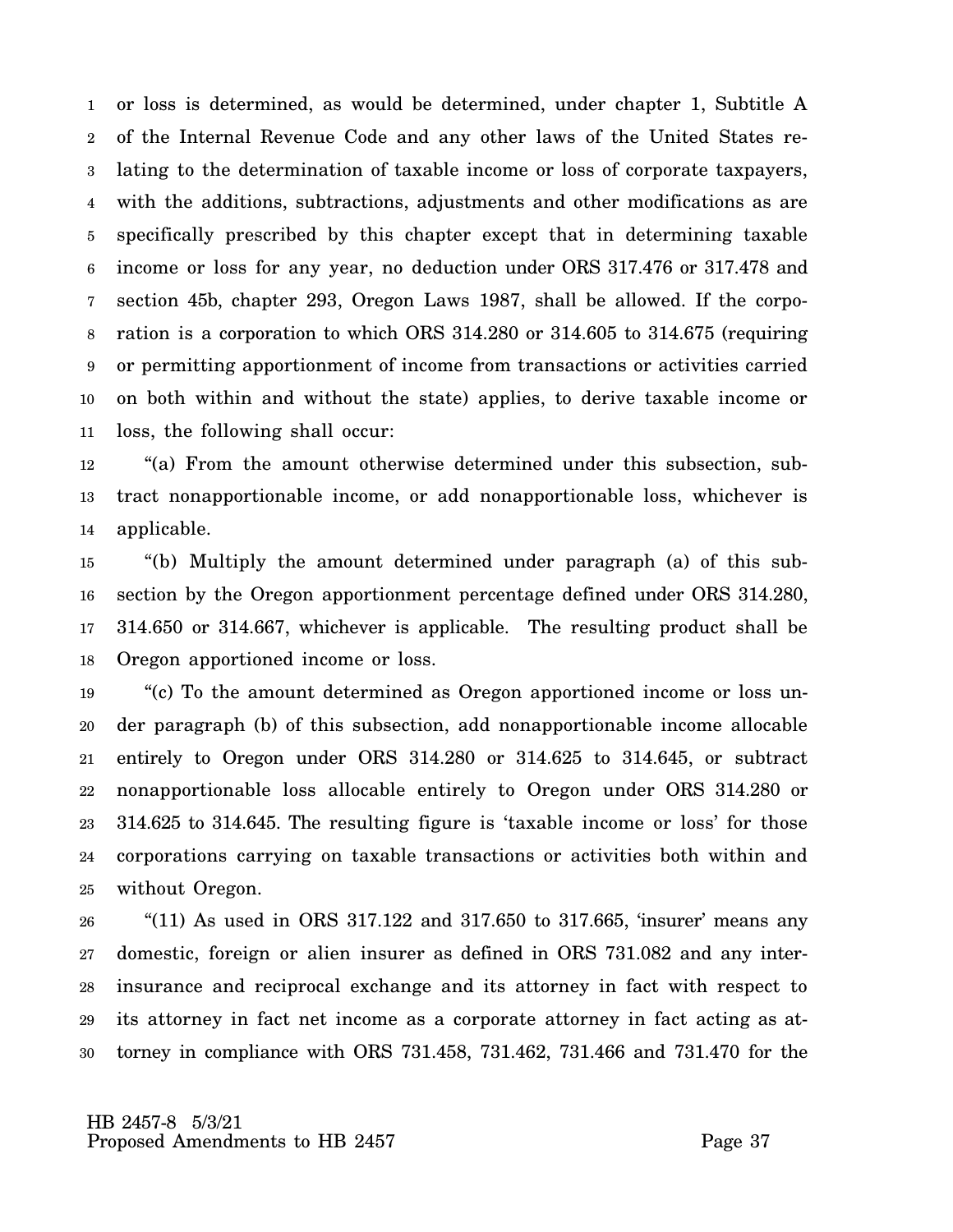1 2 3 reciprocal or interinsurance exchange. However, 'insurer' does not include title insurers or health care service contractors operating pursuant to ORS 750.005 to 750.095.

4 **"SECTION 25.** ORS 317.097 is amended to read:

5 " $317.097$ . (1) As used in this section:

6 7 8 "(a) 'Annual rate' means the yearly interest rate specified on the note, and not the annual percentage rate, if any, disclosed to the applicant to comply with the federal Truth in Lending Act.

9 10 11 "(b) 'Finance charge' means the total of all interest, loan fees, interest on any loan fees financed by the lending institution, and other charges related to the cost of obtaining credit.

12 13 14 15 "(c) 'Lending institution' means any insured institution, as that term is defined in ORS 706.008, any mortgage banking company that maintains an office in this state or any community development corporation that is organized under the Oregon Nonprofit Corporation Law.

16 17 "(d) 'Manufactured dwelling park' has the meaning given that term in ORS 446.003.

18 19 20 "(e) 'Nonprofit corporation' means a corporation that is exempt from income taxes under section  $501(c)(3)$  or  $(4)$  of the Internal Revenue Code as amended and in effect on [*December 31, 2018*] **April 1, 2021**.

21 22 23 24 25 26 "(f) 'Preservation project' means housing that was previously developed as affordable housing with a contract for rent assistance from the United States Department of Housing and Urban Development or the United States Department of Agriculture and that is being acquired by a sponsoring entity. "(g) 'Qualified assignee' means any investor participating in the secondary market for real estate loans.

27 28 29 30 "(h) 'Qualified borrower' means any borrower that is a sponsoring entity that has a controlling interest in the real property that is financed by a qualified loan. A controlling interest includes a controlling interest in the general partner of a limited partnership that owns the real property.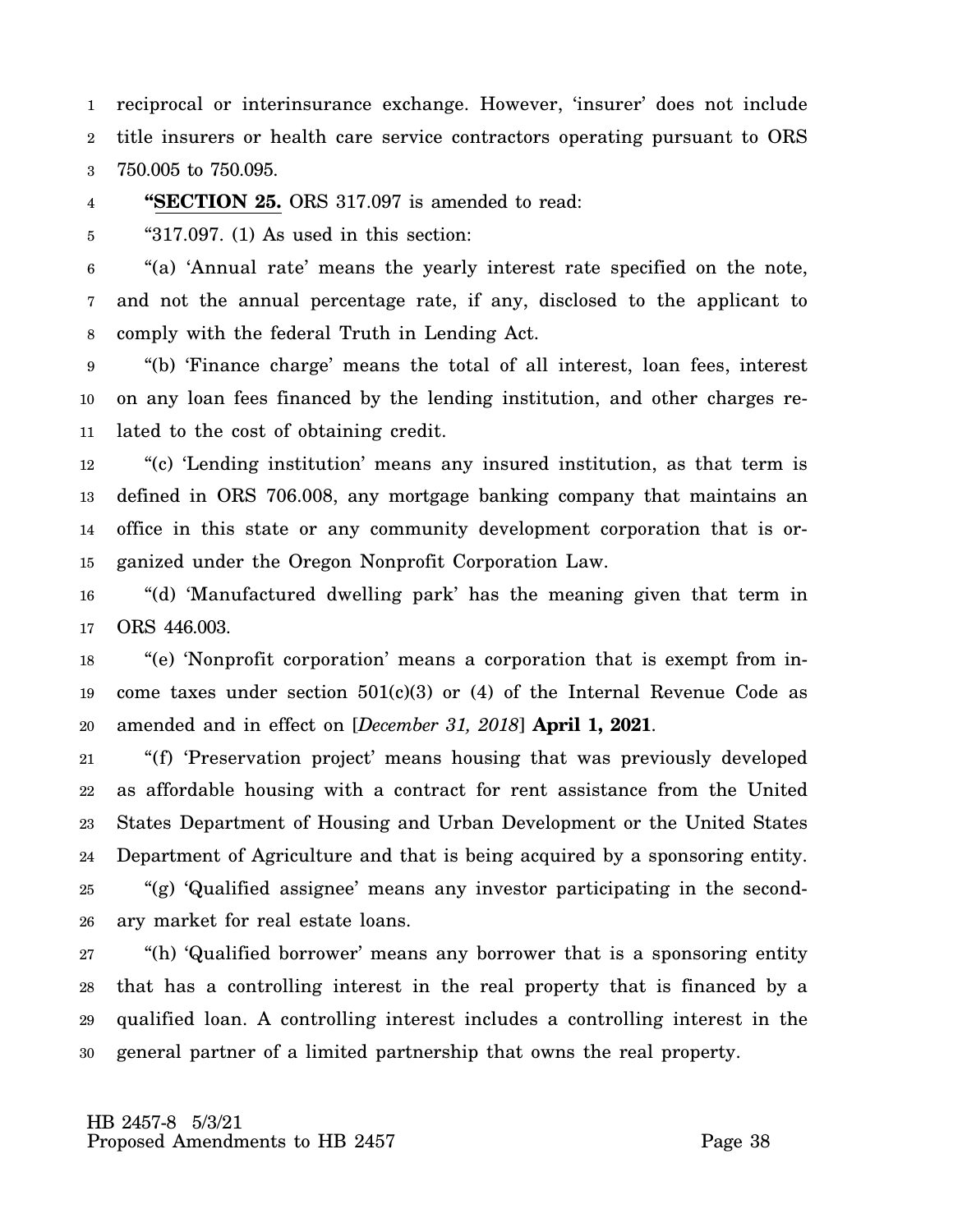1 "(i) 'Qualified loan' means:

2 3 4 "(A) A loan that meets the criteria stated in subsection (5) of this section or that is made to refinance a loan that meets the criteria described in subsection (5) of this section; or

5 6 7 8 "(B) The purchase by a lending institution of bonds, as defined in ORS 286A.001, issued on behalf of the Housing and Community Services Department, the proceeds of which are used to finance or refinance a loan that meets the criteria described in subsection (5) of this section.

9 10 11 12 13 14 "(j) 'Sponsoring entity' means a nonprofit corporation, nonprofit cooperative, state governmental entity, local unit of government as defined in ORS 466.706, housing authority or any other person, provided that the person has agreed to restrictive covenants imposed by a nonprofit corporation, nonprofit cooperative, state governmental entity, local unit of government or housing authority.

15 16 17 18 19 "(2) The Department of Revenue shall allow a credit against taxes otherwise due under this chapter for the tax year to a lending institution that makes a qualified loan certified by the Housing and Community Services Department as provided in subsection (7) of this section. The amount of the credit is equal to the difference between:

20 21 22 23 "(a) The amount of finance charge charged by the lending institution during the tax year at an annual rate less than the market rate for a qualified loan that is made before January 1, 2026, that complies with the requirements of this section; and

24 25 26 27 28 29 "(b) The amount of finance charge that would have been charged during the tax year by the lending institution for the qualified loan for housing construction, development, acquisition or rehabilitation measured at the annual rate charged by the lending institution for nonsubsidized loans made under like terms and conditions at the time the qualified loan for housing construction, development, acquisition or rehabilitation is made.

30 "(3) The maximum amount of credit for the difference between the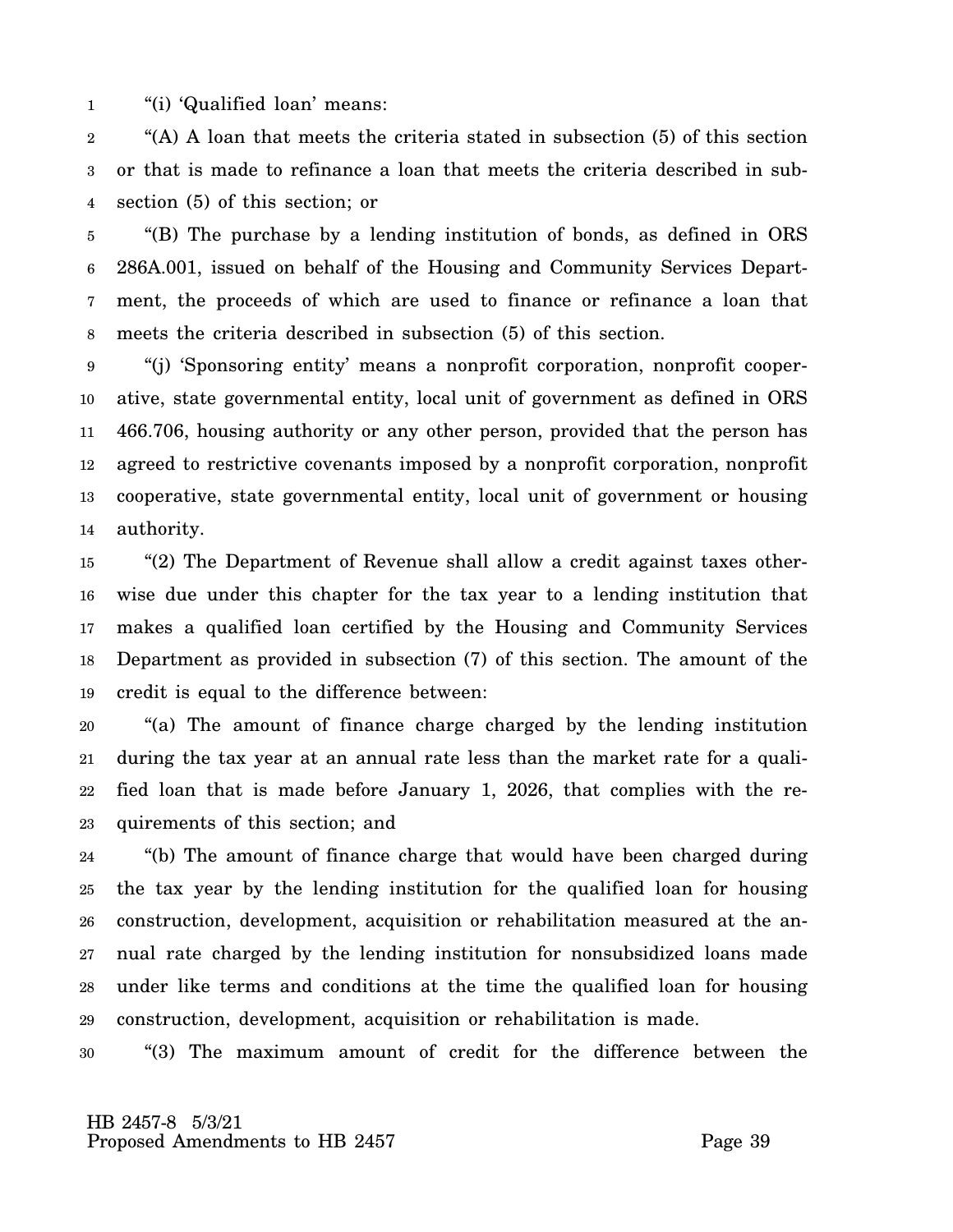1 2 3 amounts described in subsection (2)(a) and (b) of this section may not exceed four percent of the average unpaid balance of the qualified loan during the tax year for which the credit is claimed.

4 5 6 7 8 9 10 11 12 13 14 "(4) Any tax credit allowed under this section that is not used by the taxpayer in a particular year may be carried forward and offset against the taxpayer's tax liability for the next succeeding tax year. Any credit remaining unused in the next succeeding tax year may be carried forward and used in the second succeeding tax year, and likewise, any credit not used in that second succeeding tax year may be carried forward and used in the third succeeding tax year, and any credit not used in that third succeeding tax year may be carried forward and used in the fourth succeeding tax year, and any credit not used in that fourth succeeding tax year may be carried forward and used in the fifth succeeding tax year, but may not be carried forward for any tax year thereafter.

15 16 17 18 19 20 "(5) To be eligible for the tax credit allowable under this section, a lending institution must make a qualified loan by either purchasing bonds, as defined in ORS 286A.001, issued on behalf of the Housing and Community Services Department, the proceeds of which are used to finance or refinance a loan that meets the criteria stated in this subsection, or by making a loan directly to:

21 22 23 24 "(a) An individual or individuals who own a dwelling, participate in an owner-occupied community rehabilitation program and are certified by the local government or its designated agent as having an income level when the loan is made of less than 80 percent of the area median income;

25 "(b) A qualified borrower who:

26 27 "(A) Uses the loan proceeds to finance construction, development, acquisition or rehabilitation of housing; and

28 29 "(B) Provides a written certification executed by the Housing and Community Services Department that the:

30 "(i) Housing created by the loan is or will be occupied by households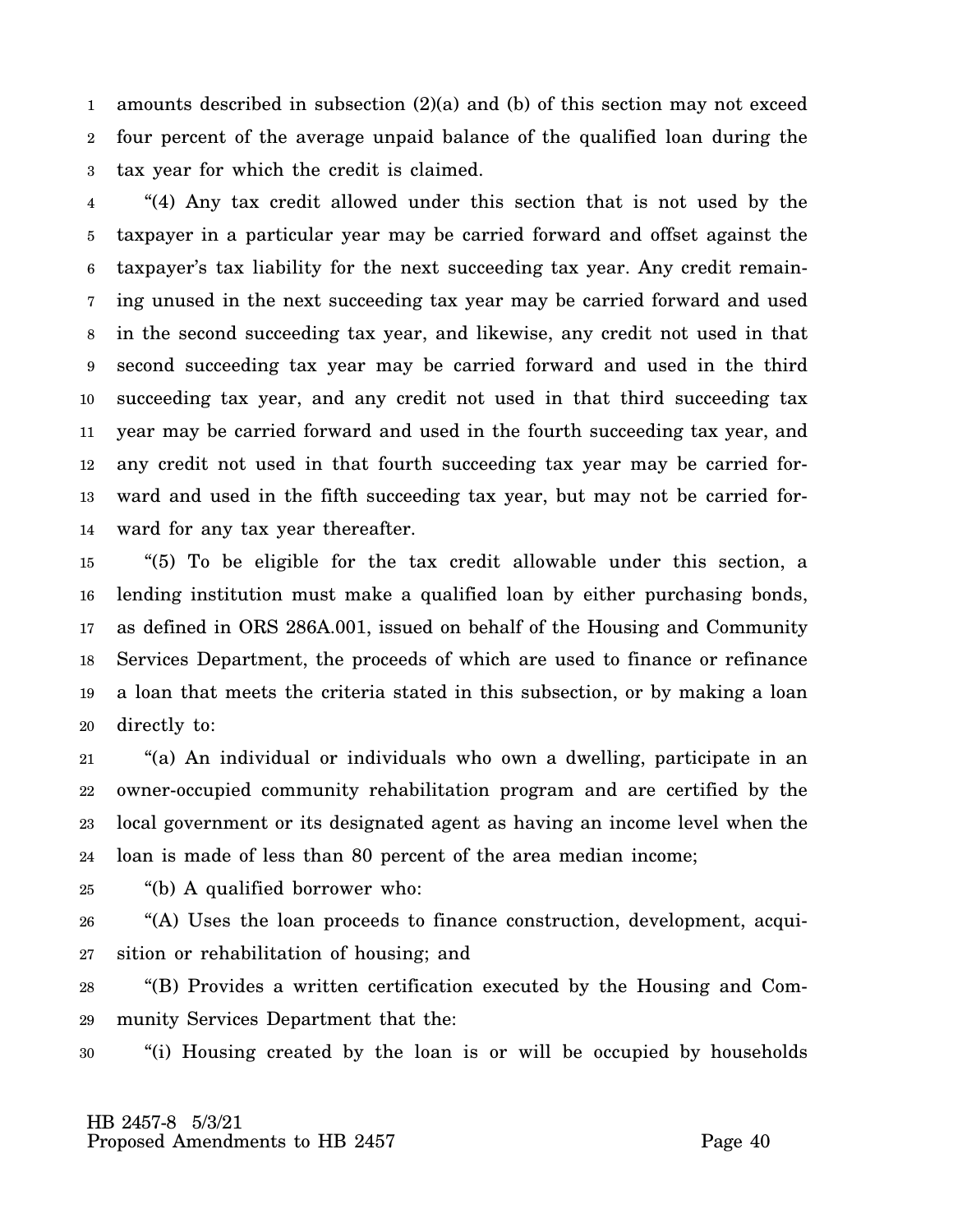1 earning less than 80 percent of the area median income; and

2 3 4 "(ii) Full amount of savings from the reduced interest rate provided by the lending institution is or will be passed on to the tenants in the form of reduced housing payments;

5 6 7 8 "(c) Subject to subsection (14) of this section, a qualified borrower who: "(A) Uses the loan proceeds to finance construction, development, acquisition or rehabilitation of housing consisting of a manufactured dwelling park; and

9 10 11 12 "(B) Provides a written certification executed by the Housing and Community Services Department that the housing will continue to be operated as a manufactured dwelling park during the period for which the tax credit is allowed; or

13 "(d) A qualified borrower who:

14 15 "(A) Uses the loan proceeds to finance acquisition or rehabilitation of housing consisting of a preservation project; and

16 17 "(B) Provides a written certification executed by the Housing and Community Services Department that the housing preserved by the loan:

18 19 "(i) Is or will be occupied by households earning less than 80 percent of the area median income; and

20 21 22 "(ii) Is the subject of a rent assistance contract with the United States Department of Housing and Urban Development or the United States Department of Agriculture that will be maintained by the qualified borrower.

23 24 25 "(6) A loan made to refinance a loan that meets the criteria stated in subsection (5) of this section must be treated the same as a loan that meets the criteria stated in subsection (5) of this section.

26 27 28 "(7) For a qualified loan to be eligible for the tax credit allowable under this section, the Housing and Community Services Department must execute a written certification for the qualified loan that:

29 30 "(a) Specifies the period, not to exceed 20 years, as determined by the Housing and Community Services Department, during which the tax credit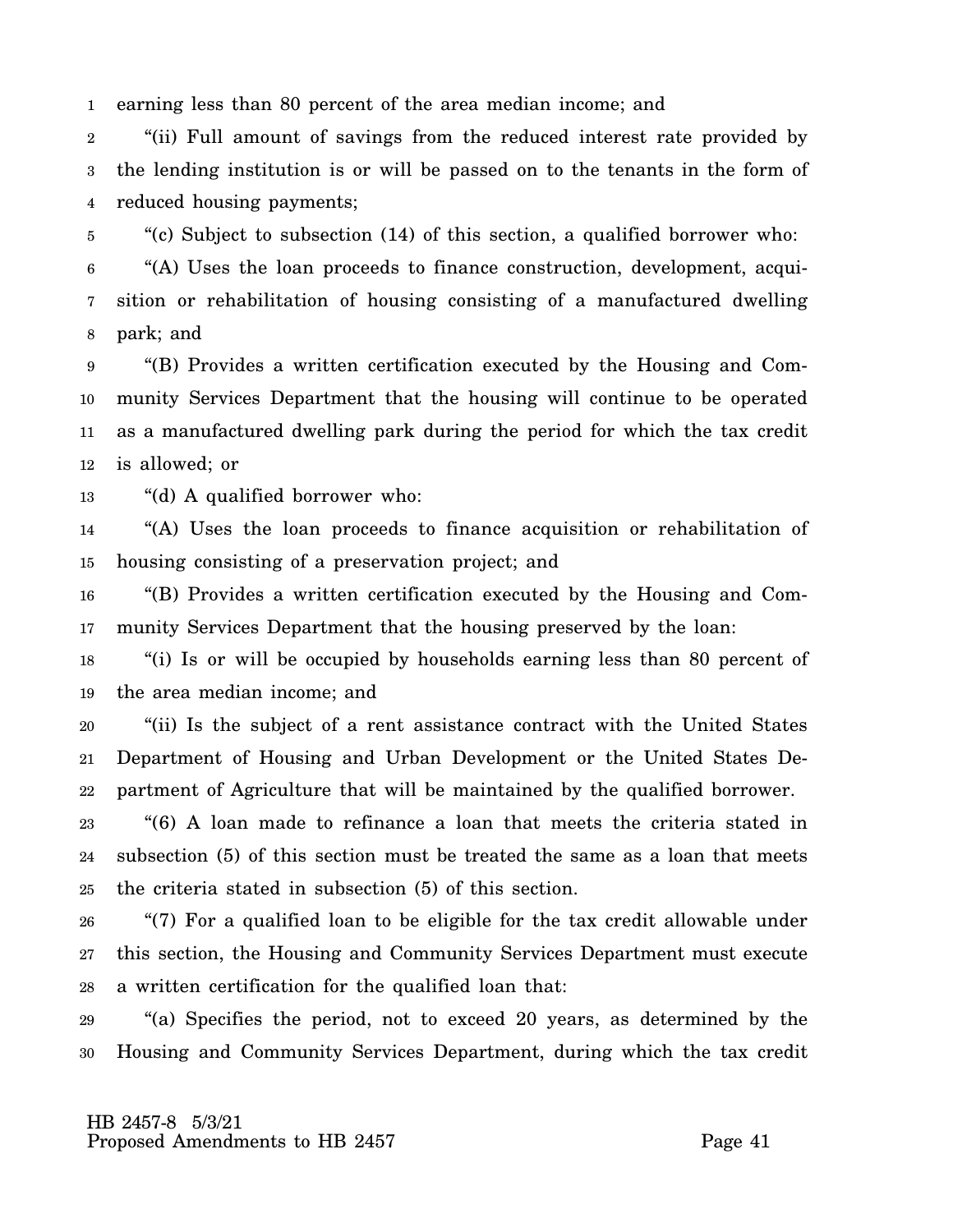1 is allowed for the qualified loan; and

2 3 "(b) States that the qualified loan is within the limitation imposed by subsection (8) of this section.

4 5 6 7 8 9 10 11 12 "(8) The Housing and Community Services Department may certify qualified loans that are eligible under subsection (5) of this section if the total credits attributable to all qualified loans eligible for credits under this section and then outstanding do not exceed \$25 million for any fiscal year. In making loan certifications under subsection (7) of this section, the Housing and Community Services Department shall attempt to distribute the tax credits statewide, but shall concentrate the tax credits in those areas of the state that are determined by the Oregon Housing Stability Council to have the greatest need for affordable housing.

13 14 "(9) The tax credit provided for in this section may be taken whether or not:

15 16 17 "(a) The financial institution is eligible to take a federal income tax credit under section 42 of the Internal Revenue Code with respect to the project financed by the qualified loan; or

18 19 20 21 22 23 24 25 26 "(b) The project receives financing from bonds, the interest on which is exempt from federal taxation under section 103 of the Internal Revenue Code. "(10) For a qualified loan defined in subsection  $(1)(i)(B)$  of this section financed through the purchase of bonds, the interest of which is exempt from federal taxation under section 103 of the Internal Revenue Code, the amount of finance charge that would have been charged under subsection (2)(b) of this section is determined by reference to the finance charge that would have been charged if the federally tax exempt bonds had been issued and the tax credit under this section did not apply.

27 28 29 30 "(11) A lending institution may sell a qualified loan for which a certification has been executed to a qualified assignee whether or not the lending institution retains servicing of the qualified loan so long as a designated lending institution maintains records, annually verified by a loan servicer,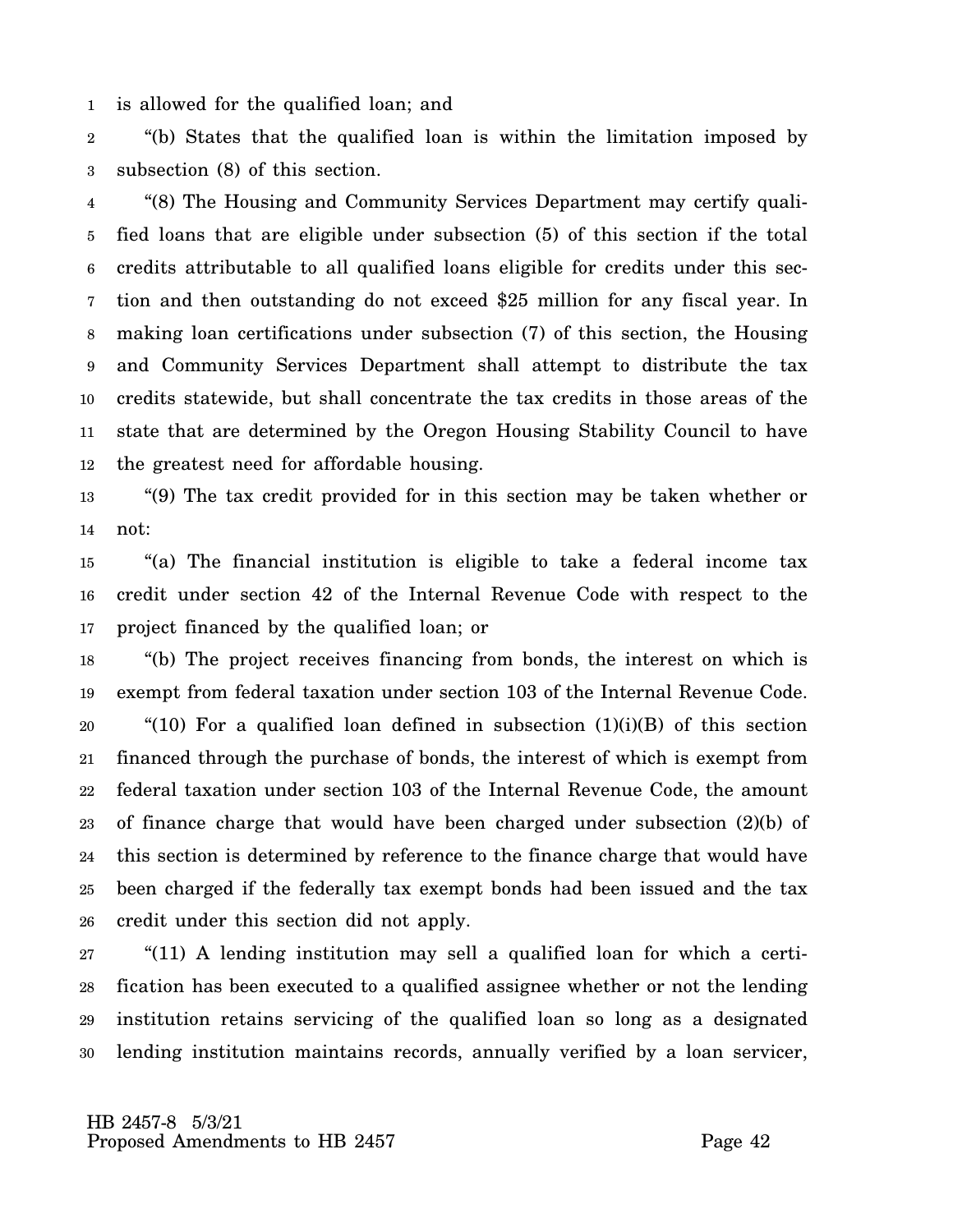1 2 that establish the amount of tax credit earned by the taxpayer throughout each year of eligibility.

3 4 5 6 7 8 9 10 "(12) Notwithstanding any other provision of law, a lending institution that is a community development corporation organized under the Oregon Nonprofit Corporation Law may transfer all or part of a tax credit allowed under this section to one or more other lending institutions that are stockholders or members of the community development corporation or that otherwise participate through the community development corporation in the making of one or more qualified loans for which the tax credit under this section is allowed.

11 12 13 14 "(13) The lending institution shall file an annual statement with the Housing and Community Services Department, specifying that it has conformed with all requirements imposed by law to qualify for a tax credit under this section.

15 16 17 18 "(14) Notwithstanding subsection (1)(h) and (j) of this section, a qualified borrower on a loan to finance the construction, development, acquisition or rehabilitation of a manufactured dwelling park under subsection (5)(c) of this section must be:

19 20 21 "(a) A nonprofit corporation, manufactured dwelling park nonprofit cooperative, state governmental entity, local unit of government as defined in ORS 466.706 or housing authority; or

22 23 24 25 "(b) A nonprofit corporation or housing authority that has a controlling interest in the real property that is financed by a qualified loan. A controlling interest includes a controlling interest in the general partner of a limited partnership that owns the real property.

26 27 28 29 "(15) The Department of Revenue may require that a lending institution that has earned the credit and a lending institution that intends to claim the credit jointly file a notice, as prescribed by the Department of Revenue. The notice must comply with ORS 315.056 (2) or 315.058 (2).

30 "(16) The Housing and Community Services Department shall provide in-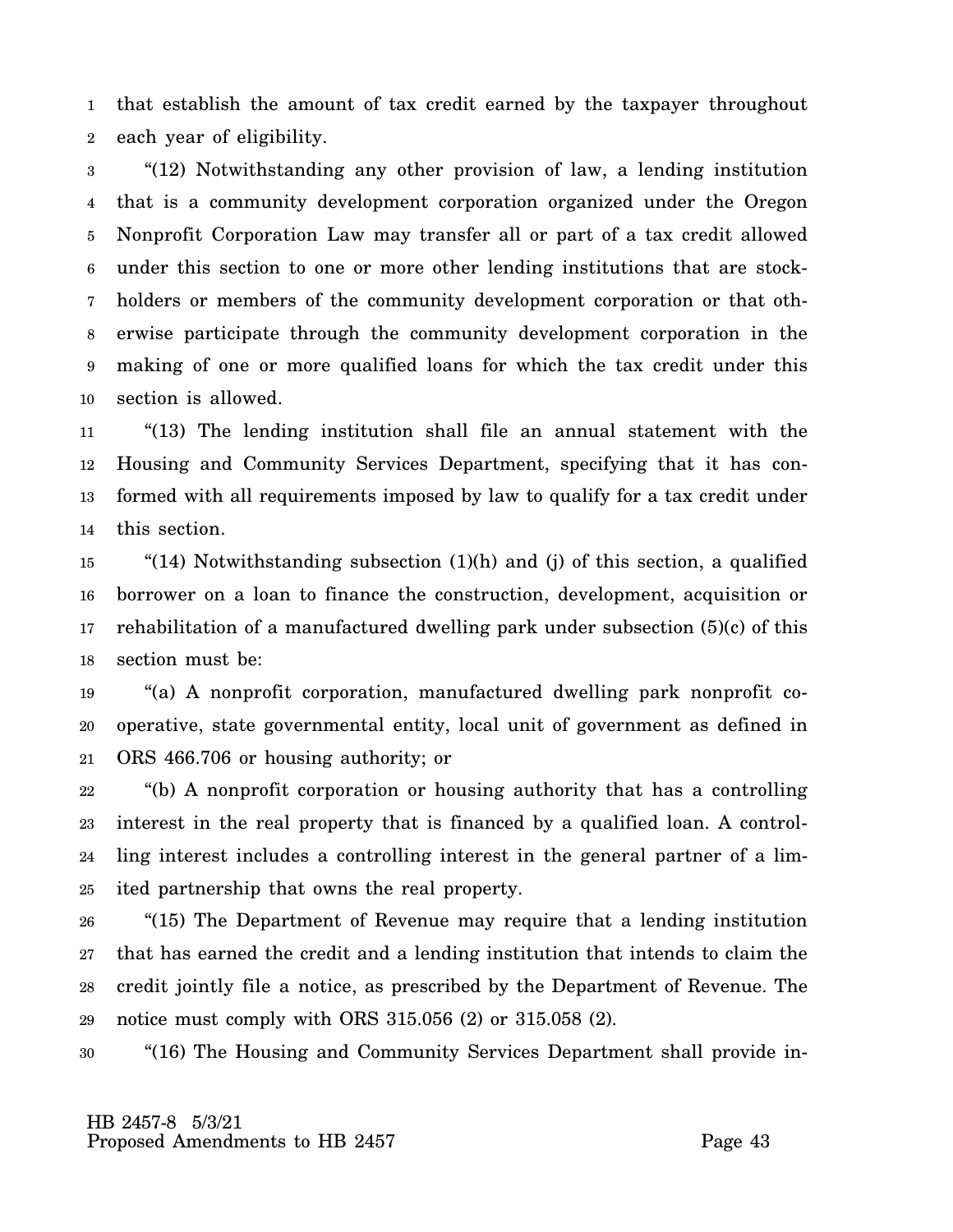1 2 formation to the Department of Revenue about all certifications executed under this section, if required by ORS 315.058.

3 4 5 6 "(17) The Housing and Community Services Department and the Department of Revenue may adopt rules to carry out the provisions of this section. **"SECTION 26.** ORS 317A.100, as amended by section 1, chapter 2, Oregon Laws 2020 (first special session), is amended to read:

7 "317A.100. As used in ORS 317A.100 to 317A.158:

8 "(1)(a) 'Commercial activity' means:

9 10 11 "(A) The total amount realized by a person, arising from transactions and activity in the regular course of the person's trade or business, without deduction for expenses incurred by the trade or business;

12 "(B) If received by a financial institution:

13 14 15 "(i) If the reporting person for a financial institution is a holding company, all items of income reported on the FR Y-9 filed by the holding company;

16 17 18 "(ii) If the reporting person for a financial institution is a bank organization, all items of income reported on the call report filed by the bank organization; and

19 20 21 "(iii) If the reporting person for a financial institution is a nonbank financial organization, all items of income reported in accordance with generally accepted accounting principles; and

22 23 24 25 26 27  $C'(C)(i)$  If received by an insurer, as reported on the statement of premiums accompanying the annual statement required under ORS 731.574 to be filed with the Director of the Department of Consumer and Business Services, all gross direct life insurance premiums, gross direct accident and health insurance premiums and gross direct property and casualty insurance premiums; and

28 29 "(ii) The gross amount of surplus lines premiums received on Oregon home state risks as shown in the report required by ORS 735.465.

30 "(b) 'Commercial activity' does not include: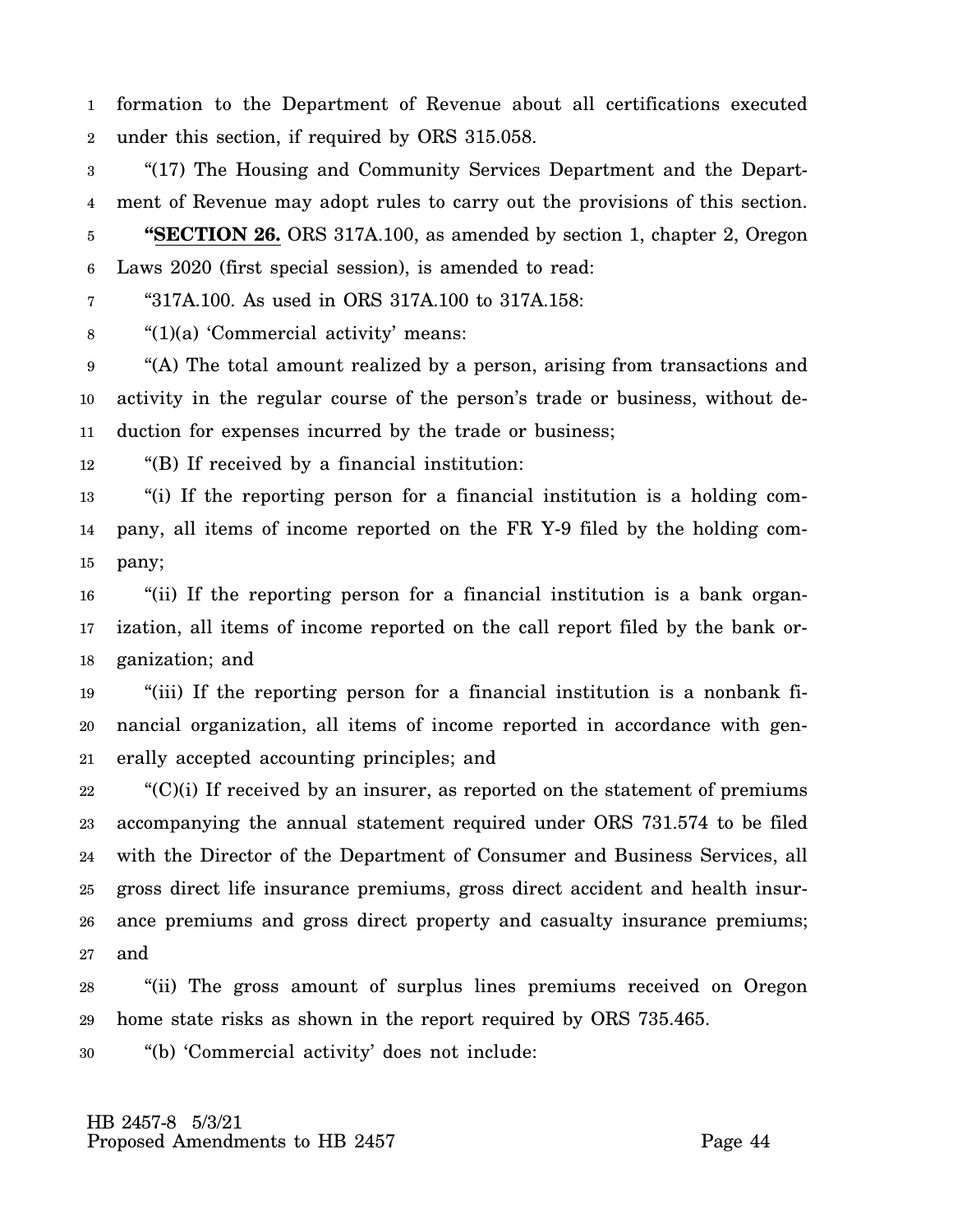1 "(A) Interest income except:

2 "(i) Interest on credit sales; or

3 4 "(ii) Interest income, including service charges, received by financial institutions;

5 6 7 "(B) Receipts from the sale, exchange or other disposition of an asset described in section 1221 or 1231 of the Internal Revenue Code, without regard to the length of time the person held the asset;

8 9 10 "(C) If received by an insurer, federally reinsured premiums or income from transactions between a reciprocal insurer and its attorney in fact operating under ORS 731.142;

11 12 13 14 15 16 "(D) Receipts from hedging transactions, to the extent that the transactions are entered into primarily to protect a financial position, including transactions intended to manage the risk of exposure to foreign currency fluctuations that affect assets, liabilities, profits, losses, equity or investments in foreign operations, risk of exposure to interest rate fluctuations or risk of commodity price fluctuations;

17 18 19 "(E) Proceeds received attributable to the repayment, maturity or redemption of the principal of a loan, bond, mutual fund, certificate of deposit or marketable instrument;

20 21 "(F) The principal amount received under a repurchase agreement or on account of any transaction properly characterized as a loan to the person;

22 23 24 25 "(G) Contributions received by a trust, plan or other arrangement, any of which is described in section 501(a) of the Internal Revenue Code, or to which title 26, subtitle A, chapter 1, subchapter (D) of the Internal Revenue Code applies;

26 27 28 29 30 "(H) Compensation, whether current or deferred, and whether in cash or in kind, received or to be received by an employee, a former employee or the employee's legal successor for services rendered to or for an employer, including reimbursements received by or for an individual for medical or education expenses, health insurance premiums or employee expenses or on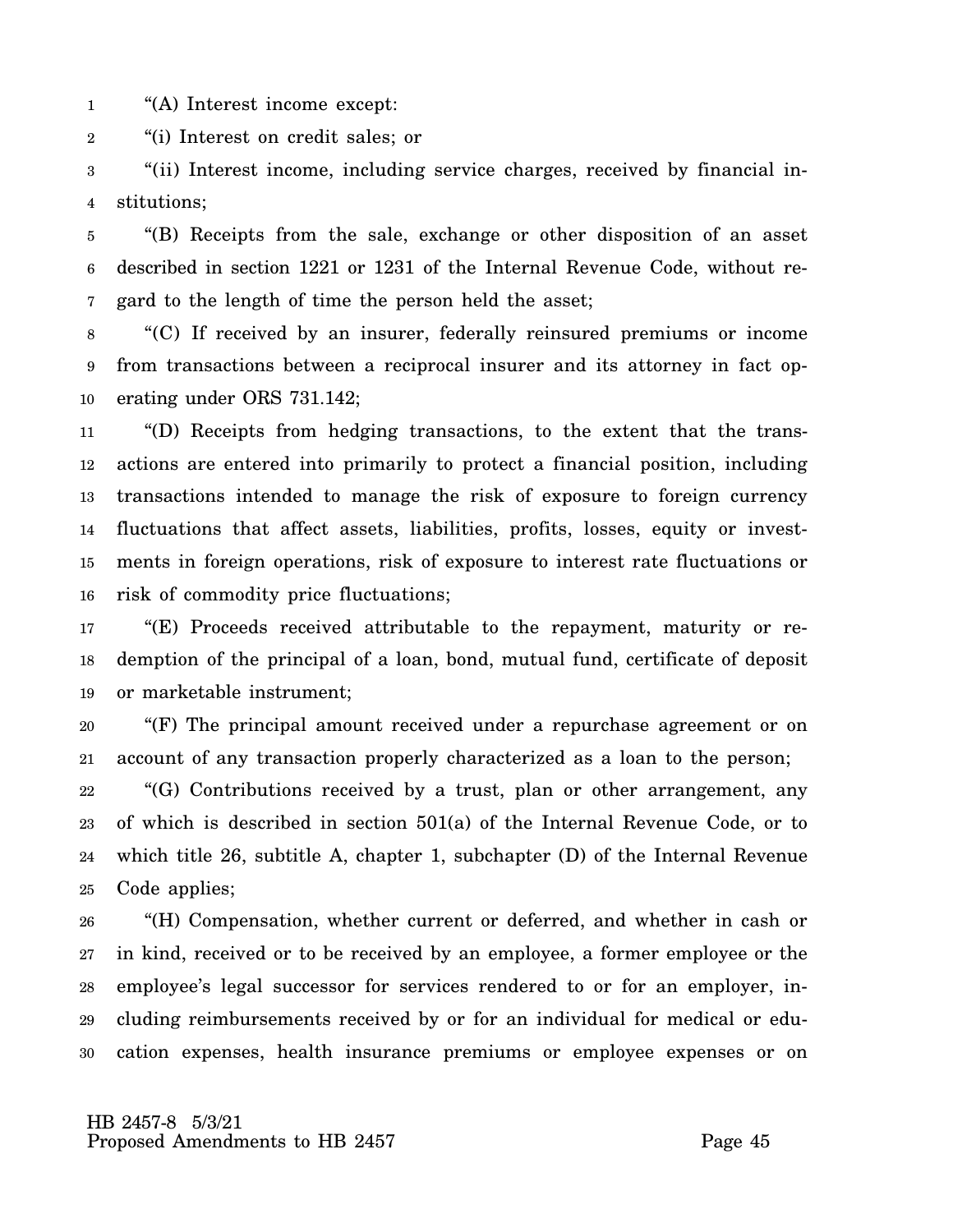1 2 3 account of a dependent care spending account, legal services plan, any cafeteria plan described in section 125 of the Internal Revenue Code or any similar employee reimbursement;

4 5 6 "(I) Proceeds received from the issuance of the taxpayer's own stock, options, warrants, puts or calls, or from the sale of the taxpayer's treasury stock;

7 8 9 "(J) Proceeds received on the account of payments from insurance policies, including crop insurance policies, owned by the taxpayer, except those proceeds received for the loss of commercial activity;

10 11 12 13 14 15 "(K) Gifts or charitable contributions received, membership dues received by trade, professional, homeowners' or condominium associations, payments received for educational courses, meetings or meals, or similar payments to a trade, professional or other similar association, and fundraising receipts received by any person when any excess receipts are donated or used exclusively for charitable purposes;

16 17 18 19 20 "(L) Damages received as the result of litigation in excess of amounts that, if received without litigation, would be treated as commercial activity; "(M) Property, money and other amounts received or acquired by an agent on behalf of another in excess of the agent's commission, fee or other remuneration;

21 22 23 24 25 26 27 28 "(N) Tax refunds from any tax program, other tax benefit recoveries and reimbursements for the tax imposed under ORS 317A.100 to 317A.158 made by entities that are part of the same unitary group as provided under ORS 317A.106, and reimbursements made by entities that are not members of a unitary group that are required to be made for economic parity among multiple owners of an entity whose tax obligation under ORS 317A.100 to 317A.158 is required to be reported and paid entirely by one owner, as provided in ORS 317A.106;

29 "(O) Pension reversions;

30 "(P) Contributions to capital;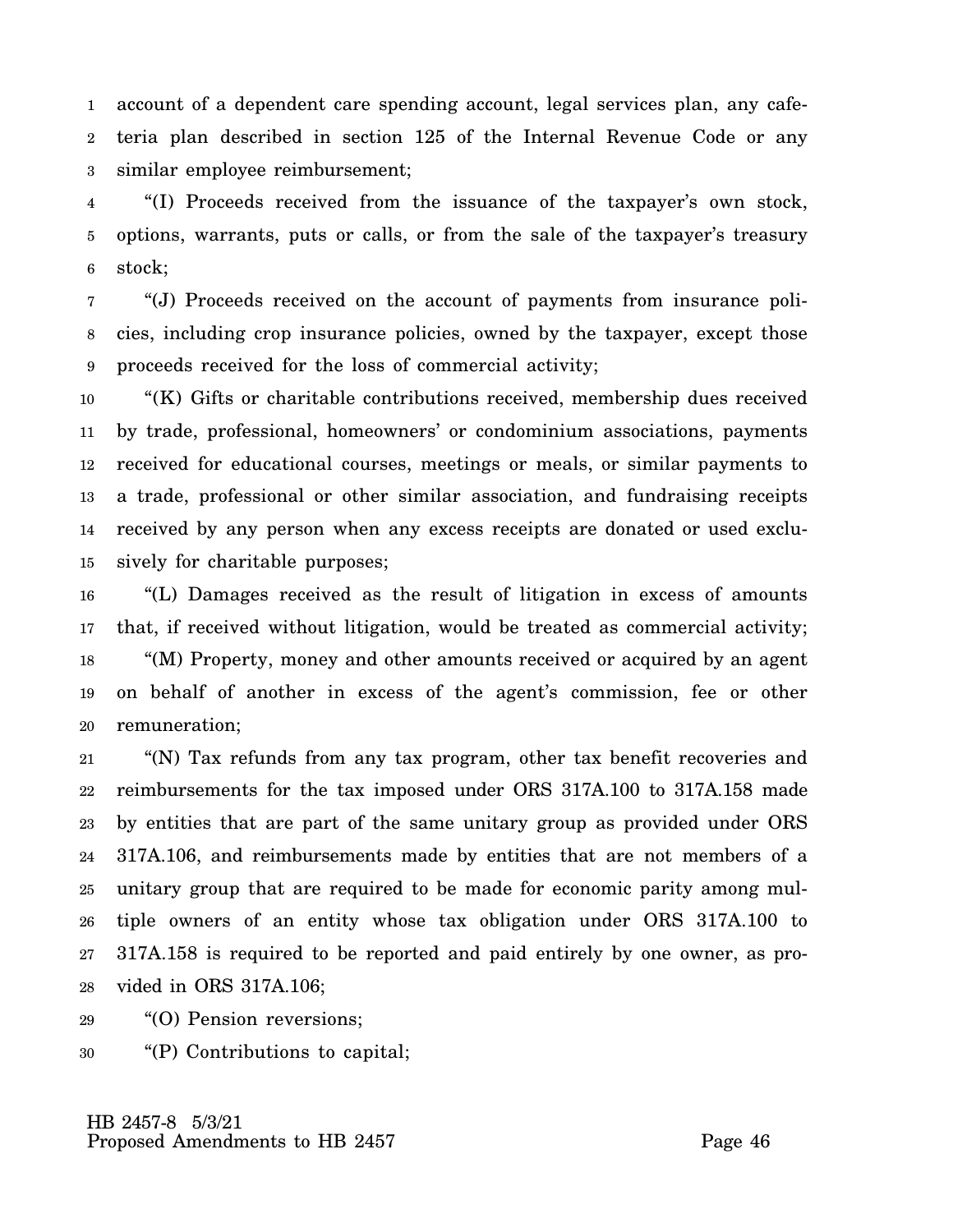1 2 3 "(Q) Receipts from the sale, transfer, exchange or other disposition of motor vehicle fuel or any other product used for the propulsion of motor vehicles;

4 5 6 7 8 "(R) In the case of receipts from the sale of cigarettes or tobacco products by a wholesale dealer, retail dealer, distributor, manufacturer or seller, an amount equal to the federal and state excise taxes paid by any person on or for such cigarettes or tobacco products under subtitle E of the Internal Revenue Code or ORS chapter 323;

9 10 11 12 13 14 15 16 "(S) In the case of receipts from the sale of malt beverages or wine, as defined in ORS 471.001, cider, as defined in ORS 471.023 or distilled liquor, as defined in ORS 471.001, by a person holding a license issued under ORS chapter 471, an amount equal to the federal and state excise taxes paid by any person on or for such malt beverages, wine or distilled liquor under subtitle E of the Internal Revenue Code or ORS chapter 471 or 473, and any amount paid to the Oregon Liquor Control Commission for sales of distilled spirits by an agent appointed under ORS 471.750;

17 18 19 20 21 22 "(T) In the case of receipts from the sale of marijuana items, as defined in ORS 475B.015, by a person holding a license issued under ORS 475B.010 to 475B.545, an amount equal to the federal and state excise taxes paid by any person on or for such marijuana items under subtitle E of the Internal Revenue Code or ORS 475B.700 to 475B.760 and any local retail taxes authorized under ORS 475B.491;

23 24 "(U) Local taxes collected by a restaurant or other food establishment on sales of meals, prepared food or beverages;

25 26 "(V) Tips or gratuities collected by a restaurant or other food establishment and passed on to employees;

27 28 29 30 "(W) Receipts realized by a vehicle dealer certified under ORS 822.020 or a person described in ORS 320.400 (8)(a)(B) from the sale or other transfer of a motor vehicle, as defined in ORS 801.360, to another vehicle dealer for the purpose of resale by the transferee vehicle dealer, but only if the sale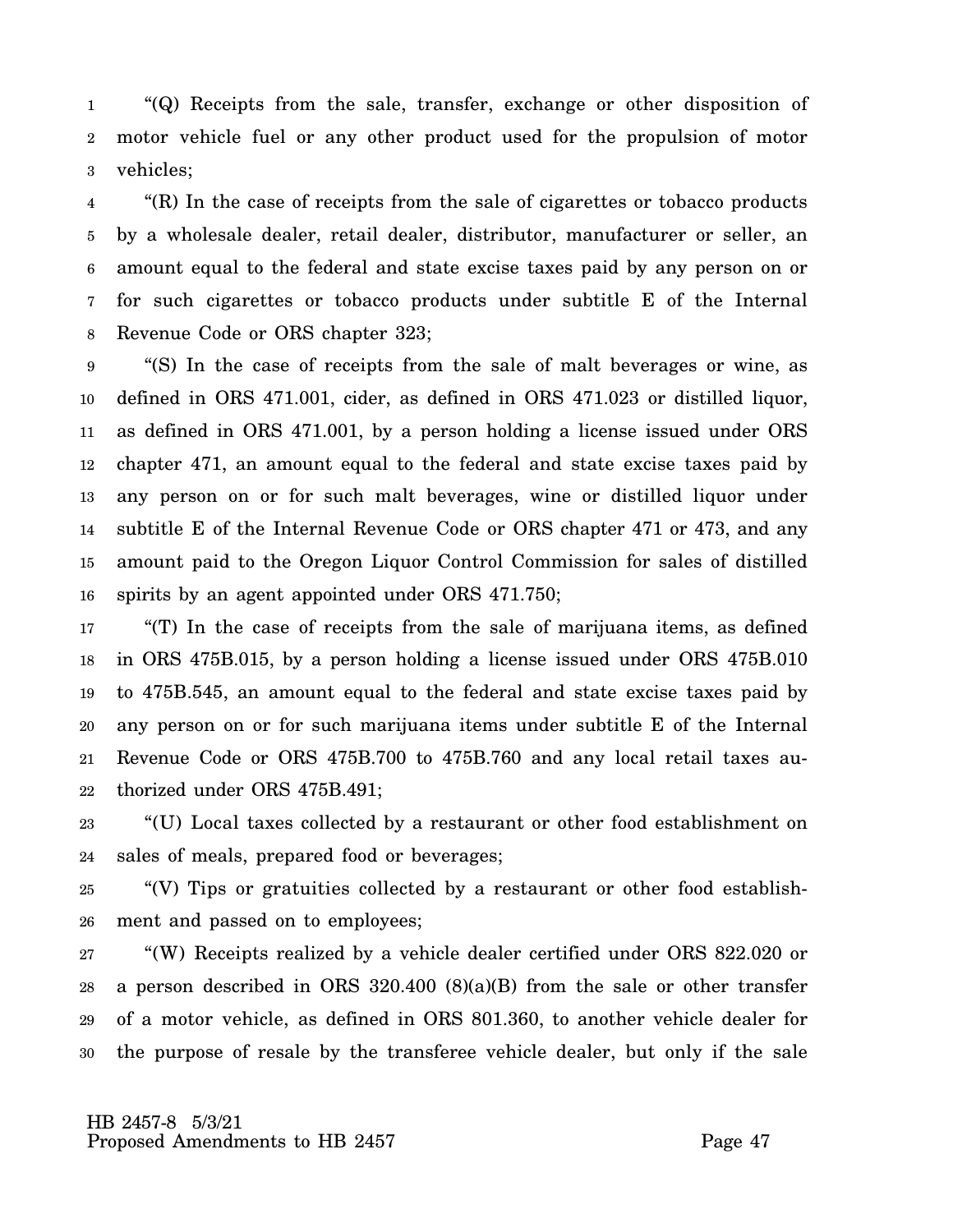1 2 or other transfer was based upon the transferee's need to meet a specific customer's preference for a motor vehicle;

3 4 5 6 7 "(X) Registration fees or taxes collected by a vehicle dealer certified under ORS 822.020 or a person described in ORS 320.400 (8)(a)(B) at the sale or other transfer of a motor vehicle, as defined in ORS 801.360, that are owed to a third party by the purchaser of the motor vehicle and passed to the third party by the dealer;

8 9 10 11 12 13 "(Y) Receipts from a financial institution for services provided to the financial institution in connection with the issuance, processing, servicing and management of loans or credit accounts, if the financial institution and the recipient of the receipts have at least 50 percent of their ownership interests owned or controlled, directly or constructively through related interests, by common owners;

14 15 16 17 18 "(Z) In the case of amounts retained as commissions by a holder of a license under ORS chapter 462, an amount equal to the amounts specified under ORS chapter 462 that must be paid to or collected by the Department of Revenue as a tax and the amounts specified under ORS chapter 462 to be used as purse money;

19 20 21 22 "(AA) Net revenue of residential care facilities as defined in ORS 443.400 or in-home care agencies as defined in ORS 443.305, to the extent that the revenue is derived from or received as compensation for providing services to a medical assistance or Medicare recipient;

23 "(BB) Dividends received;

24 "(CC) Distributive income received from a pass-through entity;

25 26 27 "(DD) Receipts from sales to a wholesaler in this state, if the seller receives certification at the time of sale from the wholesaler that the wholesaler will sell the purchased property outside this state;

28 "(EE) Receipts from the wholesale or retail sale of groceries;

29 "(FF) Receipts from transactions among members of a unitary group;

30 "(GG) Moneys, including public purpose charge moneys collected under

 HB 2457-8 5/3/21 Proposed Amendments to HB 2457 Proposed Amendments to HB 2457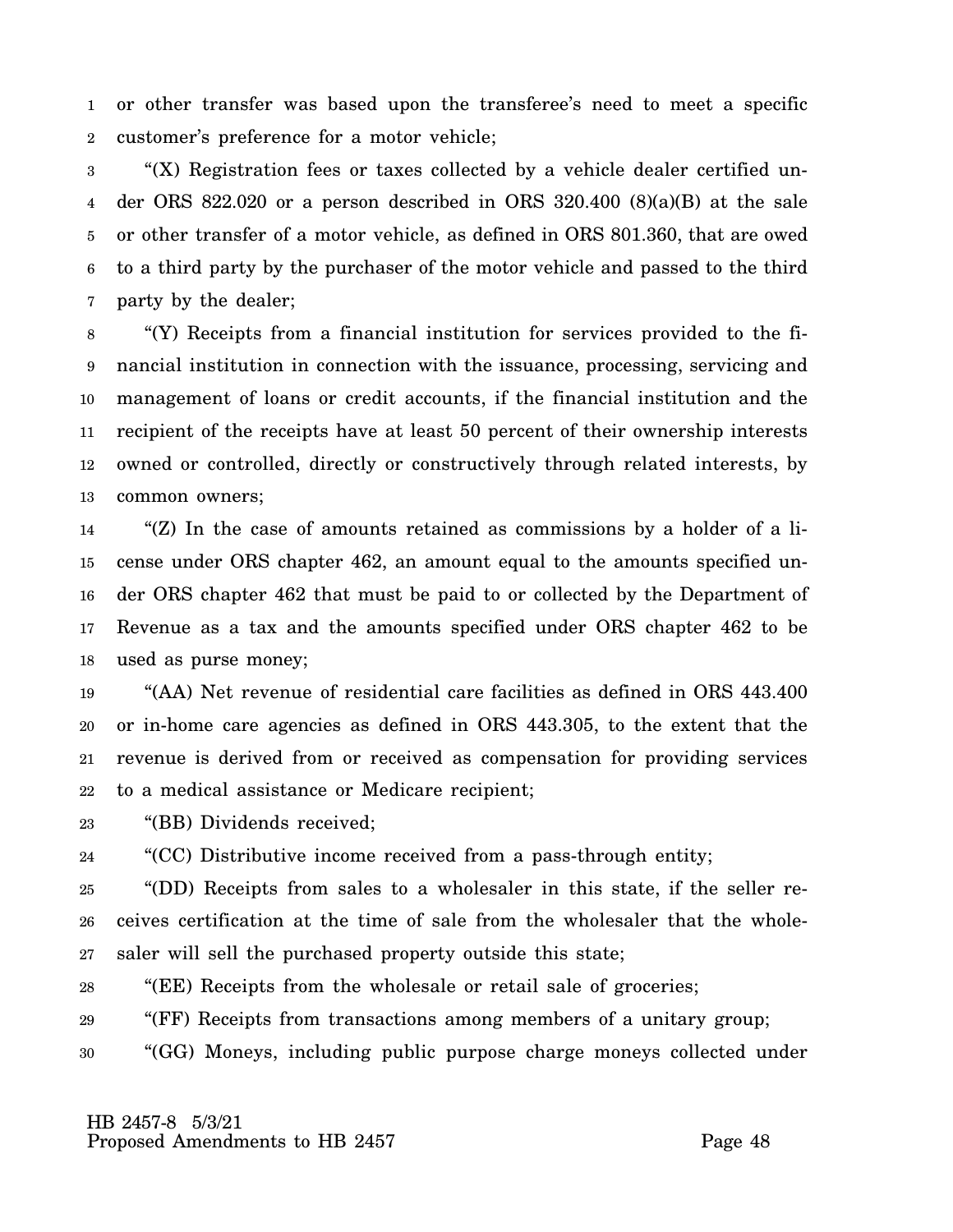1 2 3 4 5 ORS 757.612 and costs of funding or implementing cost-effective energy conservation measures collected under ORS 757.689, that are collected from customers, passed to a utility and approved by the Public Utility Commission and that support energy conservation, renewable resource acquisition and low-income assistance programs;

6 7 "(HH) Moneys collected by a utility from customers for the payment of loans through on-bill financing;

8 "(II) Surcharges collected under ORS 757.736;

9 10 11 "(JJ) Moneys passed to a utility by the Bonneville Power Administration for the purpose of effectuating the Regional Power Act Exchange credits or pursuant to any settlement associated with the exchange credit;

12 13 14 15 16 "(KK) Moneys collected or recovered, by entities listed in ORS 756.310, cable operators as defined in 47 U.S.C. 522(5), telecommunications carriers as defined in 47 U.S.C. 153(51) and providers of information services as defined in 47 U.S.C. 153(24), for fees payable under ORS 756.310, right-of-way fees, franchise fees, privilege taxes, federal taxes and local taxes;

17 18 "(LL) Charges paid to the Residential Service Protection Fund required by chapter 290, Oregon Laws 1987;

19 20 "(MM) Universal service surcharge moneys collected or recovered and paid into the universal service fund established in ORS 759.425;

21 22 "(NN) Moneys collected for public purpose funding as described in ORS 759.430;

23 24 "(OO) Moneys collected or recovered and paid into the federal universal service fund as determined by the Federal Communications Commission;

25 26 27 "(PP) In the case of a seller or provider of telecommunications services, the amount of tax imposed under ORS 403.200 for access to the emergency communications system that is collected from subscribers or consumers;

28 29 30 "(QQ) In the case of a transient lodging tax collector, the amount of tax imposed under ORS 320.305 and of any local transient lodging tax imposed upon the occupancy of transit lodging;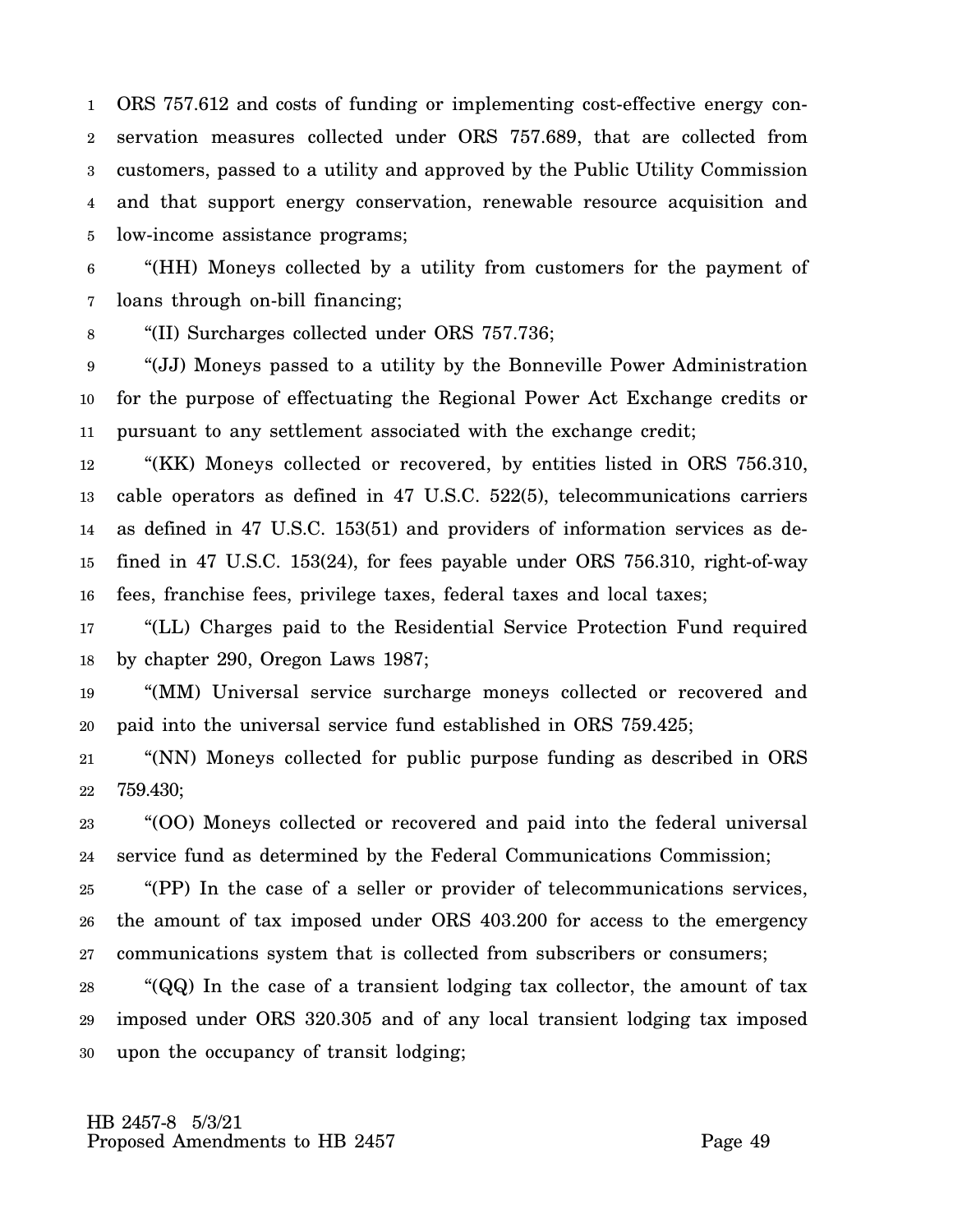1 2 "(RR) In the case of a seller of bicycles, the amount of tax imposed under ORS 320.415 upon retail sales of bicycles;

3 4 "(SS) In the case of a qualified heavy equipment provider, the amount of tax imposed under ORS 307.872 upon the rental price of heavy equipment;

5 6 7 "(TT) Farmer sales to an agricultural cooperative in this state that is a cooperative organization described in section 1381 of the Internal Revenue Code;

8 9 10 11 12 "(UU) Revenue received by a business entity that is mandated by contract or subcontract to be distributed to another person or entity if the revenue constitutes sales commissions that are paid to a person who is not an employee of the business entity, including, without limitation, a split-fee real estate commission; and

13 14 "(VV) Receipts from the sale of fluid milk by dairy farmers that are not members of an agricultural cooperative.

15 "(2) 'Cost inputs' means:

16 17 "(a) The cost of goods sold as calculated in arriving at federal taxable income under the Internal Revenue Code; or

18 19 20 21 "(b) In the case of a taxpayer that is engaged in a farming operation, as defined in section 6, chapter 2, Oregon Laws 2020 (first special session), and that does not report cost of goods sold for federal tax purposes, the taxpayer's operating expenses excluding labor costs.

22 23 24 "(3) 'Doing business' means engaging in any activity, whether legal or illegal, that is conducted for, or results in, the receipt of commercial activity at any time during a calendar year.

25 "(4) 'Excluded person' means any of the following:

26 27 28 "(a) Organizations described in sections 501(c) and 501(j) of the Internal Revenue Code, unless the exemption is denied under section 501(h), (i) or (m) or under section 502, 503 or 505 of the Internal Revenue Code.

29 30 "(b) Organizations described in section 501(d) of the Internal Revenue Code, unless the exemption is denied under section 502 or 503 of the Internal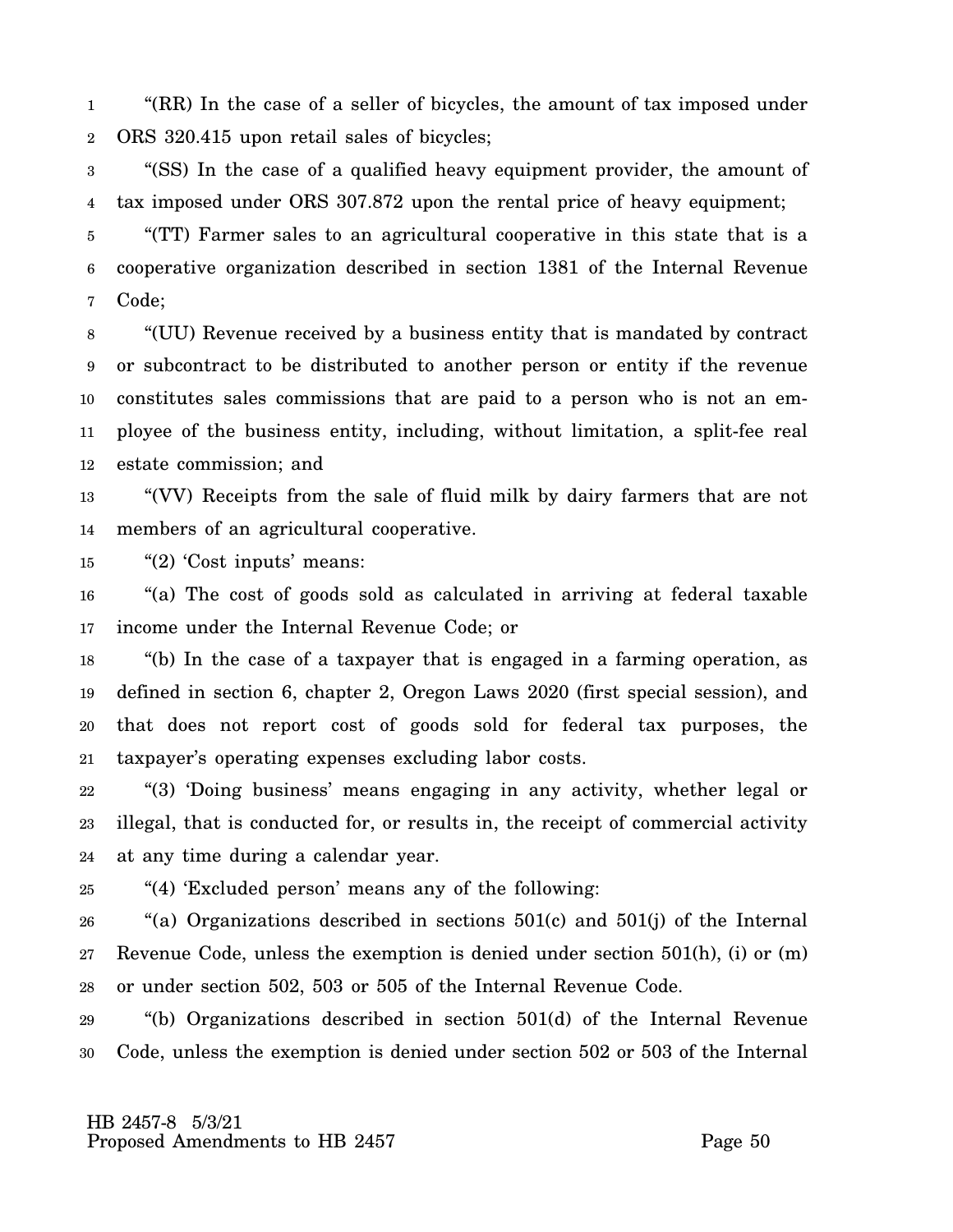1 Revenue Code.

2 3 "(c) Organizations described in section 501(e) of the Internal Revenue Code.

4 5 "(d) Organizations described in section 501(f) of the Internal Revenue Code.

6 7 "(e) Charitable risk pools described in section  $501(n)$  of the Internal Revenue Code.

8 9 10 "(f) Organizations described in section 521 of the Internal Revenue Code. "(g) Qualified state tuition programs described in section 529 of the Internal Revenue Code.

11 12 13 "(h) Foreign or alien insurance companies, but only with respect to the underwriting profit derived from writing wet marine and transportation insurance subject to tax under ORS 731.824 and 731.828.

14 "(i) Governmental entities.

15 16 17 "(j) Any person with commercial activity that does not exceed \$750,000 for the calendar year, other than a person that is part of a unitary group as provided in ORS 317A.106 with commercial activity in excess of \$750,000.

18 19 20 21 "(k) Hospitals subject to assessment under ORS 414.855, long term care facilities subject to assessment under ORS 409.801 or any entity subject to assessment under ORS 414.880 or section 3 or 5, chapter 538, Oregon Laws 2017.

22 23 "(L) Manufactured dwelling park nonprofit cooperatives organized under ORS chapter 62.

24 25 "(5) 'Financial institution' has the meaning given that term in ORS 314.610, except that 'financial institution' does not include a credit union.

26 27 28 "(6)(a) 'FR Y-9' means the consolidated or parent-only financial statements that a holding company is required to file with the Federal Reserve Board pursuant to 12 U.S.C. 1844.

29 30 "(b) In the case of a holding company required to file both consolidated and parent-only financial statements, 'FR Y-9' means the consolidated finan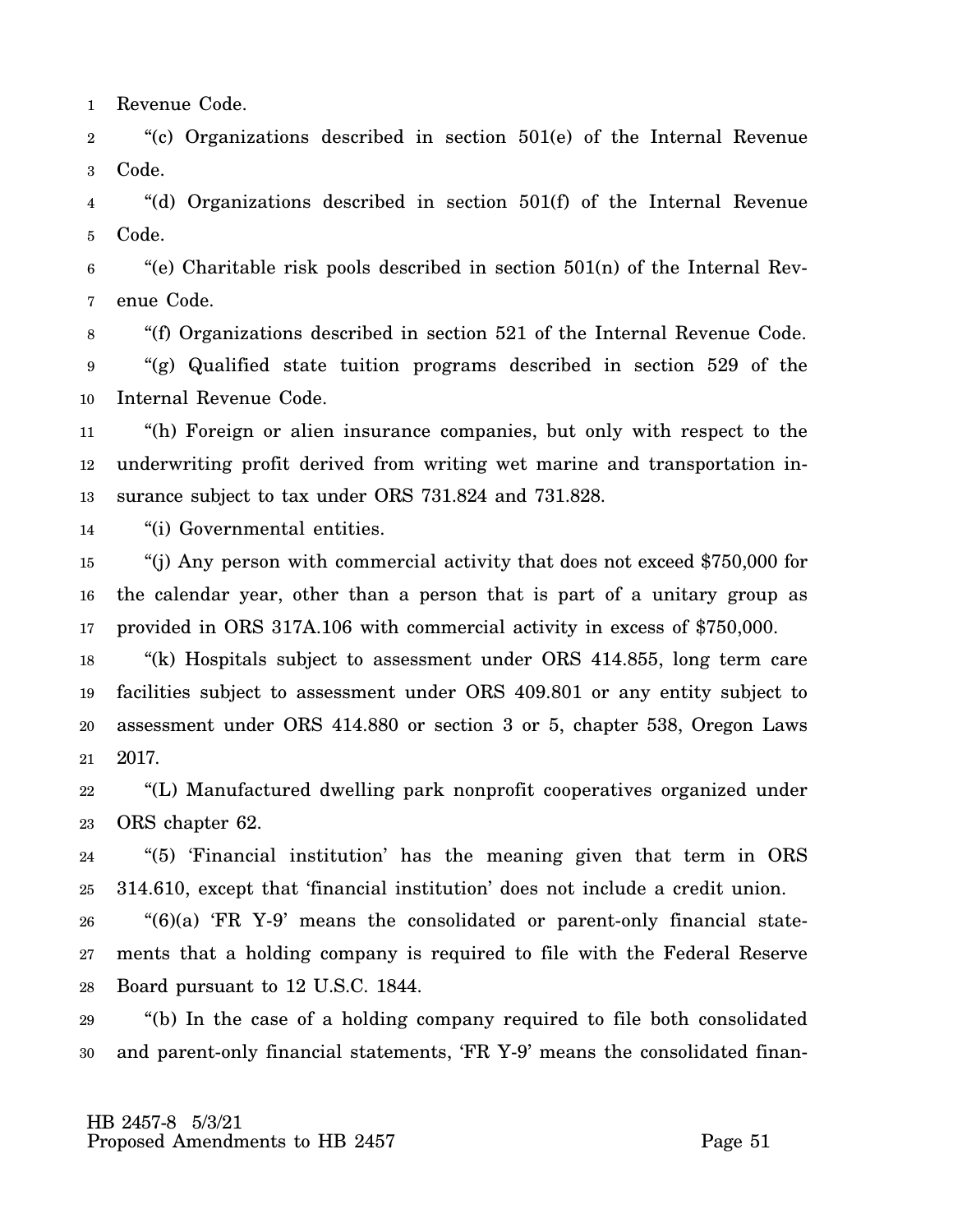1 cial statements that the holding company is required to file.

2 "(7) 'Governmental entity' means:

3 4 "(a) The United States and any of its unincorporated agencies and instrumentalities.

5 6 7 "(b) Any incorporated agency or instrumentality of the United States wholly owned by the United States or by a corporation wholly owned by the United States.

8 9 "(c) The State of Oregon and any of its unincorporated agencies and instrumentalities.

10 "(d) Any county, city, district or other political subdivision of the state.

11 "(e) A special government body as defined in ORS 174.117.

12 "(f) A federally recognized Indian tribe.

13 14 "(8) 'Groceries' means food as defined in 7 U.S.C. 2012(k), but does not include cannabinoid edibles or marijuana seeds.

15 16 17 18 "(9)(a) 'Hedging transaction' means a hedging transaction as defined in section 1221 of the Internal Revenue Code or a transaction accorded hedge accounting treatment under Financial Accounting Standards Board Statement No. 133.

19 20 "(b) 'Hedging transaction' does not include a transaction in which an actual transfer of title of real or tangible property to another entity occurs.

21 "(10) 'Insurer' has the meaning given that term in ORS 317.010.

22 23 24 25 "(11) 'Internal Revenue Code,' except where the Legislative Assembly has provided otherwise, refers to the laws of the United States or to the Internal Revenue Code as they are amended and in effect on [*December 31, 2018*] **April 1, 2021**.

26 27 "(12) 'Labor costs' means total compensation of all employees, not to include compensation paid to any single employee in excess of \$500,000.

28 29 "(13)(a) 'Motor vehicle fuel or any other product used for the propulsion of motor vehicles' means:

30 "(A) Motor vehicle fuel as defined in ORS 319.010; and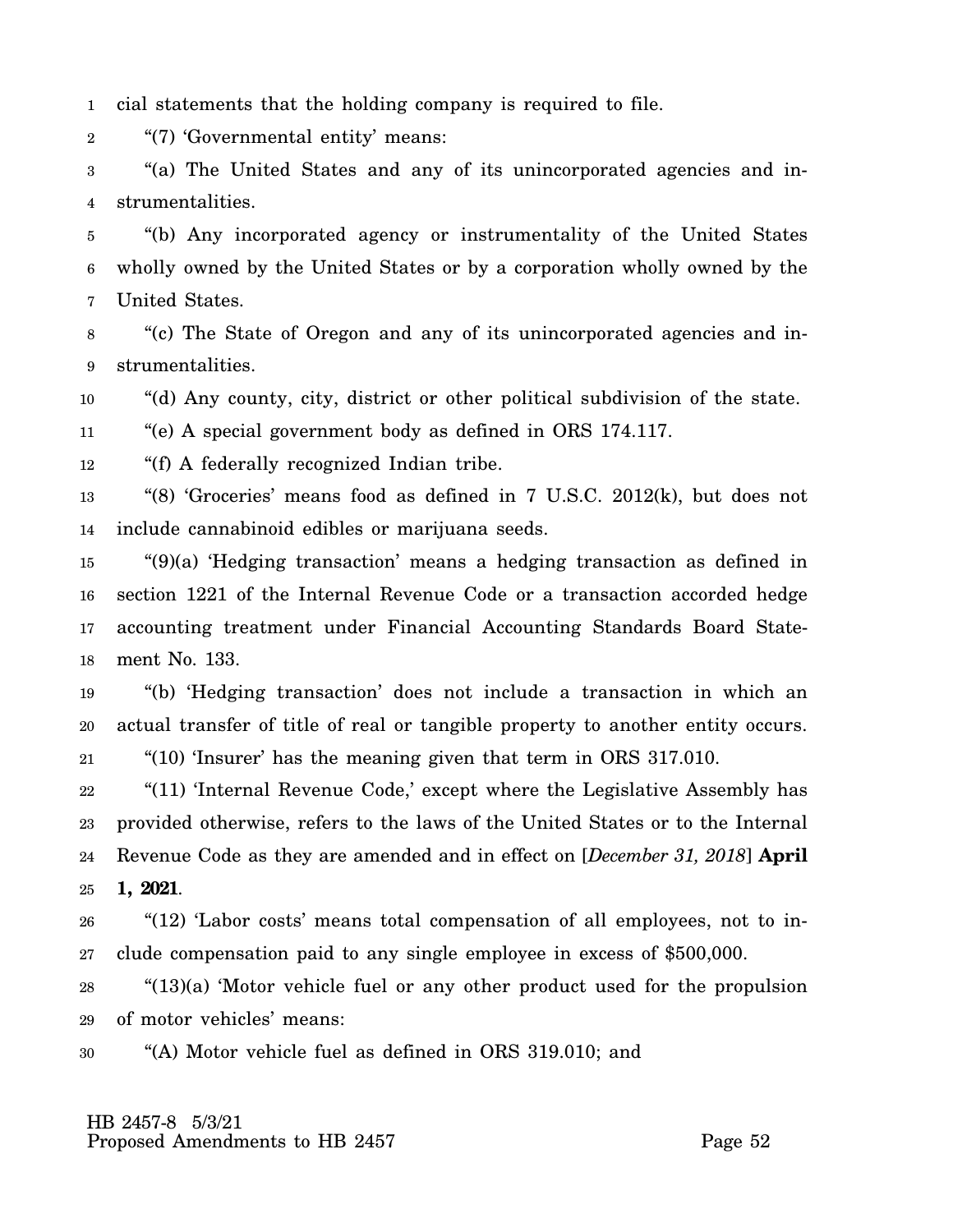1 2 "(B) Fuel the use of which in a motor vehicle is subject to taxation under ORS 319.530.

3 4 "(b) 'Motor vehicle fuel or any other product used for the propulsion of motor vehicles' does not mean:

5 "(A) Electricity; or

6 7 "(B) Electric batteries or any other mechanical or physical component or accessory of a motor vehicle.

8 9 10 11 12 13 14 15 "(14) 'Person' includes individuals, combinations of individuals of any form, receivers, assignees, trustees in bankruptcy, firms, companies, jointstock companies, business trusts, estates, partnerships, limited liability partnerships, limited liability companies, associations, joint ventures, clubs, societies, entities organized as for-profit corporations under ORS chapter 60, C corporations, S corporations, qualified subchapter S subsidiaries, qualified subchapter S trusts, trusts, entities that are disregarded for federal income tax purposes and any other entities.

16 17 "(15) 'Retailer' means a person doing business by selling tangible personal property to a purchaser for a purpose other than:

18 19 "(a) Resale by the purchaser of the property as tangible personal property in the regular course of business;

20 21 22 23 "(b) Incorporation by the purchaser of the property in the course of regular business as an ingredient or component of real or personal property; or "(c) Consumption by the purchaser of the property in the production for sale of a new article of tangible personal property.

24 25 26 "(16) 'Taxable commercial activity' means commercial activity sourced to this state under ORS 317A.128, less any subtraction pursuant to ORS 317A.119.

27 28 "(17)(a) 'Taxpayer' means any person or unitary group required to register, file or pay tax under ORS 317A.100 to 317A.158.

29 30 "(b) 'Taxpayer' does not include excluded persons, except to the extent that a tax-exempt entity has unrelated business income as described in the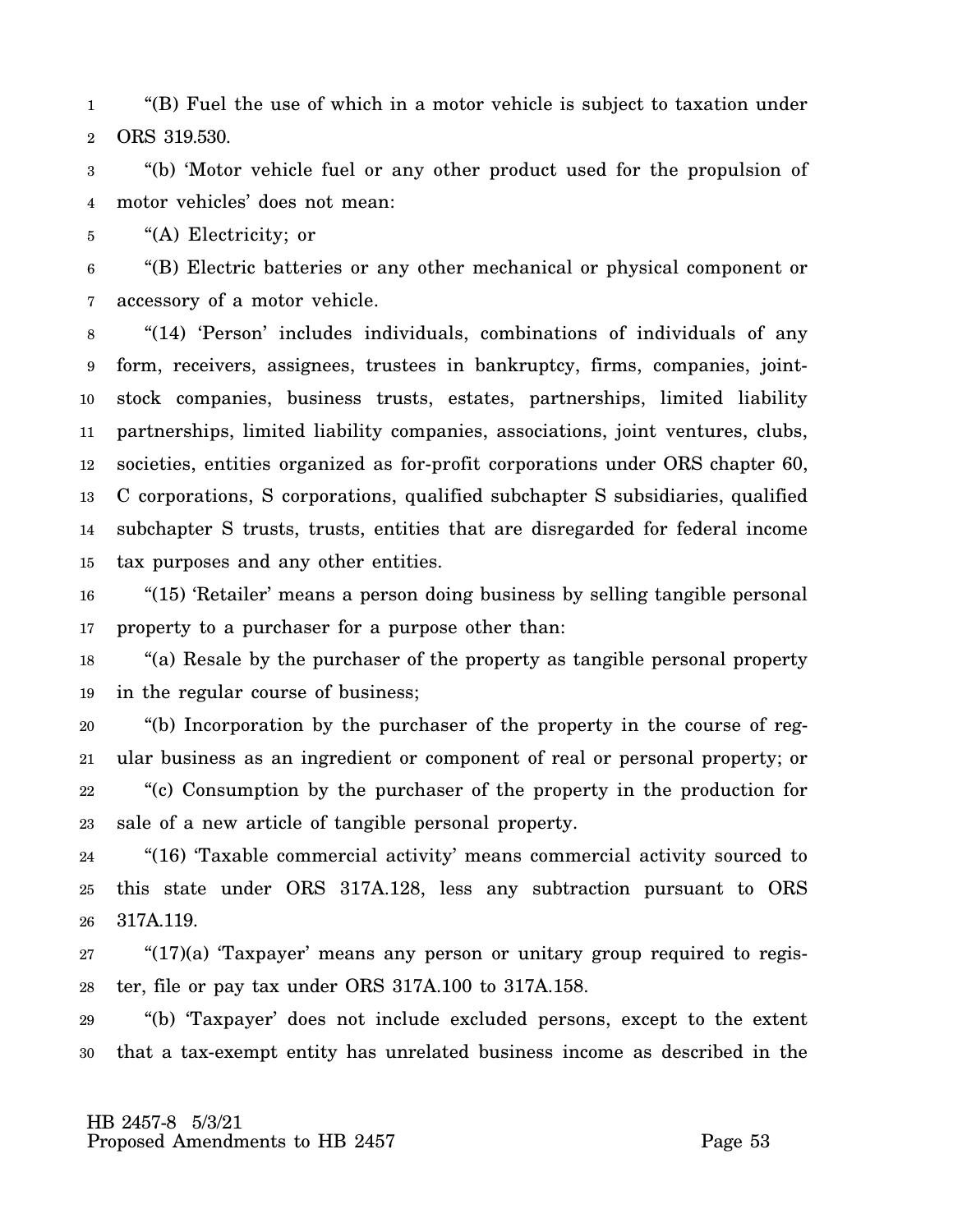1 Internal Revenue Code.

2 3 4 " $(18)(a)$  'Unitary business' means a business enterprise in which there exists directly or indirectly between the members or parts of the enterprise a sharing or exchange of value as demonstrated by:

5 "(A) Centralized management or a common executive force;

6 7 "(B) Centralized administrative services or functions resulting in economies of scale; or

8 9 "(C) Flow of goods, capital resources or services demonstrating functional integration.

10 11 "(b) 'Unitary business' may include a business enterprise the activities of which:

12 13 "(A) Are in the same general line of business, such as manufacturing, wholesaling or retailing; or

14 15 16 "(B) Constitute steps in a vertically integrated process, such as the steps involved in the production of natural resources, which might include exploration, mining, refining and marketing.

17 18 19 "(19) 'Unitary group' means a group of persons with more than 50 percent common ownership, either direct or indirect, that is engaged in business activities that constitute a unitary business.

20 21 22 "(20) 'Wholesaler' means a person primarily doing business by merchant distribution of tangible personal property to retailers or to other wholesalers.

23 **"SECTION 27.** ORS 458.670 is amended to read:

24 25 "458.670. As used in this section and ORS 458.675 to 458.700, unless the context requires otherwise:

26 "(1) 'Account holder' means a resident of this state who:

27 "(a) Is 12 years of age or older;

28 "(b) Is a member of a lower income household; and

29 30 "(c) Has established an individual development account with a fiduciary organization.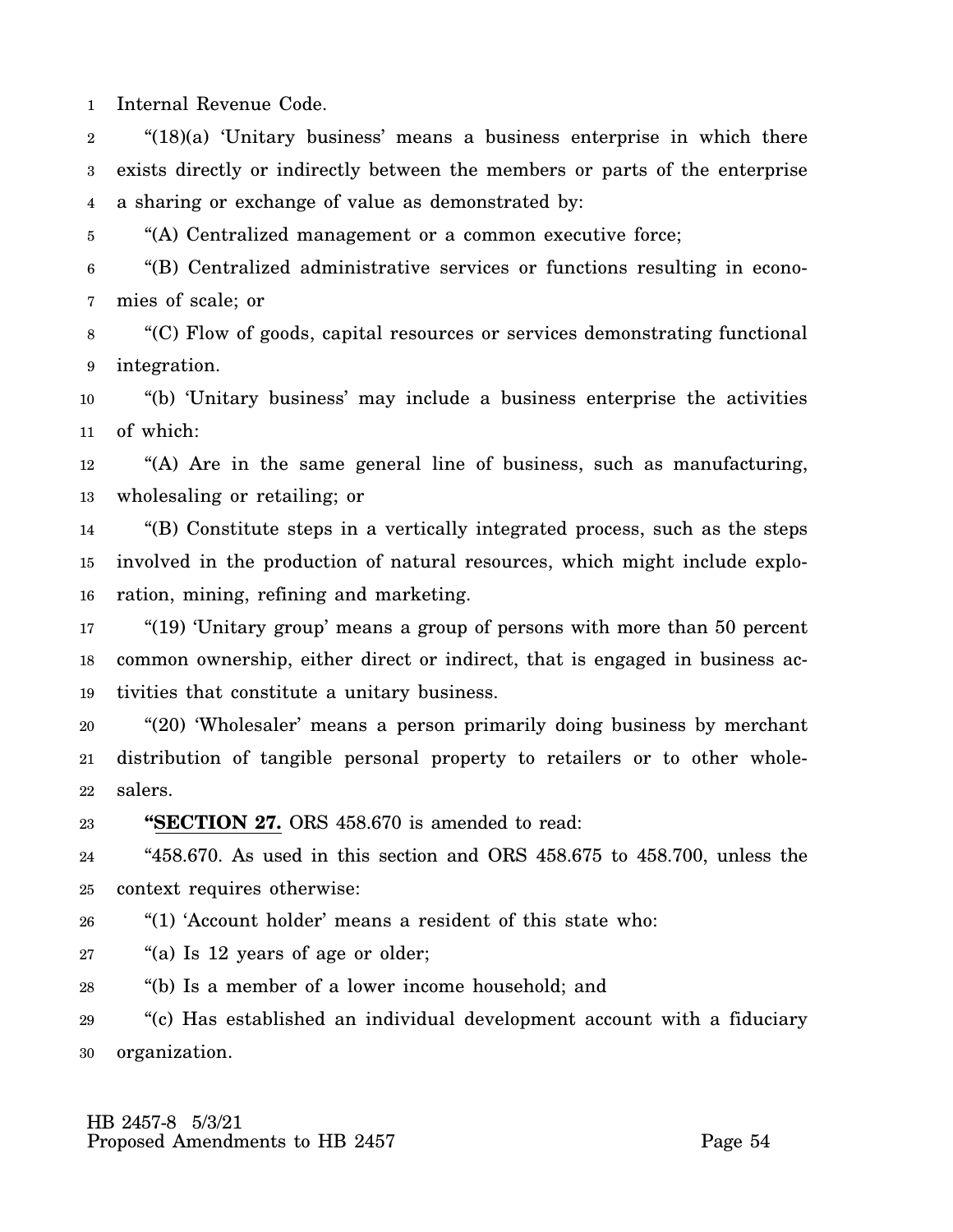1 2 3 "(2) 'Fiduciary organization' means an organization selected under ORS 458.695 to administer state moneys directed to individual development accounts and that is:

4 5 6 "(a) A nonprofit, fund raising organization that is exempt from taxation under section  $501(c)(3)$  of the Internal Revenue Code as amended and in effect on [*December 31, 2018*] **April 1, 2021**; or

7 8 "(b) A federally recognized Oregon Indian tribe that is located, to a significant degree, within the boundaries of this state.

9 "(3) 'Financial institution' means:

10 11 12 13 "(a) An organization regulated under ORS chapters 706 to 716 or 723; or "(b) In the case of individual development accounts established for the purpose described in ORS 458.685 (1)(c), a financial institution as defined in ORS 178.300.

14 15 16 17 18 19 "(4) 'Individual development account' means a contract between an account holder and a fiduciary organization, for the deposit of funds into a financial institution by the account holder, and the deposit of matching funds into the financial institution by the fiduciary organization, to allow the account holder to accumulate assets for use toward achieving a specific purpose approved by the fiduciary organization.

20 21 "(5) 'Lower income household' means a household having an income equal to or less than the greater of the following:

22 23 24 25 26 "(a) 80 percent of the median household income for the area as determined by the Housing and Community Services Department. In making the determination, the department shall give consideration to any data on area household income published by the United States Department of Housing and Urban Development.

27 28 29 30 "(b) 200 percent of the poverty guidelines as determined by the Housing and Community Services Department. In making the determination, the department shall give consideration to poverty guidelines published by the United States Department of Health and Human Services and may consider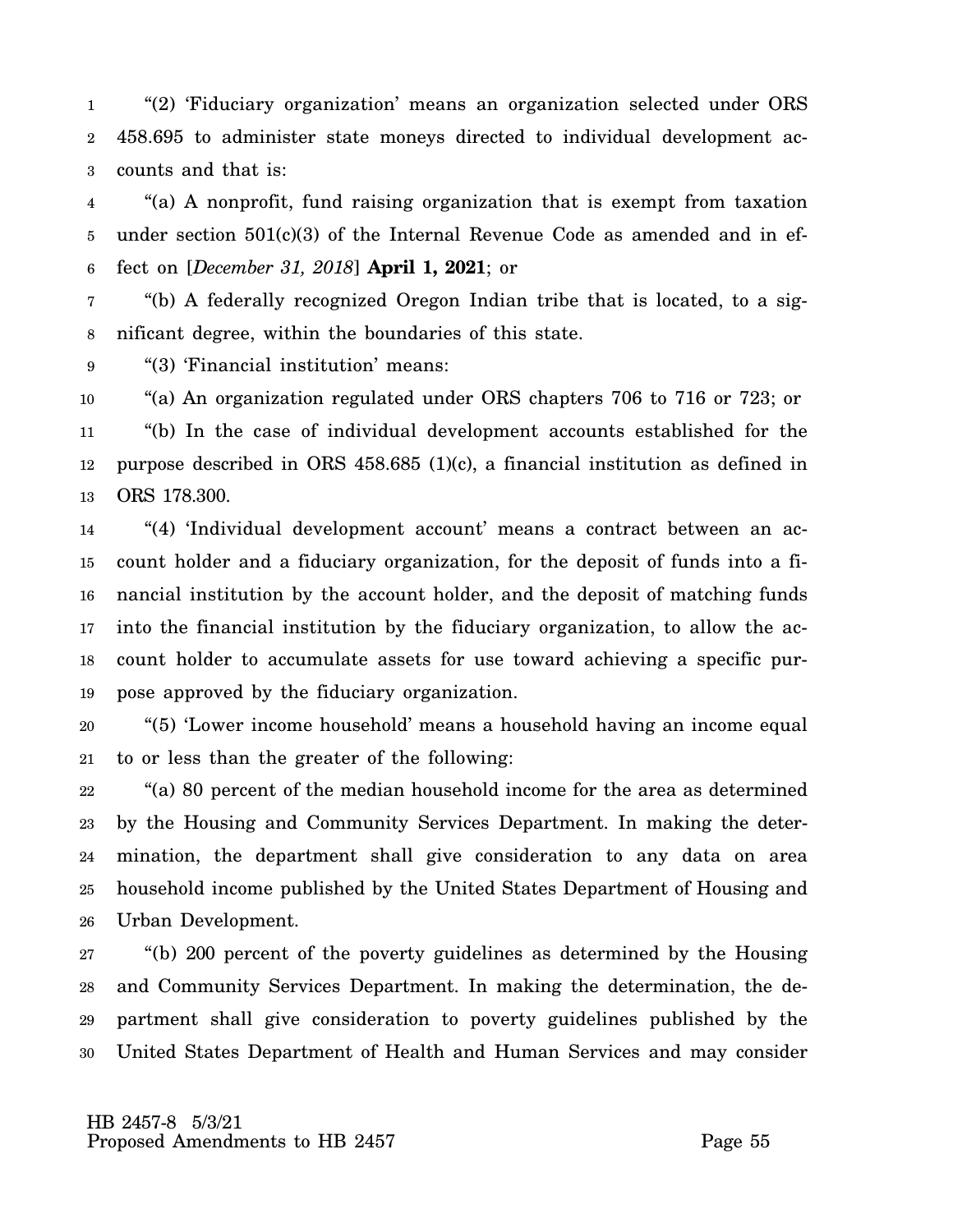1 2 other income data periodically published by other federal or Oregon agencies.

3 4 "(6) 'Resident of this state' has the meaning given that term in ORS 316.027.

5 **"SECTION 28.** ORS 657.010 is amended to read:

6 "657.010. As used in this chapter, unless the context requires otherwise:

7 8 "(1) 'Base year' means the first four of the last five completed calendar quarters preceding the benefit year.

9 10 "(2) 'Benefits' means the money allowances payable to unemployed persons under this chapter.

11 12 13 14 15 16 17 18 "(3) 'Benefit year' means a period of 52 consecutive weeks commencing with the first week with respect to which an individual files an initial valid claim for benefits, and thereafter the 52 consecutive weeks period beginning with the first week with respect to which the individual next files an initial valid claim after the termination of the individual's last preceding benefit year except that the benefit year shall be 53 weeks if the filing of an initial valid claim would result in overlapping any quarter of the base year of a previously filed initial valid claim.

19 20 21 22 "(4) 'Calendar quarter' means the period of three consecutive calendar months ending on March 31, June 30, September 30 or December 31, or the approximate equivalent thereof, as the Director of the Employment Department may, by regulation, prescribe.

23 24 25 26 "(5) 'Contribution' or 'contributions' means the taxes, as defined in subsection (13) of this section, that are the money payments required by this chapter, or voluntary payments permitted, to be made to the Unemployment Compensation Trust Fund.

27 28 "(6) 'Educational institution,' including an institution of higher education as defined in subsection (9) of this section, means an institution:

29 30 "(a) In which participants, trainees or students are offered an organized course of study or training designed to transfer to them knowledge, skills,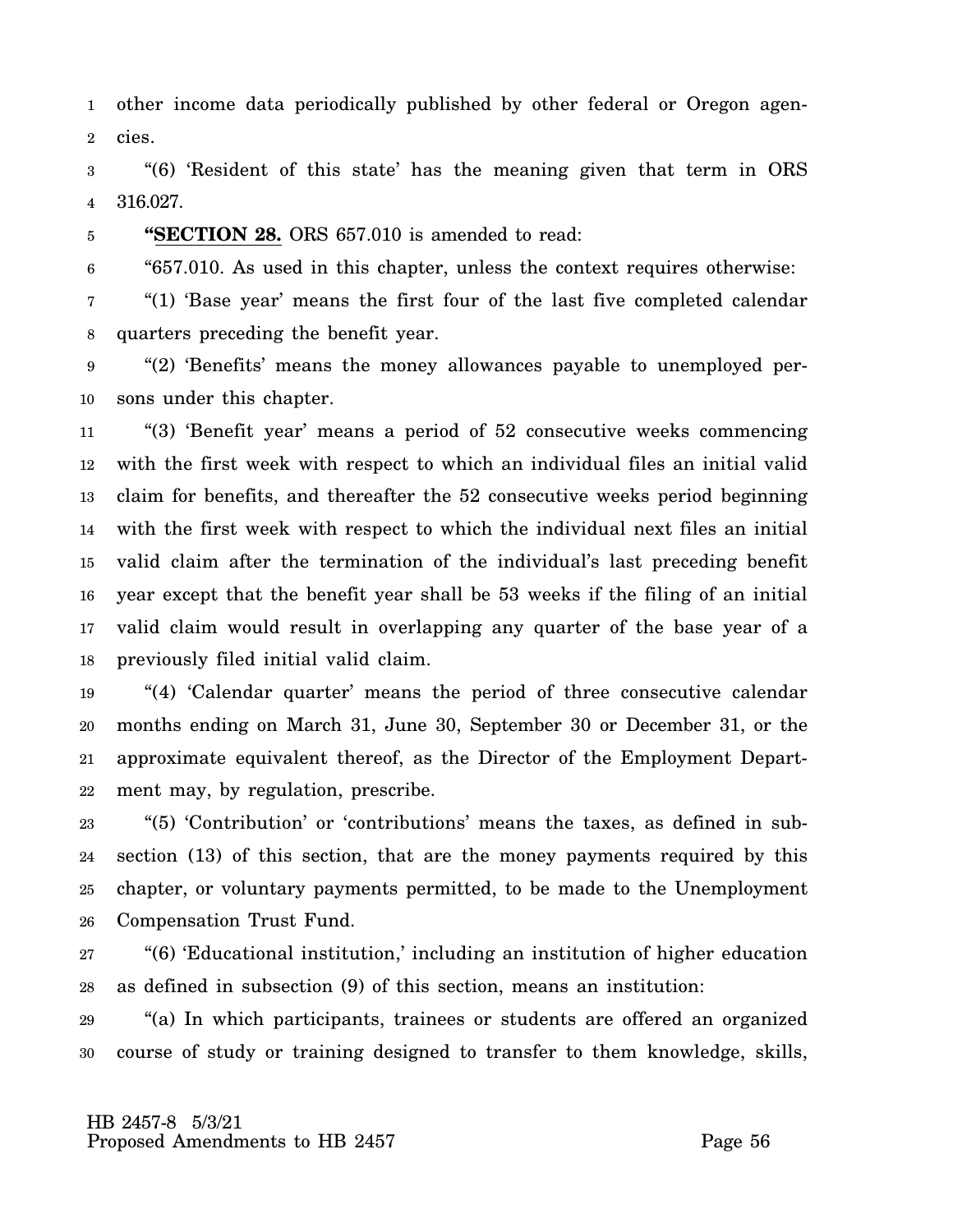1 2 information, doctrines, attitudes or abilities from, by or under the guidance of an instructor or teacher;

3 4 5 6 "(b) That is accredited, registered, approved, licensed or issued a permit to operate as a school by the Department of Education or other government agency, or that offers courses for credit that are transferable to an approved, registered or accredited school;

7 8 9 "(c) In which the course or courses of study or training that it offers may be academic, technical, trade or preparation for gainful employment in a recognized occupation; and

10 11 "(d) In which the course or courses of study or training are offered on a regular and continuing basis.

12 13 14 "(7) 'Employment office' means a free public employment office or branch thereof, operated by this state or maintained as a part of a state-controlled system of public employment offices.

15 16 "(8) 'Hospital' means an organization that has been licensed, certified or approved by the Oregon Health Authority as a hospital.

17 18 "(9) 'Institution of higher education' means an educational institution that:

19 20 21 "(a) Admits as regular students only individuals having a certificate of graduation from a high school, or the recognized equivalent of such a certificate;

22 23 "(b) Is legally authorized in this state to provide a program of education beyond high school;

24 25 26 27 28 "(c) Provides an educational program for which it awards a bachelor's or higher degree, or provides a program that is acceptable for full credit toward such a degree, a program of post-graduate or post-doctoral studies, or a program of training to prepare students for gainful employment in a recognized occupation; and

29 "(d) Is a public or other nonprofit institution.

30 "(10) 'Internal Revenue Code' means the federal Internal Revenue Code,

 HB 2457-8 5/3/21 Proposed Amendments to HB 2457 Proposed Amendments to HB 2457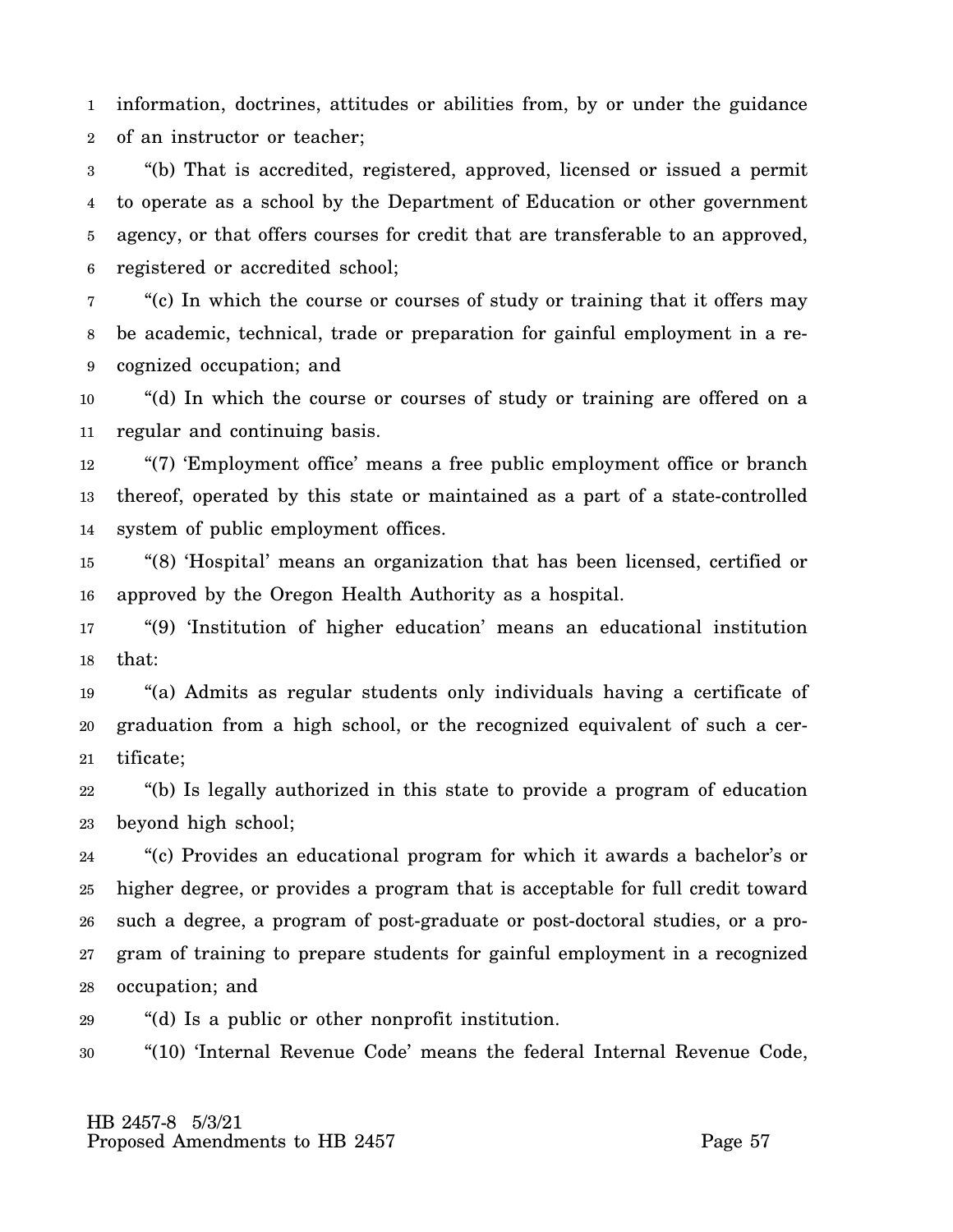1 as amended and in effect on [*December 31, 2018*] **April 1, 2021**.

2 3 4 5 6 7 8 9 10 "(11) 'Nonprofit employing unit' means an organization, or group of organizations, described in section  $501(c)(3)$  of the Internal Revenue Code that is exempt from income tax under section 501(a) of the Internal Revenue Code. "(12) 'State' includes, in addition to the states of the United States of America, the District of Columbia and Puerto Rico. However, for all purposes of this chapter the Virgin Islands shall be considered a state on and after the day on which the United States Secretary of Labor first approves the Virgin Islands' law under section 3304(a) of the Federal Unemployment Tax Act as amended by Public Law 94-566.

11 12 13 "(13) 'Taxes' means the money payments to the Unemployment Compensation Trust Fund required, or voluntary payments permitted, by this chapter.

14 15 16 "(14) 'Valid claim' means any claim for benefits made in accordance with ORS 657.260 if the individual meets the wages-paid-for-employment requirements of ORS 657.150.

17 18 19 20 "(15) 'Week' means any period of seven consecutive calendar days ending at midnight, as the director may, by regulation, prescribe. The director may by regulation prescribe that a 'week' shall be 'in,' 'within,' or 'during' the calendar quarter that includes the greater part of such week.

21 **"SECTION 29.** ORS 657B.010 is amended to read:

22 "657B.010. As used in this chapter:

23 24 "(1) 'Alternate base year' means the last four completed calendar quarters preceding the benefit year.

25 26 27 "(2) 'Average weekly wage' means the amount calculated by the Employment Department as the state average weekly covered wage under ORS 657.150 (4)(d) as determined not more than once per year.

28 29 "(3) 'Base year' means the first four of the last five completed calendar quarters preceding the benefit year.

30 "(4) 'Benefits' means family and medical leave insurance benefits.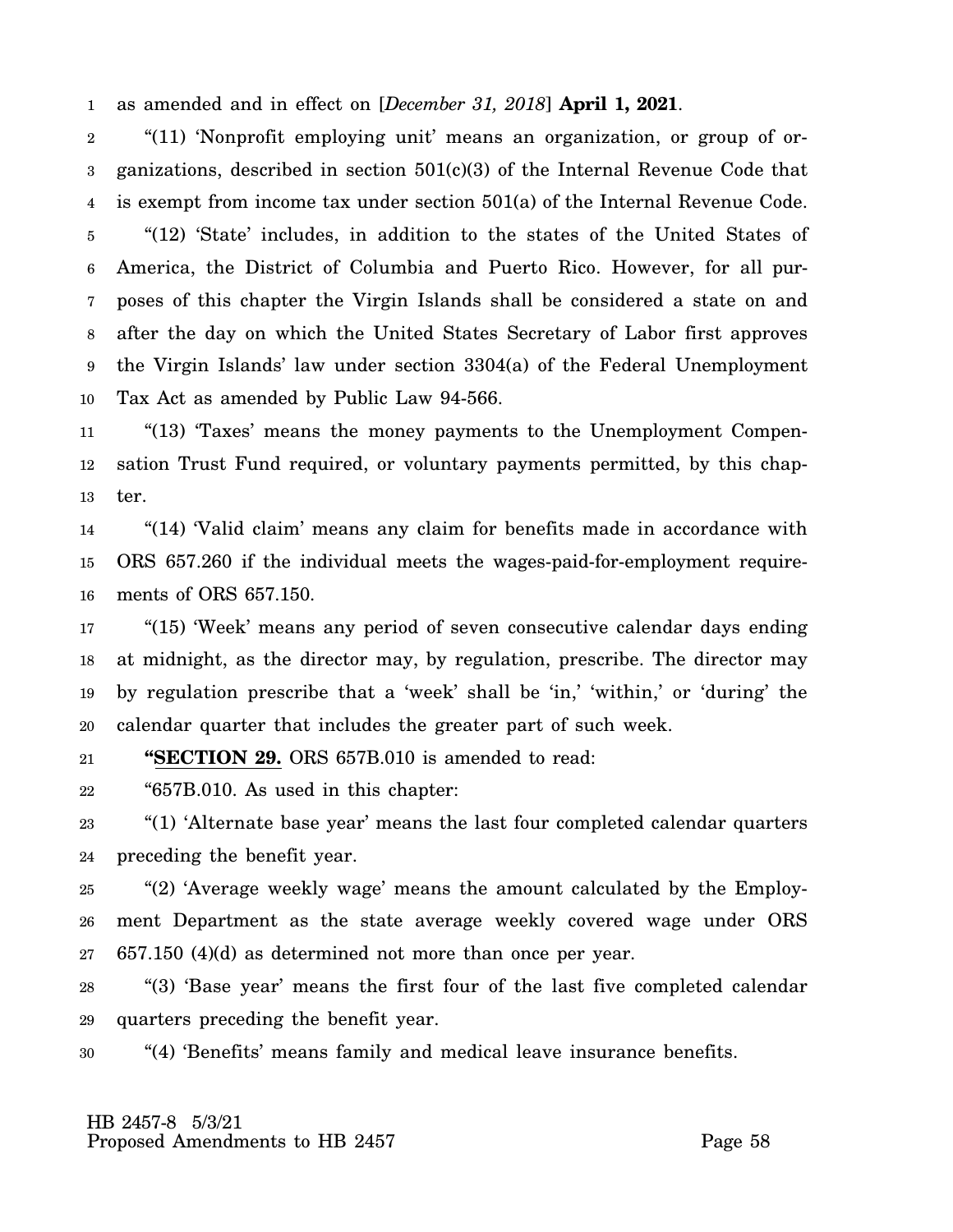1 2 "(5) 'Benefit year' means the 12-month period as determined by the Director of the Employment Department by rule under ORS 657B.340.

3 "(6) 'Child' means:

4 5 "(a) A biological child, adopted child, stepchild or foster child of a covered individual or of the covered individual's spouse or domestic partner;

6 7 "(b) A person who is or was a legal ward of a covered individual or of the covered individual's spouse or domestic partner; or

8 9 10 "(c) A person who is or was in a relationship of in loco parentis with a covered individual or with the covered individual's spouse or domestic partner.

11 12 "(7) 'Contribution' or 'contributions' means the money payments made by any of the following under ORS 657B.150:

13 "(a) An employer;

14 "(b) An eligible employee;

15 "(c) A self-employed individual;

16 "(d) A tribal government; or

17 "(e) An employee of a tribal government.

18 19 "(8) 'Covered individual' means any one of the following who qualifies to receive family and medical leave insurance benefits:

20 "(a) An eligible employee;

21 "(b) A self-employed individual; or

22 "(c) An employee of a tribal government.

23 24 "(9) 'Domestic partner' means an individual joined in a domestic partnership.

25 26 "(10) 'Domestic partnership' has the meaning given that term in ORS 106.310.

27 "(11) 'Eligible employee' means:

28 29 " $(a)(A)$  An employee who has earned at least \$1,000 in wages during the base year; or

30 "(B) If an employee has not earned at least \$1,000 in wages during the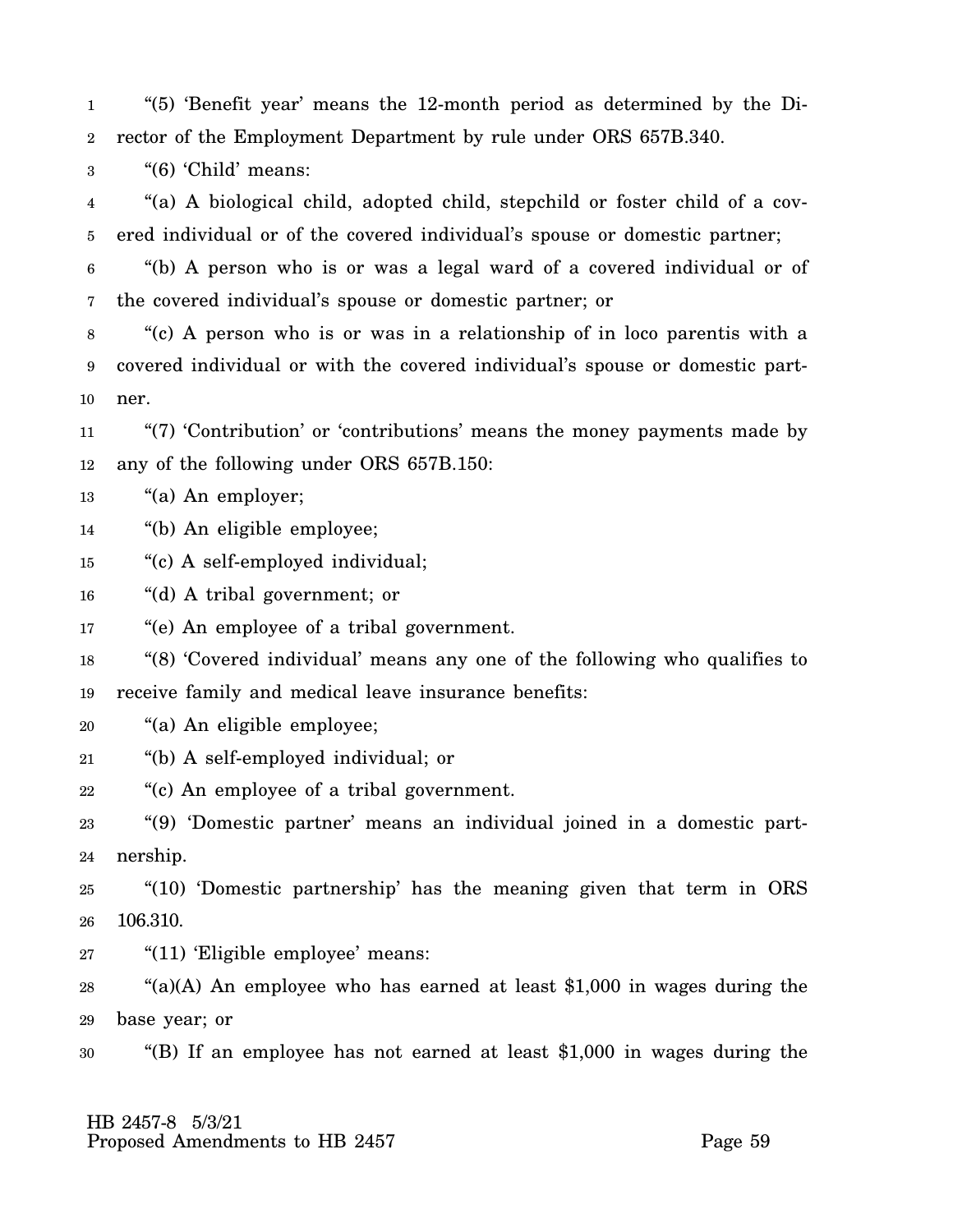1 2 base year, an employee who has earned at least \$1,000 in wages during the alternate base year; and

3 4 "(b) Who may apply for paid family and medical leave insurance benefits under ORS 657B.015.

5 6 7 8 "(12) 'Eligible employee's average weekly wage' means an amount calculated by the Director of the Employment Department by dividing the total wages earned by an eligible employee during the base year by the number of weeks in the base year.

9 "(13)(a) 'Employee' means:

10 11 "(A) An individual performing services for an employer for remuneration or under any contract of hire, written or oral, express or implied.

12 "(B) A home care worker as defined in ORS 410.600.

13 "(b) 'Employee' does not include:

14 "(A) An independent contractor as defined in ORS 670.600.

15 16 "(B) A participant in a work training program administered under a state or federal assistance program.

17 18 19 "(C) A participant in a work-study program that provides students in secondary or postsecondary educational institutions with employment opportunities for financial assistance or vocational training.

20 21 "(D) A railroad worker exempted under the federal Railroad Unemployment Insurance Act.

22 "(E) A volunteer.

23 24 25 " $(14)(a)$  'Employer' means any person that employs one or more employees working anywhere in this state or any agent or employee of such person to whom the duties of the person under this chapter have been delegated.

26 "(b) 'Employer' includes:

27 28 29 30 "(A) A political subdivision of this state or any county, city, district, authority or public corporation, or any instrumentality of a county, city, district, authority or public corporation, organized and existing under law or charter;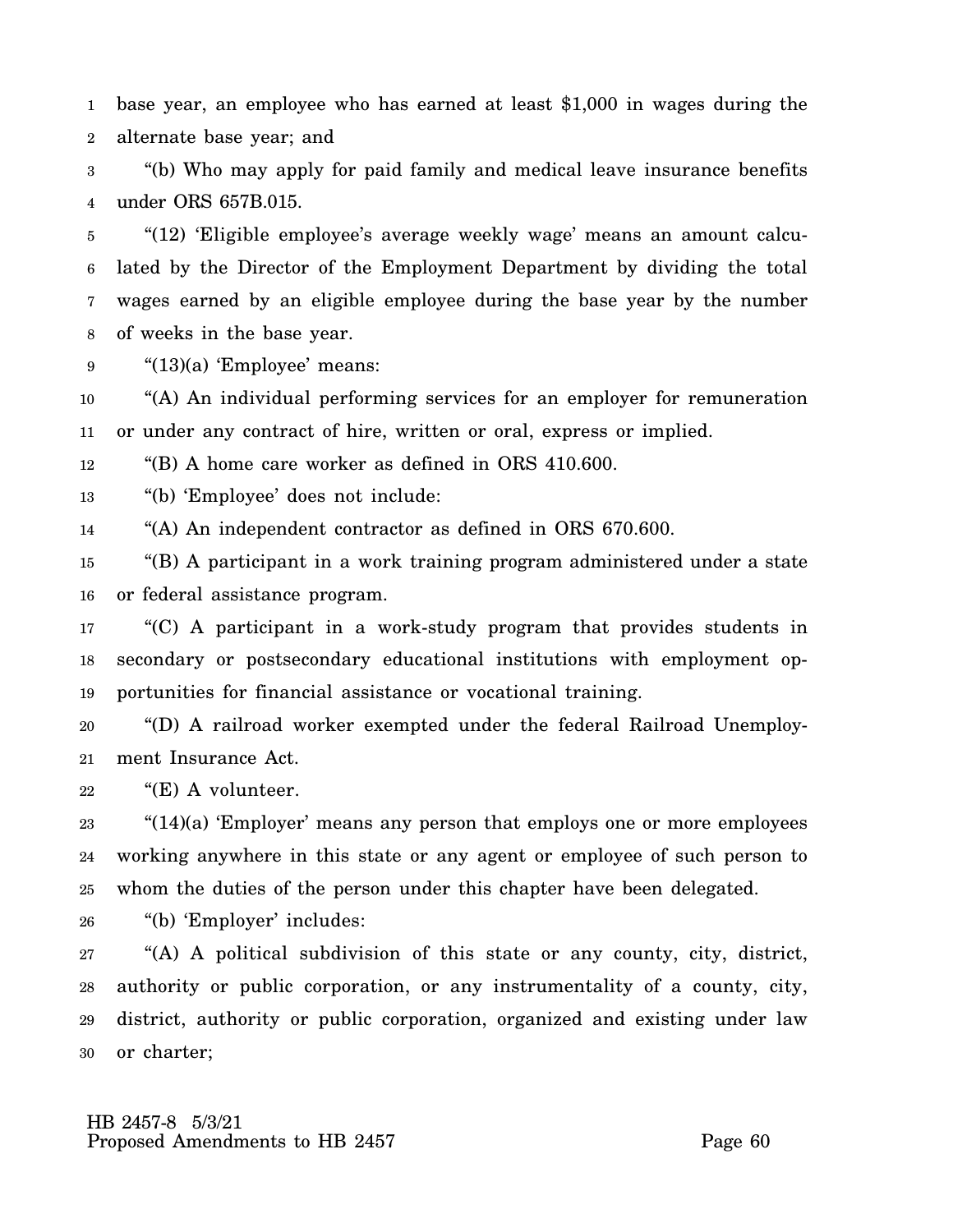1 "(B) An individual;

2 3 4 "(C) Any type of organization, corporation, partnership, limited liability company, association, trust, estate, joint stock company or insurance company;

5 6 "(D) Any successor in interest to an entity described in subparagraph (C) of this paragraph;

7 "(E) A trustee, trustee in bankruptcy or receiver; or

8 "(F) A trustee or legal representative of a deceased person.

9 10 "(c) 'Employer' does not include the federal government or a tribal government.

11 12 "(15) 'Employment agency' has the meaning given that term in ORS 658.005.

13 14 15 16 "(16) 'Family and medical leave insurance benefits' means the wage replacement benefits that are available to a covered individual under ORS 657B.050 or under the terms of an employer plan approved under ORS 657B.210, for family leave, medical leave or safe leave.

17 18 " $(17)(a)$  'Family leave' means leave from work taken by a covered individual:

19 20 21 "(A) To care for and bond with a child during the first year after the child's birth or during the first year after the placement of the child through foster care or adoption; or

22 "(B) To care for a family member with a serious health condition.

23 "(b) 'Family leave' does not mean:

24 "(A) Leave described in ORS  $659A.159$  (1)(d);

25 "(B) Leave described in ORS  $659A.159$  (1)(e); or

26 "(C) Leave authorized under ORS 659A.093.

27 "(18) 'Family member' means:

28 "(a) The spouse of a covered individual;

29 30 "(b) A child of a covered individual or the child's spouse or domestic partner;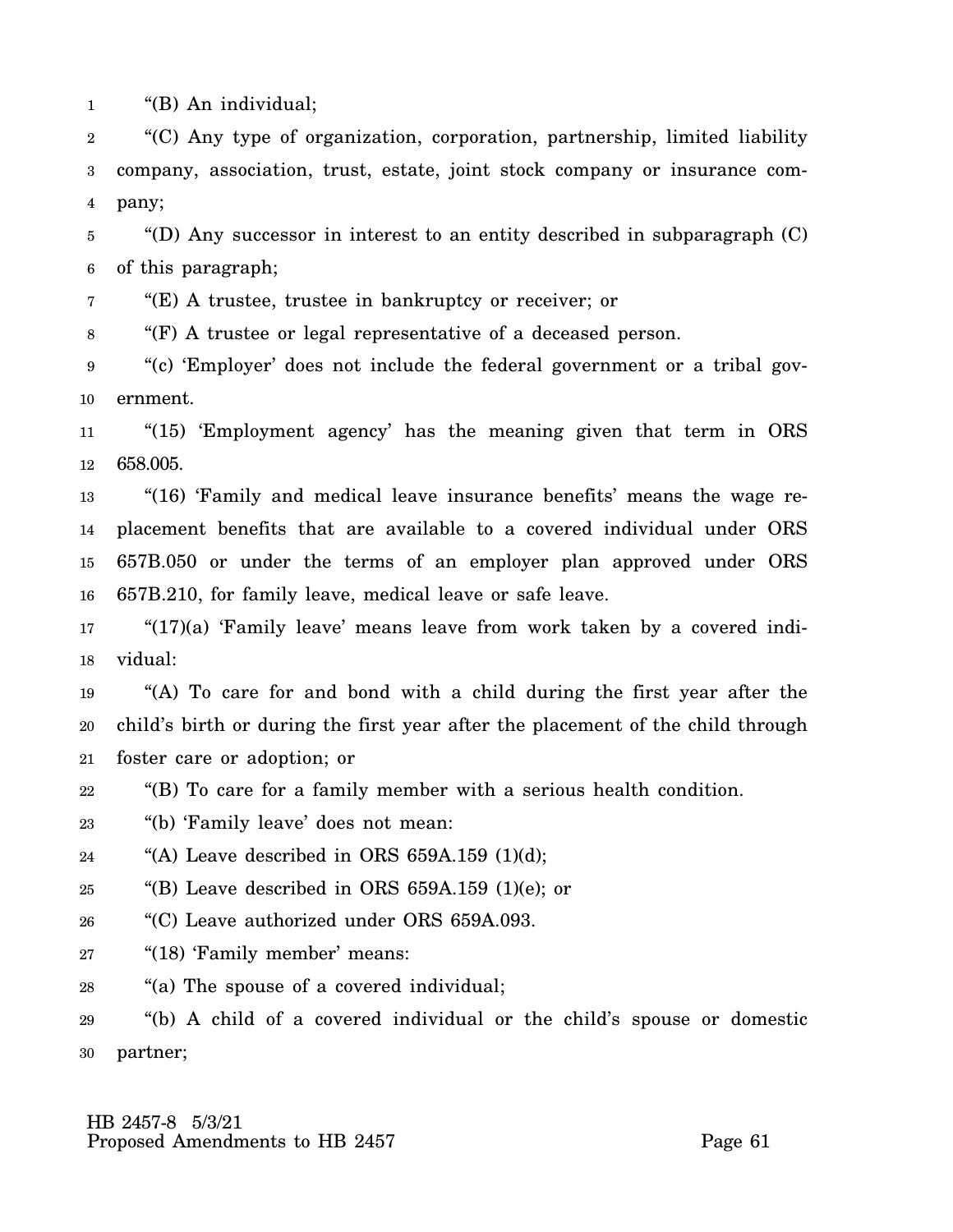1 2 "(c) A parent of a covered individual or the parent's spouse or domestic partner;

3 4 "(d) A sibling or stepsibling of a covered individual or the sibling's or stepsibling's spouse or domestic partner;

5 6 "(e) A grandparent of a covered individual or the grandparent's spouse or domestic partner;

7 8 "(f) A grandchild of a covered individual or the grandchild's spouse or domestic partner;

9 "(g) The domestic partner of a covered individual; or

10 11 "(h) Any individual related by blood or affinity whose close association with a covered individual is the equivalent of a family relationship.

12 13 "(19) 'Medical leave' means leave from work taken by a covered individual that is made necessary by the individual's own serious health condition.

14 "(20) 'Parent' means:

15 16 "(a) A biological parent, adoptive parent, stepparent or foster parent of a covered individual;

17 18 "(b) A person who was a foster parent of a covered individual when the covered individual was a minor;

19 20 "(c) A person designated as the legal guardian of a covered individual at the time the covered individual was a minor or required a legal guardian;

21 22 "(d) A person with whom a covered individual was or is in a relationship of in loco parentis; or

23 24 "(e) A parent of a covered individual's spouse or domestic partner who meets a description under paragraphs (a) to (d) of this subsection.

25 26 "(21) 'Safe leave' means leave taken for any purpose described in 659A.272. "(22) 'Self-employed individual' means:

27 28 29 "(a) An individual who has self-employment income as defined in section 1402(b) of the Internal Revenue Code as amended and in effect on [*December 31, 2018*] **April 1, 2021**; or

30 "(b) An independent contractor as defined in ORS 670.600.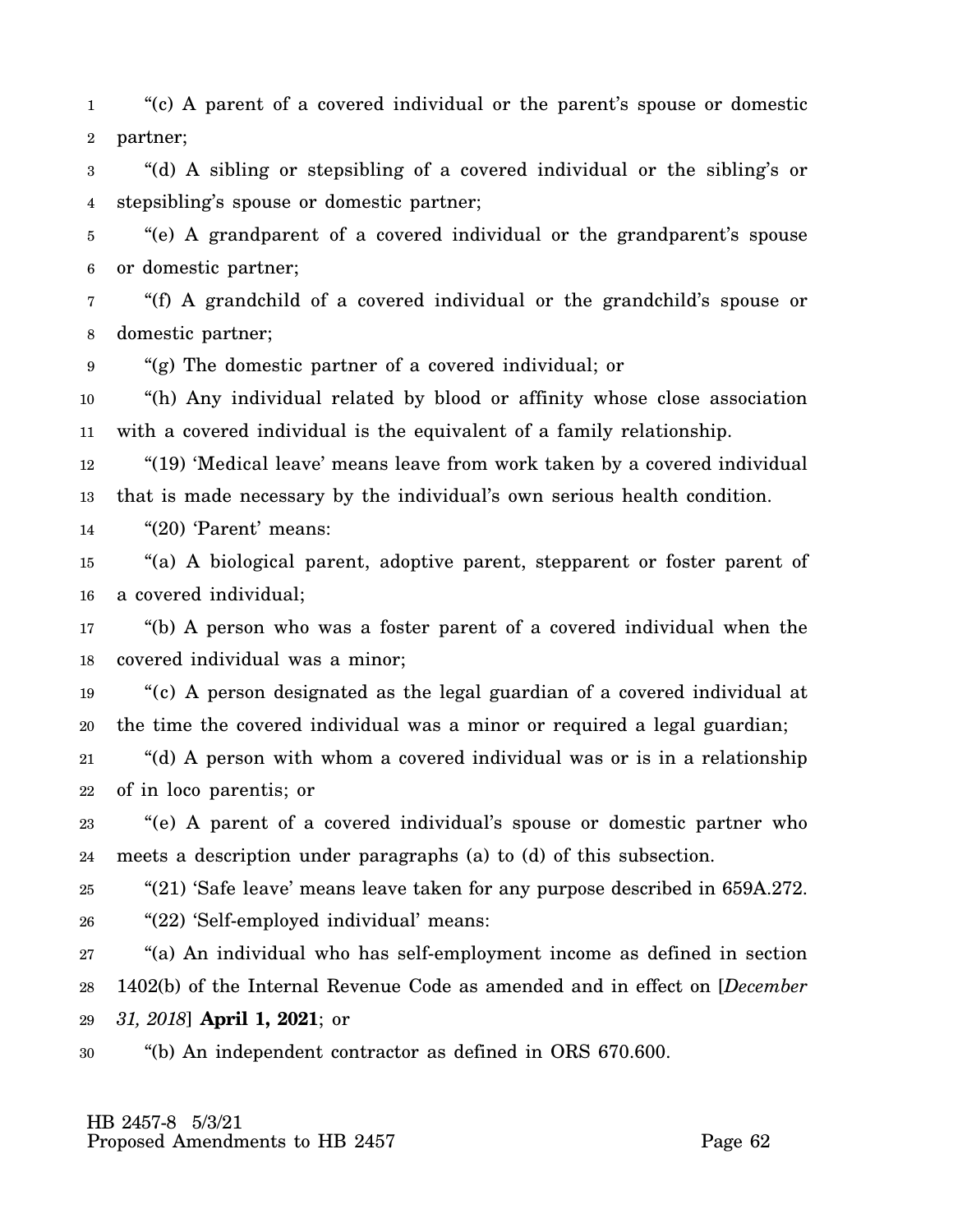1 2 "(23) 'Serious health condition' has the meaning given that term in ORS 659A.150.

3 4 5 6 "(24) 'Third party administrator' means a third party that enters into an agreement with the Director of the Employment Department to implement and administer the paid family and medical leave program established under this chapter.

7 8 "(25) 'Tribal government' has the meaning given that term in ORS 181A.680.

9 "(26) 'Wages' has the meaning given that term in ORS 657.105.

10 11 12 13 **"SECTION 30. (1) Except as provided in subsections (2) and (3) of this section, the amendments to statutes by sections 1 to 29 of this 2021 Act apply to transactions or activities occurring on or after January 1, 2021, in tax years beginning on or after January 1, 2021.**

14 15 16 17 18 19 20 **"(2) The effective and applicable dates, and the exceptions, special rules and coordination with the Internal Revenue Code, as amended, relative to those dates, contained in federal law amending the Internal Revenue Code and enacted before January 1, 2021, apply for Oregon personal income and corporate excise and income tax purposes, to the extent they can be made applicable, in the same manner as they are applied under the Internal Revenue Code and related federal law.**

21 22 23 24 25 26 27 28 **"(3)(a) If a deficiency is assessed against any taxpayer for a tax year beginning before January 1, 2021, and the deficiency or any portion thereof is attributable to any retroactive treatment under the amendments to ORS 178.300, 305.230, 305.494, 305.690, 305.842, 314.011, 314.306, 315.004, 316.012, 316.147, 316.157, 317.010, 317.097 and 317A.100 by sections 1 and 14 to 26 of this 2021 Act, then any interest or penalty assessed under ORS chapter 305, 314, 315, 316, 317 or 318 with respect to the deficiency or portion thereof shall be canceled.**

29 30 **"(b) If a refund is due any taxpayer for a tax year beginning before January 1, 2021, and the refund or any portion thereof is due the tax-**